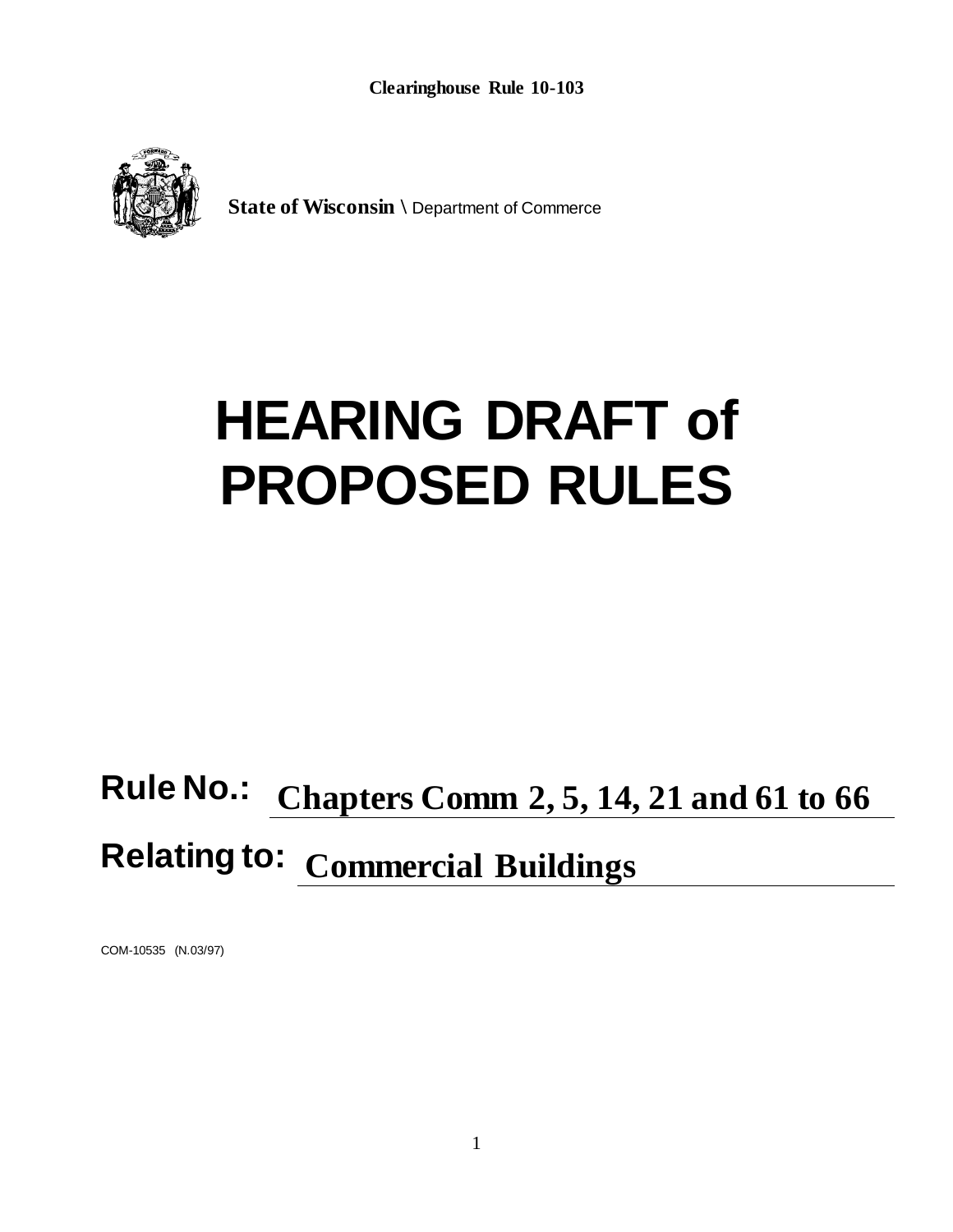The Wisconsin Department of Commerce proposes an order to repeal chs. Comm 2.36, Comm 61.03 (14) (d) and (e), Comm 61.30 (1) (b) 2. and 3. and Table 61.30–2, Comm Table 61.30–3, Comm 61.34, Comm 62.0402, Comm 62.0414, Comm 62.0703, Comm 62.0903 (1), Comm 62.0903 (6) (b), (d) 1. and 2. and Table 62.0903, Comm 62.0903 (6m) (b) 1. and 2., Comm 62.0903 (8) to (10), Comm 62.0903 (14) (b), Comm 62.0907 (2) to (4), Comm 62.0909 (7), Comm 62.1007, Comm 62.1009 and 62.1016, Comm 62.1019 (2), Comm 62.1020, Comm 62.1103 (1), Comm 62.1110 (2) (b) Note, Comm 62.1407, Comm 62.1603 (title), (1), (3), (4) and (6), Comm 62.1604 (title) and (1), Comm 62.1607 (2), Comm 62.1612, Comm 62.161 (1) and (2), Comm 62.1802, Comm 62.1810, Comm 62.1808 (4) and (6), Comm 62.1901 to 62.1908, Comm 62.1915 and 62.2101, Comm 62.2105, Comm 62.2109 (2) and Table 62.2109–1, Comm 62.2206, Comm 62.3001 (1), Comm 63.0403 (3), Comm 63.0503 (3) to (6) and Tables 503.2.3 (1) and 503.2.3 (2), Comm 63.0505 (1), (2) (a) 3. and (3), Comm 64.0101, Comm 64.0403 (6) (c) 4., Comm 64.0403 (7), Comm 64.0403 (9), Comm 64.0702 and 64.0710, Comm 64.0801 (3), Comm 64.0918 (2), Comm 65.0610, Comm 65.0630 (1) and Comm 82.40 (3) (e) 2. b. to 2. d.;

to renumber Comm 61.30 (1) (b) 1., Comm 61.30 (4), Comm 62.0903 (14), Comm 62.0903 (15), Comm 62.1103 (2) (a) and (b), Comm 62.1603 (2), Comm 62.1604 (2), Comm 62.1613 (3), Comm Table 62.2109–2, Comm 63.0505 (2) and (4), Comm 64.0102, Comm 64.0401 (1), Comm 64.0501, Comm 64.0918 (3), Comm 66.0910, Comm 66.1101 and Comm 82.40 (3) (e) 2. a.;

to renumber and amend Comm 61.03 (14) (f), 62.0202 (2) (a), Comm 62.0704 and 62.0705, Comm 62.0903 (2) to (5), Comm 62.0903 (6) (intro.), (a), (c) and (d) 3. and 4., Comm 62.0903 (6m) (intro.), (a), (b) 3. to 5., Comm 62.0903 (11) to (13), Comm 62.0907 (5) to (7), Comm 62.1017, Comm 62.1019, Comm 62.1107 (2) (c), Comm 62.1603 (5), Comm 62.1607 (3), Comm 62.1808 (1), Comm 62.1808 (title) (2) and (3), Comm 62.1808 (5), Comm 62.1809, Comm 62.2109 (3), Comm 62.3001 (2) and (3), Comm 63.0102, Comm 63.0503 (7) to (9), Comm 64.0401 (4) (a) and (b), Comm 64.0403 (2) to (5), Comm 64.0403 (6), Comm 64.0403 (8), Comm 64.0506 (2) (bm), Comm 65.0630 (2) and Comm. 66.0701;

to amend Comm 2.31 (1) (a) and (d), Comm 2.52 (3) (title) and (a), Comm 5.61 (1), Comm 5.63 (1) (b) 5., Comm 14.13 (3) (title) and (intro.), Comm 61.03 (14) (a) to (c), Comm 61.04 (15), Comm 61.05, Comm 61.30 (1) (a), Comm 62.0401 Note, Comm 62.0902 and (title), Comm 62.1008 (2), Comm 62.1101 (2) (a), Comm 62.1107 (title), (1) (a) to (c) and (2) (a), Comm 62.1107 (3) (a), Comm 62.1107 (3) (b) (title), Comm 62,1119 (1) (title) and (2) (title) and (a), Comm 62.1200 (2) (a) 1., Comm 62.1200 (3) (d), Comm 62.1607 (1), Comm Table 1607.1 and footnote j, Comm 62.1700, Comm 62.2902 (5) Note, Comm 62.3500 (3) (b) and (d), Comm 63.0101, Comm 63.0402 (intro.) and (2), Comm 63.0501 (2), Comm 63.0502 and (title), Comm Table 63.0503, Comm 64.0300, Comm 64.0401 (5) (intro.), Comm 64.0514, Comm 64.0601 and 64.0602, Comm 64.1500 (2) (a) and Note, Comm 65.0303 (2), Comm 66.0202 (2), Comm 66.0602, Comm 66.0901 (1) and Comm 66.1301 (title);

to repeal and recreate Comm 2.31 (1) (i), Comm 21.095, Comm 61.30 (3), Comm 62.0202 (1) and (2), Comm 62.0310, Comm 62.0702, Comm 62.0707, Comm 62.1405, Comm 62.1803, Comm 62.1805, Comm 62.1807, Comm 62.1913, Comm 62.2204, Comm 62.2303, Comm 62.3500 (3) (a), Comm 63.002 (2), Comm 63.0403 (2), Comm 64.0402 and Comm Table 64.0403;

and to create Comm 14.13 (3) Note [2], Comm 61.03 (15), Comm 61.30 (4) (b), Comm 61.31 (1) (b) 3., Comm 62.0400 (1) Note, Comm 62.0708, Comm 62.0721, Comm 62.0903 (5) (d), Comm 62.0903 (10) (b), Comm 62.1021 (2), Comm 62.1022, Comm 62.1101.2 (2) (c), Comm 62.1107 (2)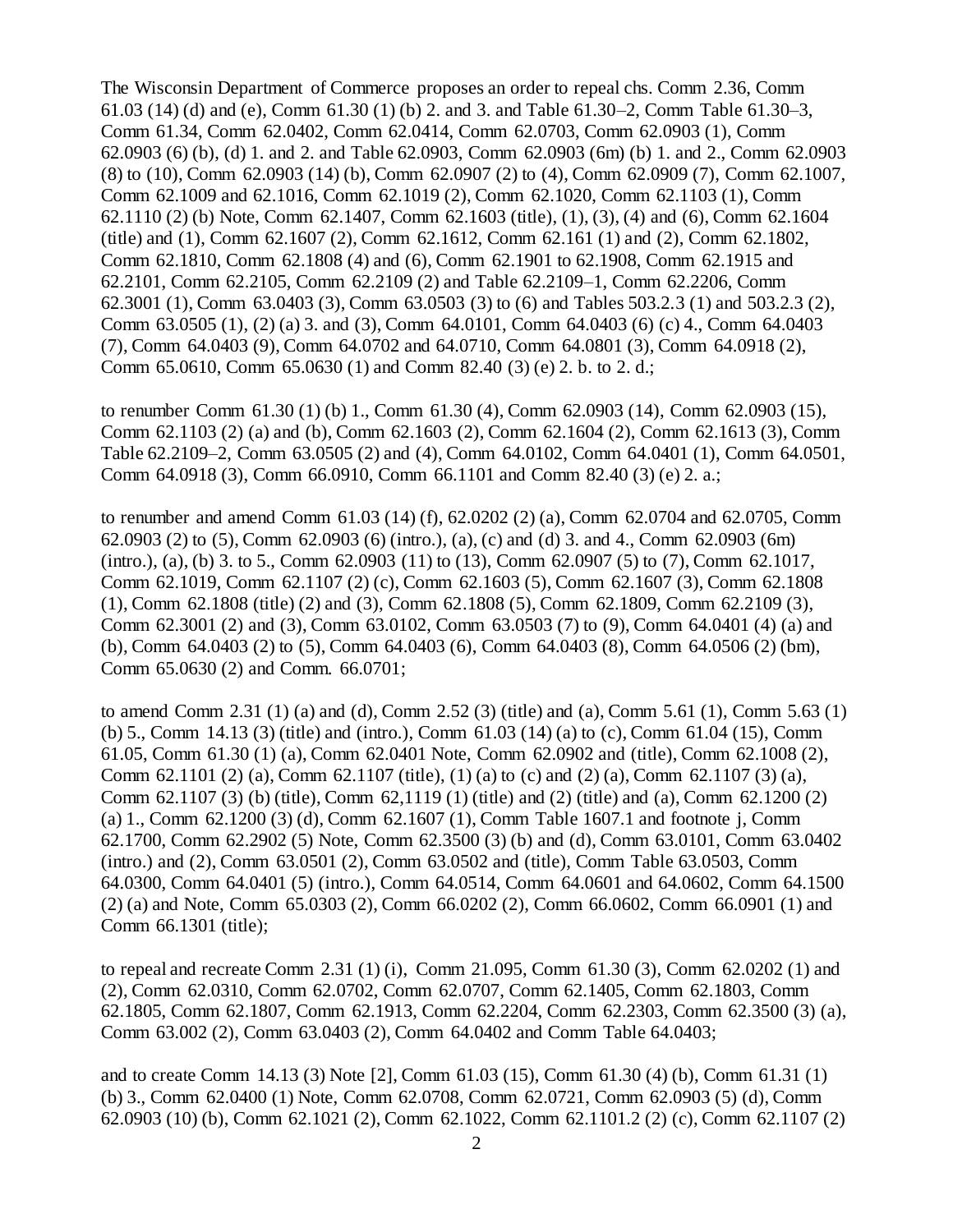(c), Comm 62.1107 (3) (a) Note, Comm 62.1211, Comm 62.1804, Comm 62.1806, Comm 62.1808, Comm 62.1809, Comm 62.1810 (3) to (5) and (7), Comm 62.2210, Comm 62.3002, Comm 63.0503 (6), Comm 64.0307, Comm 64.0401 (1) (a) and (b) 2. and 3., Comm 64.0401 (4) (a) and (b), Comm 64.0407, Comm 64.0501 (1), Comm 66.0100 Note [2], Comm 66.0104, Comm 66.0503, Comm 66.0509 Note, Comm 66.0607 (2) (e) to (h), Comm 66.0607 (3), Comm 66.1301 (3), Comm 66.1400 and Comm 82.40 (3) (e) 1. Note [2] relating to construction, use and maintenance of public buildings and places of employment and affecting small businesses.

\* \* \* \* \* \* \* \* \* \* \* \* \* \* \* \* \* \* \* \* \* \* \* \* \* \* \* \* \* \* \* \* \* \* \* \* \* \* \* \* \* \* \* \* \* \* \* \* \* \* \* \* \*

## **ANALYSIS OF PROPOSED RULES**

#### **1. Statutes Interpreted.**

Sections 101.02 (1) and (15), 101.025, 101.027, 101.13, 101.132, 101.14 (1) and (4), 101.63, 101.973 (1) and 145.02, Stats.

#### **2. Statutory Authority.**

Sections 101.02 (1), (7), (7m) and (15), 101.025, 101.027, 101.11, 101.12, 101.13, 101.132, 101.14 (1), (4) and (4m), 101.145, 101.149, 101.19, 101.63, 101.73, 101.973 and 145.02, Stats.

## **3. Related Statute or Rule.**

- Chapter Comm 2, Fee Schedule
- Chapter Comm 5, Licenses, Certifications and Registrations
- Chapter Comm 14, Fire Prevention
- Chapter Comm 16, Electrical
- Chapter Comm 18, Elevators, Escalators and Life Devices
- Chapter Comm 20, Uniform Dwelling Code
- Chapter Comm 41, Boilers and Pressure Vessels
- Chapter Comm 45, Mechanical Refrigeration
- Chapter Comm 82, Uniform Plumbing Code

#### **4. Explanation of Agency Authority.**

Under the statutes cited, the Department of Commerce protects public health, safety, and welfare by promulgating comprehensive requirements for design, construction, maintenance and inspection of public buildings and places of employment, including commercial buildings and structures and multifamily dwellings. The department also updates these requirements as necessary to be consistent with nationally recognized standards that are incorporated by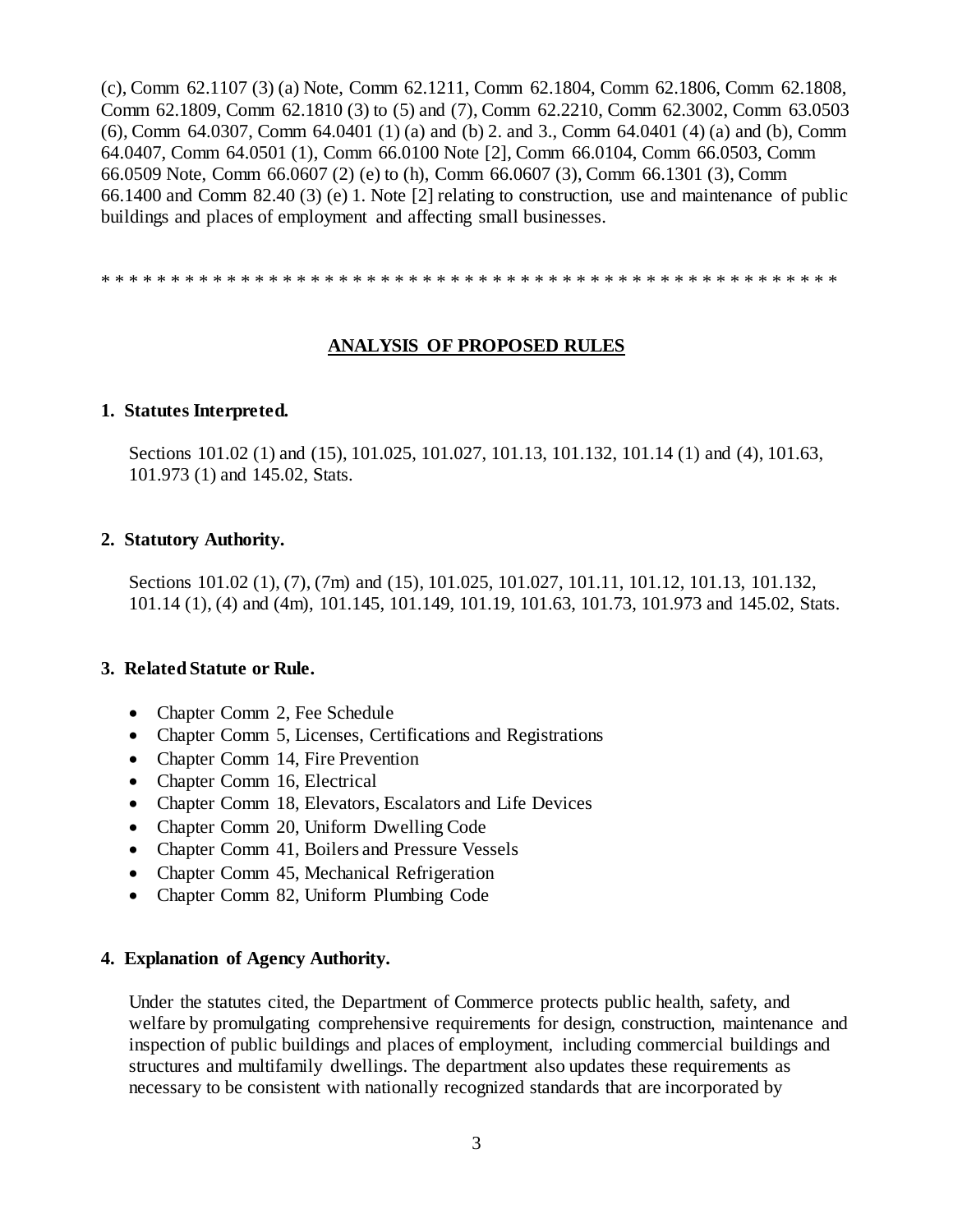reference into the Wisconsin Commercial Building Code (WCBC), specifically, the building code requirements developed by the *International Code Council*® (ICC).

## **5. Summary of Proposed Rules.**

Currently, the department adopts by reference the 2006 editions of the ICC suite of building codes – the *International Building Code*® (IBC), the *International Energy Conservation Code*® (IECC), *International Existing Buildings Code®* (IEBC), the *International Fuel Gas Code*® (IFGC) and the *International Mechanical Code*® (IMC) – and makes Wisconsin modifications to these codes within the WCBC. The department proposes to adopt the 2009 editions of these ICC codes.

Significant changes from the 2006 to the 2009 editions of the ICC codes include:

- Defining and clarifying live/work unit provisions; IBC section 419.
- Adding provisions for Ambulatory Health Care Facilities; IBC section 422.
- Adding storm shelter provisions and references to ICC 500; IBC section 423.
- Requiring new locking provisions for egress doors serving certain types of occupancies; IBC sections 1008.1.9.6, 1008.1.9.8 and 1008.1.9.9.
- Clarifying accessibility provisions for live/work units are to be evaluated separately; IBC section 1103.2.13.
- Requiring at least lavatory with enhanced reach ranges in toilet rooms having 6 or more lavatories for accessibility purposes; IBC section 1109.2.3.
- Providing specific provisions on tightness of buildings (air barriers); IECC section 402.4.2.
- Requiring shutoff controls for snow/ice-melting systems serving residential occupancies; IECC section 403.8.
- Specifying the heating of outside spaces to be radiant type and provided with efficiency controls; IECC section 503.2.11.
- Revising the mechanical ventilation table to provide more detailed occupancy classifications that reflect ASHRAE standard 62 – Ventilation for Acceptable Indoor Air Quality; IMC table 403.3.
- Requiring that make-up air to be provided for domestic kitchen exhaust hoods with capacities of greater than 400 cfm be tied in to operation of hood; IMC section 505.2.
- Eliminating details on combustion air from within the IMC by deferring to NFPA standard 31 for oil-fired appliances and the manufacturers' recommendations for solidfuel-fired appliances.
- Expanding the provisions for the piping of hydronic heating systems to reflect newer materials and standards; IMC chapter 12.
- Requiring thermal insulation below radiant floor heating systems; IMC sections 1209.5 to 1209.5.4.
- Establishing bonding/grounding provisions specific to corrugated stainless steel gas tubing (CSST); IFGC section 310.1.1.
- Prohibiting gas piping from entering/exiting a building below grade; IFGC section 404.4.
- Requiring LP-Gas piping to be electrically isolated (dielectric fitting) where the underground piping comes above ground to enter the building; IFGC section 404.8.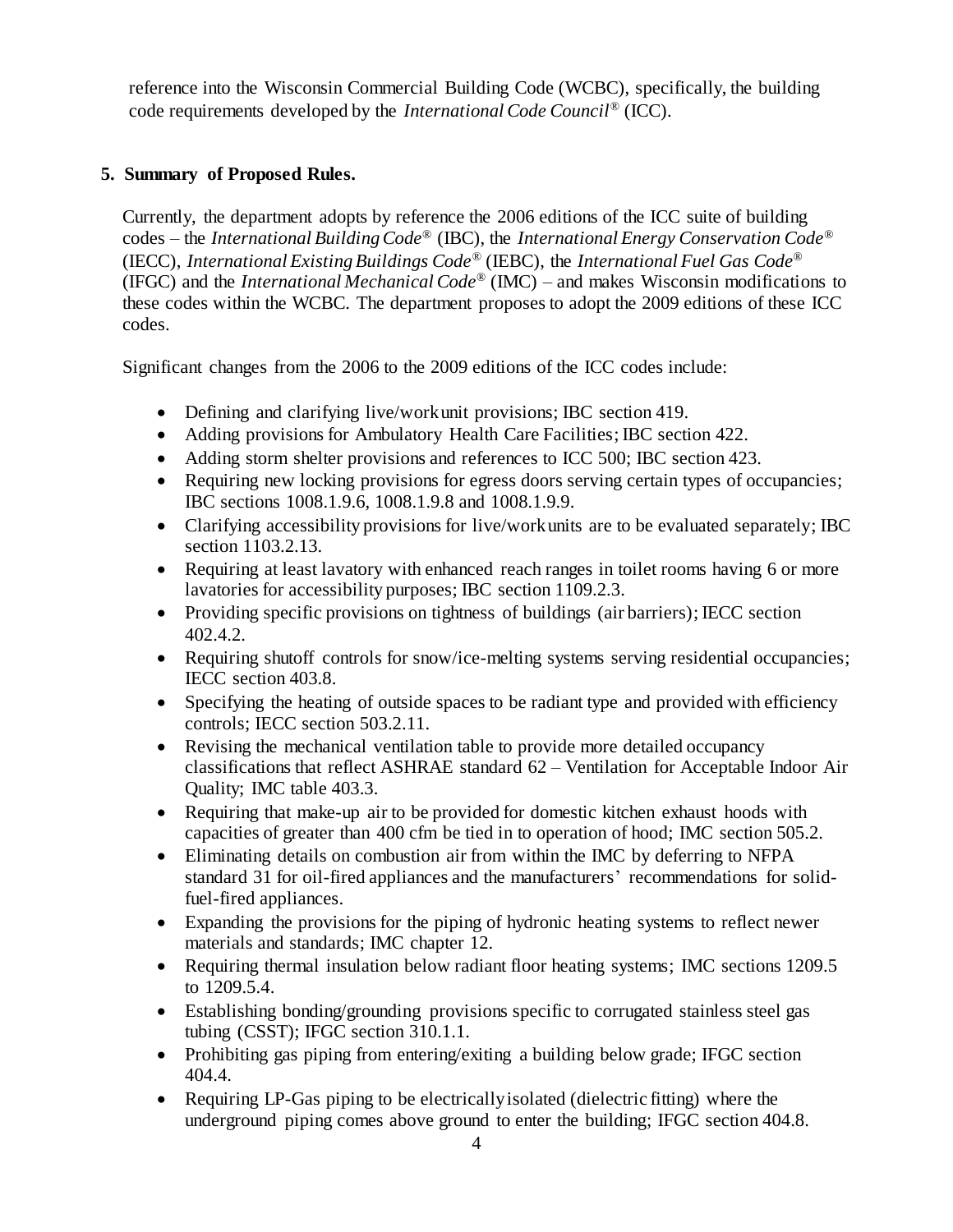- Requiring gas clothes dryer exhaust ducts to be protected from penetration by nails/screws; IFGC section 614.6.3.
- Specifying minimum vertical clearances between gas cooktops and materials or cabinets above; IFGC section 623.7.
- Adding provisions associated with the use of used materials and equipment; IEBC section 104.9.1.
- Clarifying that when undergoing a partial change of occupancy, accessibility will be driven by the alteration provisos found in ss. 605 or 706. ; IEBC section 912.8.1.

Many of the current Wisconsin modifications under the WCBC are proposed to be repealed because of changes in the 2009 editions of the ICC codes. Minor amendments, including renumbering, are being made to several Wisconsin modifications to reflect changes in the 2009 IBC codes.

The proposed rules include creating some general global modifications that replace various current individual deletions of unnecessary ICC requirements, such as requirements that address (1) designing one- and two- family dwellings; (2) employing special inspectors or obtaining special inspections; (3) obtaining a mandated approval from a local building or fire code official; and (4) building in flood-hazard areas. Other proposed Wisconsin modifications include:

- Modifying the provisions for firewalls or division walls separating townhouses for the purpose of allowing sprinkler protection in accordance with NFPA standard 13D; s. Comm 62.0903 (5).
- Extending an automatic sprinkler exemption for small R-2 multifamily dwellings to other small residential buildings, such as cabins at summer camps; s. Comm 62.0903 (5) (d).
- Revising the sprinkling requirements for townhouses with less than 20 units to reflect the changes in the latest edition of the *International Residential Code*®; s. Comm 62.0903 (5) (d).
- Eliminating the required international symbol accessibility signage for assigned parking serving a residential apartment building; s. Comm 62.1103.
- Extending the modified uniform live loads for attics in townhouses to attics in all residential occupancies; s. Comm 62.1607.
- Codifying additional criteria for ground improvement methods relating to foundations and floor slabs, such as for Geopier® systems; s. Comm 62.1804.
- Reducing presumptive load-bearing values by ½ for saturated soils; s. Comm 62.1806.
- Alerting building owners or occupants to the heating assumption for frost-protected shallow foundations; s. Comm 62.1809.
- Requiring an elevator car that accommodates an ambulance stretcher for fire department emergency access in defined buildings; s. Comm 62.3002.
- Exempting the need for econonmizers for package RTU's 33,000 BTU/hr and larger; s. Comm 63.0503.
- Clarifying the exemption of an economizer for a closed circuit cooling tower heat pump system, s. Comm 63.0503.
- Providing alternative mechanical ventilation table and provisions, Comm Table 64.0403.
- Clarifying maintenance requirements for smoke alarms; s. Comm 66.0503.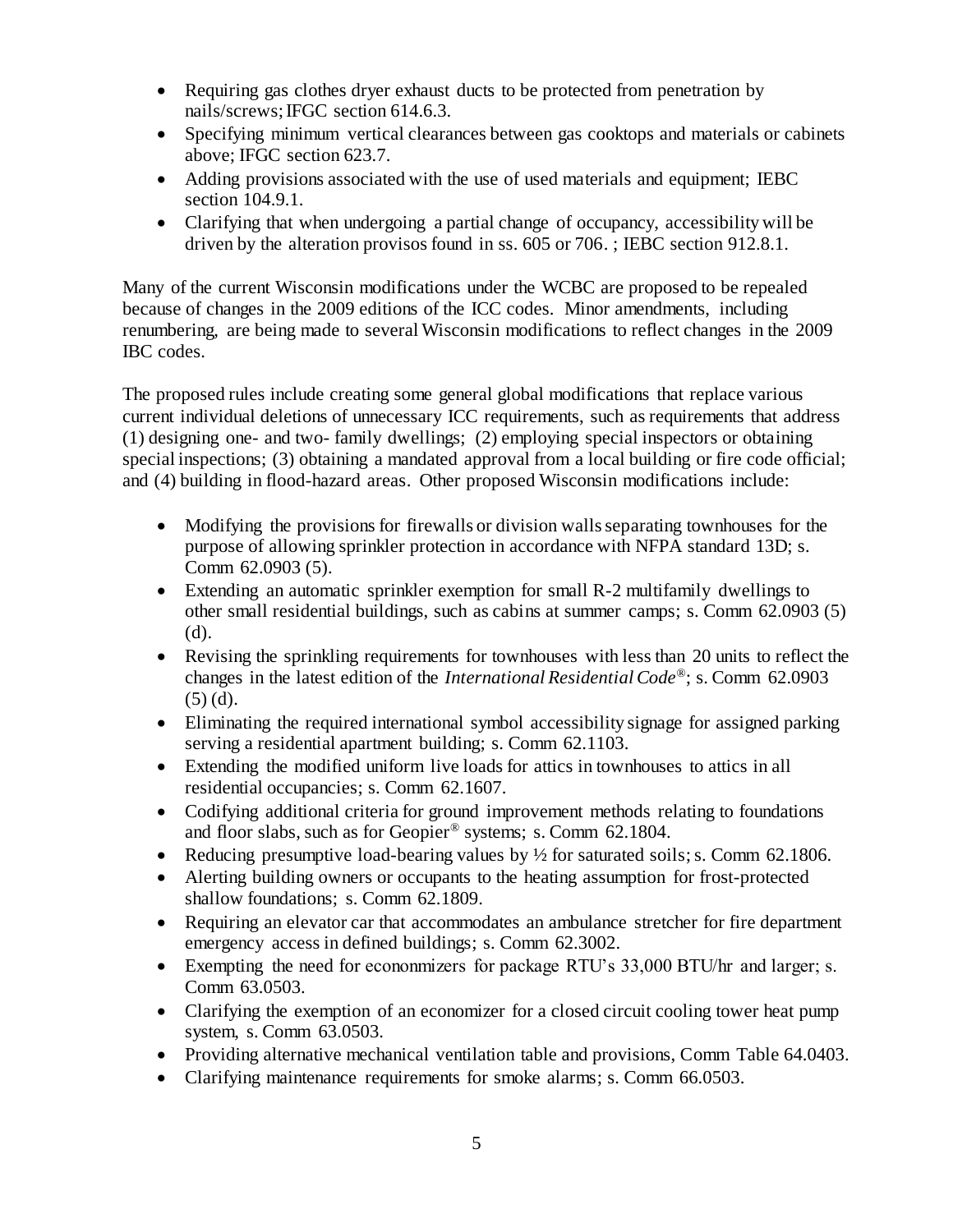## **6. Summary of, and Comparison with Existing or Proposed Federal Regulations.**

## **General Building Code**

- *Code of Federal Regulations* An Internet-based search for "federal commercial building code" and "building code regulations" in the *Code of Federal Regulations* (CFR) did not identify any federal regulations pertaining to these topics.
- *Federal Register* An Internet-based search for "federal commercial building code" and "building code regulations" in the 2005 to 2010 issues of the *Federal Register* did not identify any proposed federal regulations pertaining to these topics.

## **Energy Conservation Requirements**

- *Code of Federal Regulations* The portion of the CFR relating to energy conservation for commercial buildings and facilities is found under 10 CFR 420–State Energy Program. The purpose of this regulation is to promote the conservation of energy, to reduce the rate of growth of energy demand and to reduce dependence on imported oil through the development and implementation of comprehensive state energy programs. This regulation initially required that each state's energy conservation rules for new buildings be no less stringent than the provisions of the 1989 edition of ASHRAE Standard 90.1, *Energy Standard for Buildings Except Low-Rise Residential Buildings*.
- *Federal Register –* According to the January 23, 2009, *Federal Register*, the Department of Energy (DOE) is determining if ANSI/ASHRAE/IESNA Standard 90.1–2007 would save energy in commercial buildings. DOE is doing a comparative analysis of the 2007 edition of that standard to the 2004 edition. The 2009 edition of the IECC energy conservation requirements for commercial buildings, which the proposed rules would adopt by reference, reflect the 2007 edition of the ASHRAE 90.1 Standard.

## **Accessibility Requirements**

- *Code of Federal Regulations* The portions of the CFR relating to accessibility in commercial buildings and facilities include the following:
	- 1. 28 CFR 35 Nondiscrimination on the Basis of Disability in State and Local Government Services
	- 2. 28 CFR 36 Nondiscrimination on the Basis of Disability by Public Accommodations and in Commercial Facilities
	- 3. 24 CFR 40 Accessibility standards for design, construction, and alteration of publicly owned residential structures
	- 4. 24 CFR 41 Policies and procedures for the enforcement of standards and requirements for accessibility by the physically handicapped

Both 28 CFR 35 and 28 CFR 36 require public buildings and commercial facilities – including government-owned and -operated buildings and facilities – be designed, constructed and altered in compliance with the accessibility construction regulations specified under the federal Americans with Disabilities Act Accessibility Guidelines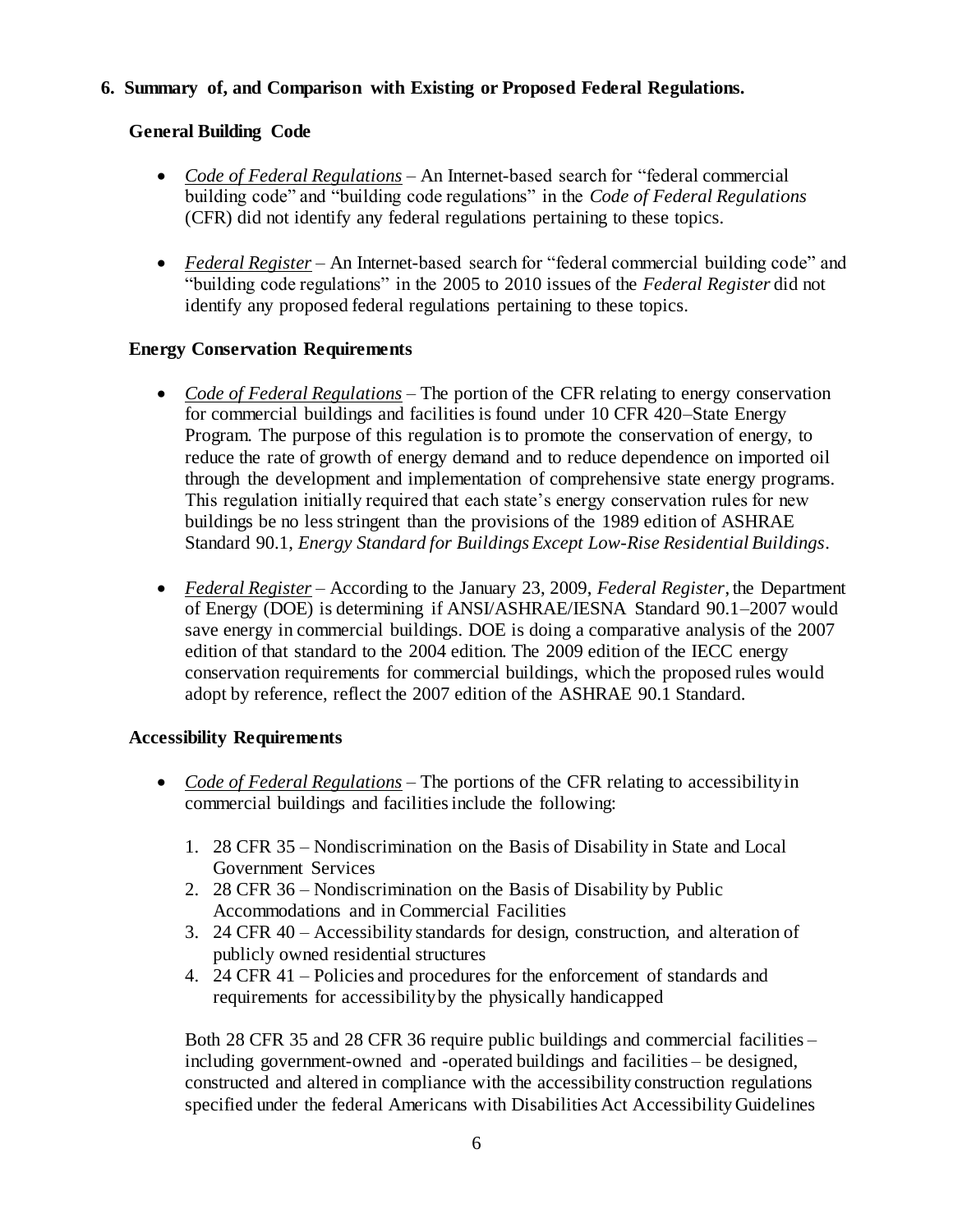(ADAAG). The purpose of 24 CFR 40 and 24 CFR 41 is to provide technical guidance on the design and construction of dwelling units as required by the federal Fair Housing Amendments Act of 1988.

The intent of the IBC and the amendments included under chapter Comm 62 is to ensure the Wisconsin construction requirements related to accessibility are equivalent to these applicable federal laws and regulations.

- *Federal Register* Proposed federal regulations and amendments to established federal regulations for accessibility are found in the following issues of the *Federal Register*:
	- 1. October 24, 2008 Design and Construction Requirements; Compliance with ANSI A117.1 (2003) Standards
	- 2. August 5, 2005 ADAAG; Corrections
	- 3. December 7, 2009 Nondiscrimination on the Basis of Disability in Public Accommodations and Commercial Facilities
	- 4. March 23, 2007 ADAAG Supplementary Material
	- 5. November 23, 2005 ADAAG Public Rights-of-Way
	- 6. April 17, 2006 Multifamily Building Conformance with the Fair Housing Accessibility Guidelines: Improving the Methodology

The ICC is actively monitoring the proposed changes to the federal standards affecting accessibility and will include these changes in future editions of the IBC and the corresponding ICC/ANSI A117.1–Accessible and Usable Buildings and Facilities Standard.

## **7. Comparison with Rules in Adjacent States.**

An Internet-based search of the four adjacent states found the following regulations that include similar requirements relating to public buildings and places of employment:

- **Illinois** Illinois does not administer a statewide building code.
- **Iowa** The Iowa Department of Public Safety administers the Iowa State Building Code. Effective January 1, 2010, the department adopted the 2009 editions of the IBC, IMC, IEBC and IECC with Iowa amendments.
- **Michigan** The Michigan Department of Labor and Economic Growth administers the Michigan construction codes, which adopt by reference the 2006 editions of the IBC, IMC and IEBC with amendments. The 2009 Michigan Building, Residential, and Rehabilitation Code for Existing Buildings review process is in progress.
- **Minnesota** The Minnesota Department of Labor and Industry administers the Minnesota State Building Code, which adopted the 2006 editions of the IBC, IFGC and IMC.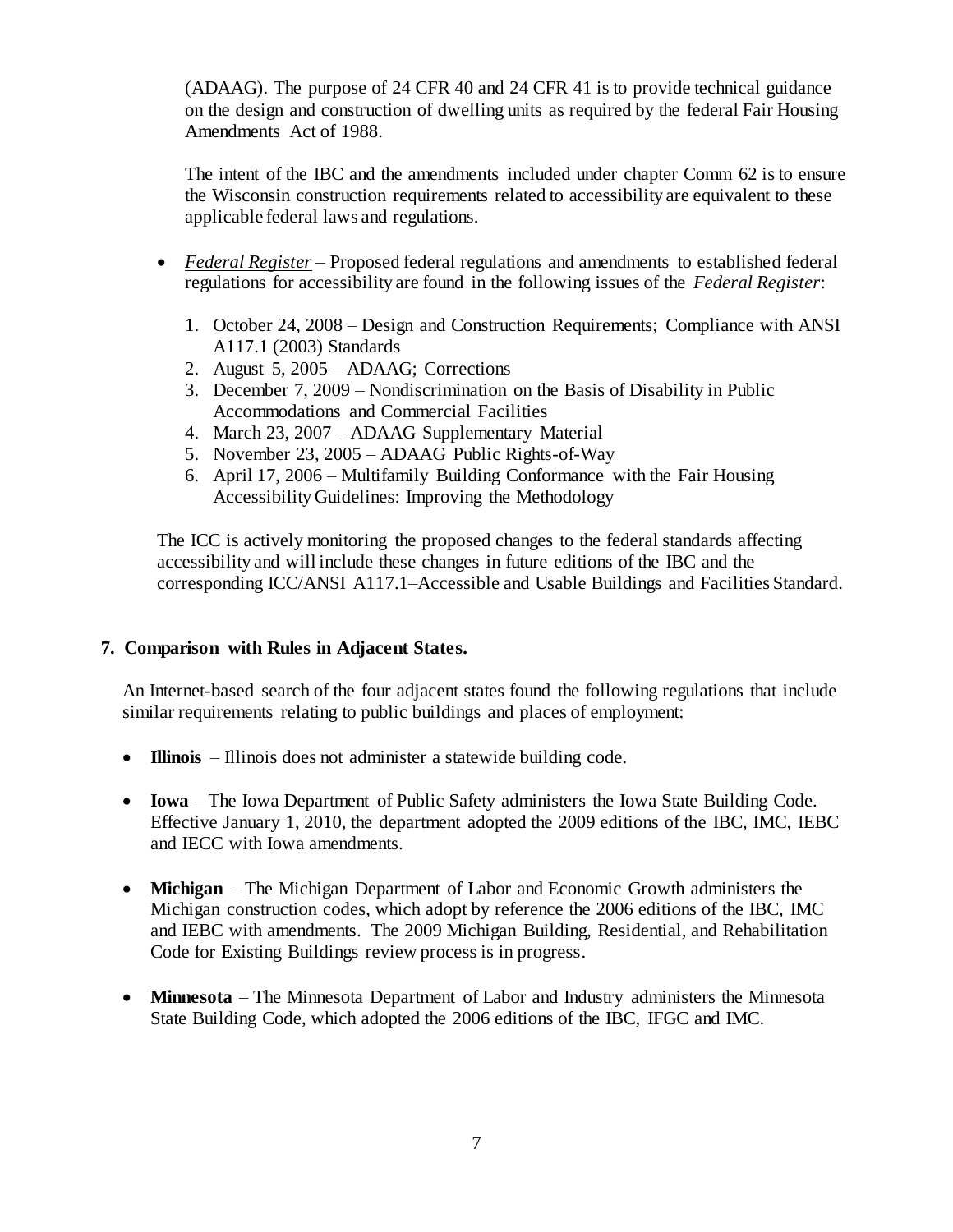## **8. Summary of Factual Data and Analytical Methodologies.**

The primary methodology for updating the Wisconsin Commercial Building Code, chapters Comm 61 to 66, has been a review and assessment of the latest editions of the national model codes that serve as the basis for the Wisconsin code. The department's review and assessment process involved the participation and support of 10 advisory councils. The members of the councils represent many stakeholders involved in the building industry, including designers, contractors, developers, regulators, labor, the fire service and the public. (A listing of the councils and the current members is provided at the end of this analysis.)

The department believes that the national model codes reflect current societal values with respect to protecting public health, safety and welfare in the design, construction, use, operation and maintenance of commercial buildings that serve as public buildings and places of employment. The model code organization – International Code Council, ICC – uses a process open to all parties to develop its codes. More information, including background information in the development of the 2009 model code editions, may be found at the ICC web site, [http://www.iccsafe.org.](http://www.iccsafe.org/)

The review and assessment process for the Commercial Building Code involved an examination of the revisions in the 2009 editions of the IBC, IECC, IMC, IFGC and IEBC. The assessment included the evaluation of the current rules under chapters Comm 61 to 66 that modified these ICC codes. Working with the 10 advisory councils, the department determines if the various technical requirements in the 2009 model codes are reasonable for addressing potential risks or concerns and promoting the public health, safety and welfare. Such determinations are made based upon experience, forecasts, intuition or projection.

## **9. Analysis and Supporting Documents Used to Determine Effect on Small Business or in Preparation of Economic Impact Report.**

The department used 10 advisory code councils to analyze and develop the proposed revisions to the Commercial Building Code. The councils involve a variety of organizations whose memberships include many types of small businesses. The department uses these councils to gather information on potential impacts in complying with the technical and administrative requirements of the codes. Council members are responsible for bringing forth the concerns that their respective organizations may have with the requirements including economic impacts. (Copies of the council meetings summaries are available on the Safety and Building Division web site,<http://www.commerce.state.wi.us/SB/SB-CodeCouncilsComBldgSum.html> .)

The department also offers an e-mail subscription service to anyone who is interested in rule development and/or council activities. The service provides e-mail notification of council meetings, meeting agendas and council meeting progress reports. Currently, there are about 2,000 subscriptions for information pertaining to the commercial building program.

The department believes the rules will not increase the effect on small businesses from what the current rules impose on them. An economic impact report is not required pursuant to section 227.137, Stats.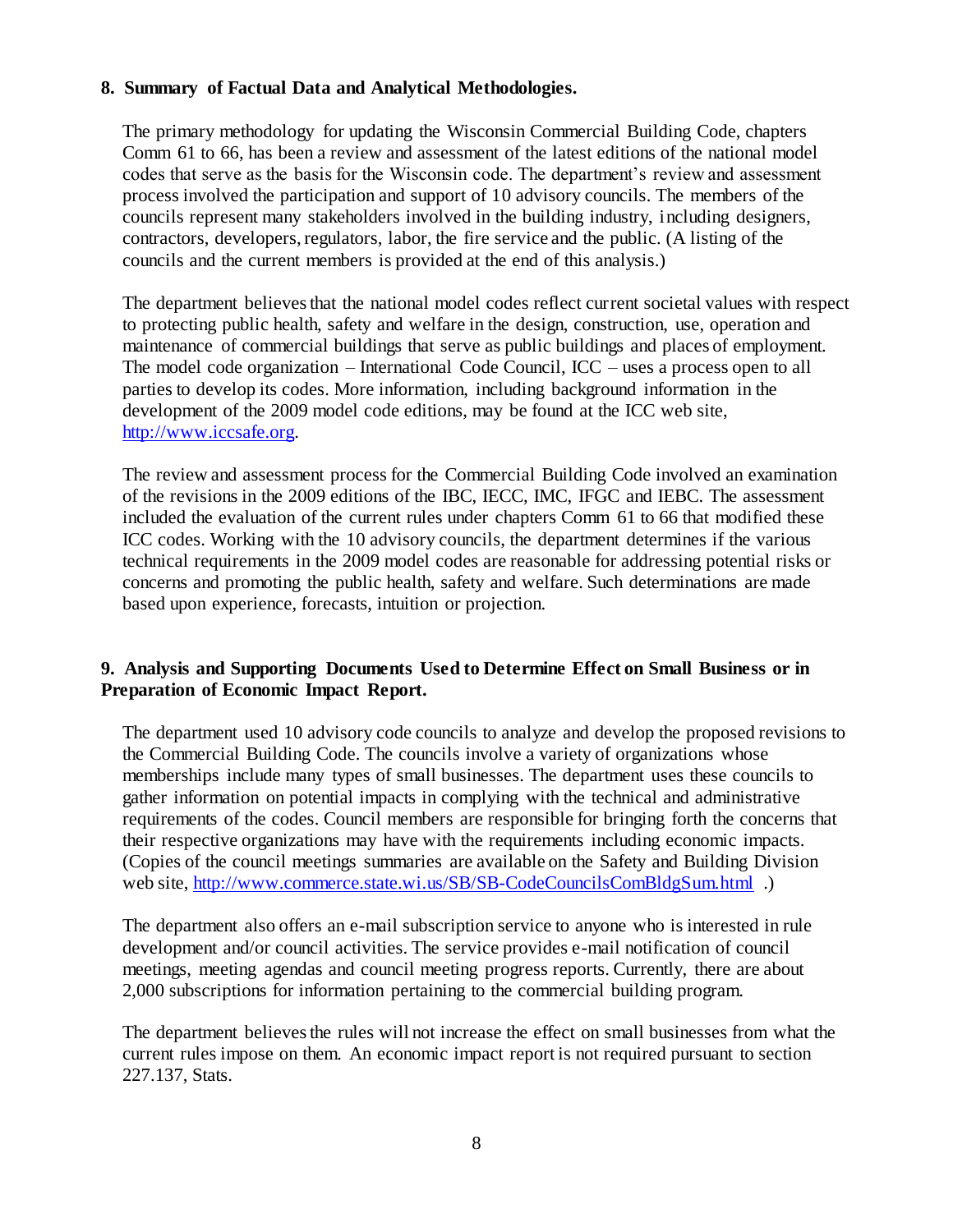#### **10. Effect on Small Business**

The requirements of the Commercial Building Code impact all businesses, regardless of size, that use public buildings and places of employment in Wisconsin. The codes impact a variety of businesses, including small businesses, particularly those businesses that design, build, or maintain commercial buildings; provide or produce building materials or components; own commercial buildings; or occupy commercial buildings. It is indeterminable how many small businesses may be impacted by the rules in some manner.

The potential effects of the codes occur on two basic levels, administrative and technical. The codes dictate certain administrative procedural requirements that are to be followed to acquire various approvals. For the most part, the codes establish numerous technical standards that are to be adhered to when designing, constructing, using, operating or maintaining a commercial building to protect public health, safety and welfare.

The proposed rule revisions do not substantially modify the current administrative requirements of the Commercial Building Code. Therefore, this type of impact on small businesses will not substantially change.

How the code's technical standards may impact small businesses is dependent upon many variables. The proposed revisions for the Commercial Building Code do not apply retroactively to existing buildings. The proposed revisions would apply when a new building or modification to an existing building is proposed. The various advisory councils did not identify major economic concerns for updating the Commercial Building Code to the latest ICC codes as amended in this proposal.

Regarding s. 227.115, Stats., the department believes the proposed rule changes for the Commercial Building Code will not directly or substantially affect the development, construction, cost or availability of housing.

## **11. Agency Contact.**

Jim Smith, Program Manager,  $\overline{\lim\limits_{\text{min}}\omega}$  wisconsin.gov, (608) 266-0251.

## **12. Public Hearing Comments.**

A public hearing has been scheduled for October 5, 2010. The hearing record on this proposed rulemaking will remain open until October 18, 2010. Written comments on the proposed rules may be submitted to Jim Smith, at the Department of Commerce, P.O. Box 2689, Madison, WI 53701-2689, or email at [jim.smith@wisconsin.gov.](mailto:jim.smith@wisconsin.gov)

\* \* \* \* \* \* \* \* \* \* \* \* \* \* \* \* \* \* \* \* \* \* \* \* \* \* \* \* \* \* \* \* \* \* \* \* \* \* \* \* \* \* \* \* \* \* \* \* \* \* \* \* \*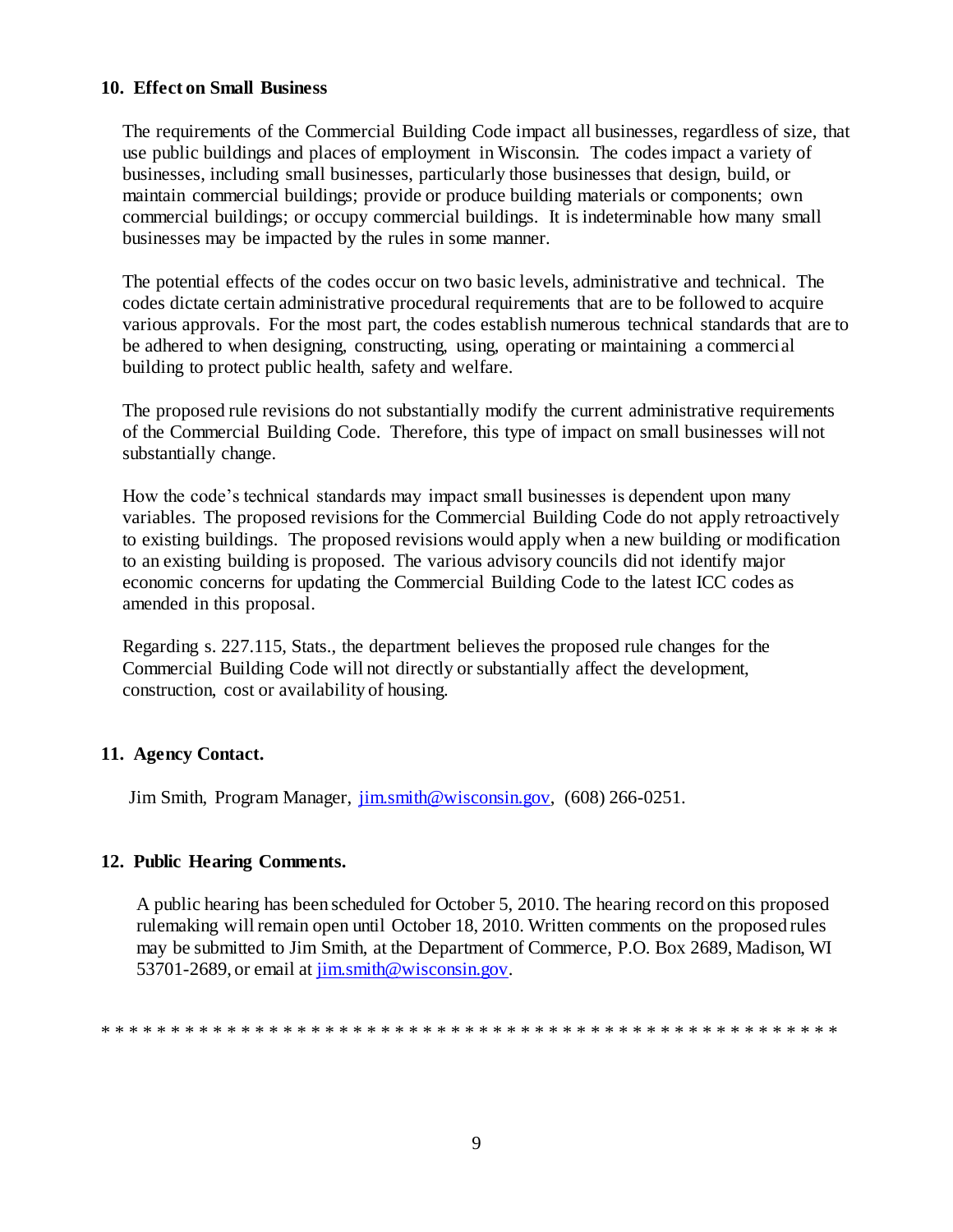## **Council Members and Representation**

The Commercial Building Code Council (CBCC) and the Multi-Family Dwelling Code Council (MDCC) oversaw the rule promulgation development process. Eight advisory code councils met as needed to develop the proposed rules. Their recommendations were forwarded to the CBCC/MDCC for final review.

The following councils were involved in the development of the proposed rules:

## **Commercial Building Code Council** Norm Arendt................................ SEH – Wisconsin Society of Professional Engineers Thomas Clark .............................. Pleasant Prairie Fire & Rescue – Wisconsin State Fire Inspectors Association Curt Hastings...............................J. H. Findorff & Son Inc. – Associated General Contractors of Wisconsin Joe Jameson.................................City of Middleton – League of Wisconsin Municipalities Joseph Jurkiewicz........................ Kahler Slater Architects – American Institute of Architects, Wisconsin Society David Keller................................ Keller Real Estate Group – Associated Builders and **Contractors** Steve Klessig............................... Keller Inc. – Associated Builders and Contractors William Napier............................ Wisconsin Department of Administration, Division of State Facilities Bill Pennoyer ............................... VJS Construction Services – Associate General Contractors of Greater Milwaukee Ed Ruckriegel .............................. Madison Fire Department Gary Ruhl..................................... North East Wisconsin Building & Construction Trades Council –Wisconsin State AFL-CIO Chris Rute ....................................City of Milwaukee Janet Segelken.............................. Eau Claire Fire Department – Wisconsin State Fire Chiefs Association Michael Shoys.............................. Wisconsin Manufacturers & Commerce Jeff Stauber..................................Wisconsin State Fire Chiefs Association

## **Multifamily Dwelling Code Council**

| Emory BudzinskiWeather Shield Windows & Doors - Manufacturer/Supplier |  |
|-----------------------------------------------------------------------|--|
| <b>Wood Products</b>                                                  |  |
|                                                                       |  |
|                                                                       |  |
|                                                                       |  |
|                                                                       |  |
|                                                                       |  |
|                                                                       |  |
|                                                                       |  |
|                                                                       |  |
|                                                                       |  |
|                                                                       |  |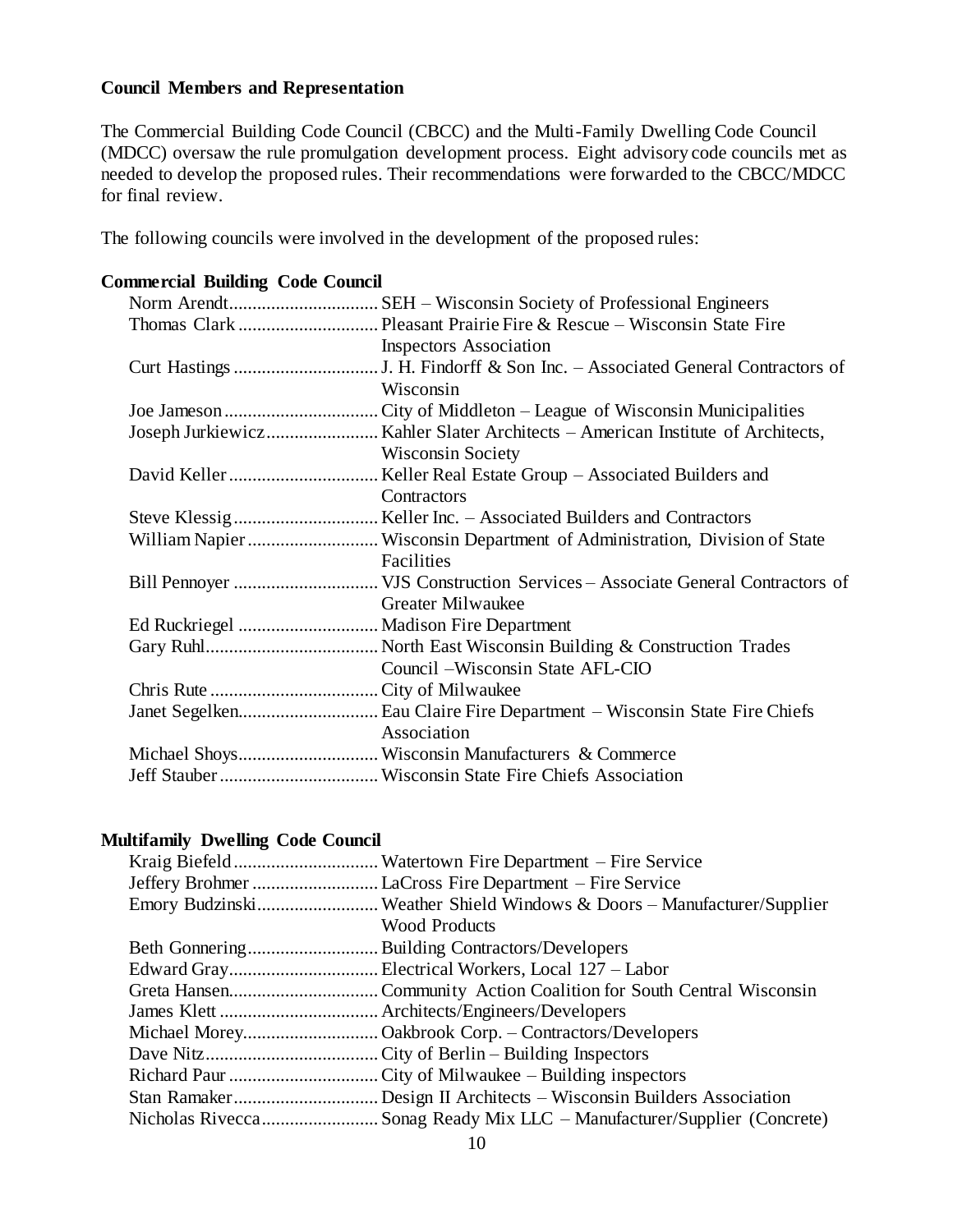## **Alteration and Change of Occupancy**

| <b>Inspectors Association</b>                                     |
|-------------------------------------------------------------------|
|                                                                   |
| Jennie Macaluso-Ruditys  Building Owners and Managers Association |
|                                                                   |
|                                                                   |
|                                                                   |
|                                                                   |
| Municipalities                                                    |

## **Energy Conservation**

| American Society of Heating, Refrigeration, and Air- |  |
|------------------------------------------------------|--|
| Conditioning Engineers (ASHRAE)                      |  |
|                                                      |  |
| Architects, Wisconsin Society                        |  |
|                                                      |  |
| of Wisconsin                                         |  |
|                                                      |  |
|                                                      |  |
|                                                      |  |
|                                                      |  |
|                                                      |  |
| Municipalities                                       |  |
|                                                      |  |

## **Fire Safety**

|                                   | Milwaukee, Inc.                          |
|-----------------------------------|------------------------------------------|
|                                   |                                          |
|                                   |                                          |
|                                   | <b>State Fire Inspectors Association</b> |
| Michael GardnerGypsum Association |                                          |
|                                   |                                          |
|                                   |                                          |
|                                   | Contractors of Wisconsin, Inc.           |
|                                   |                                          |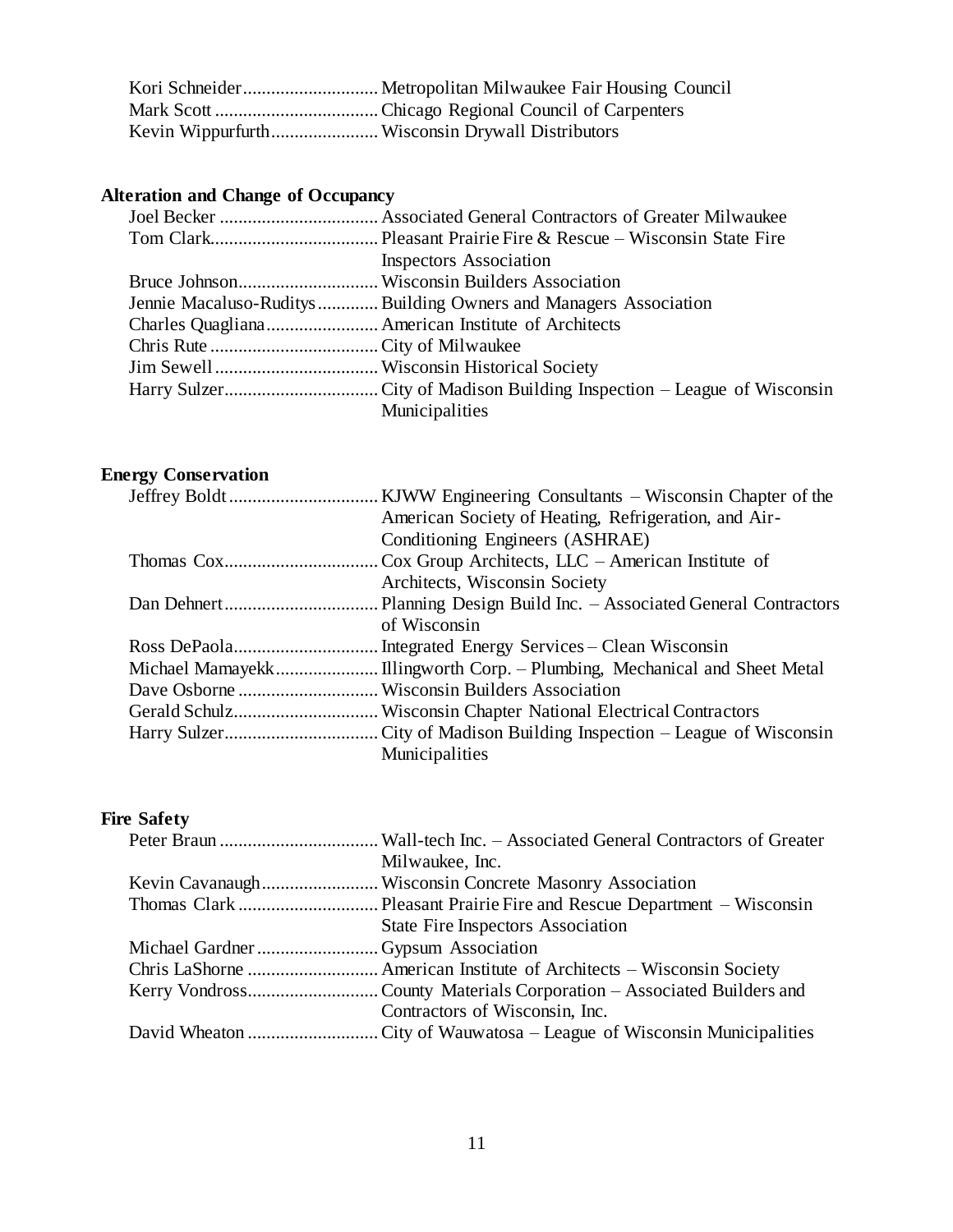## **Fire Protection Systems**

| of Wisconsin, Inc.                       |
|------------------------------------------|
|                                          |
| <b>State Fire Inspectors Association</b> |
|                                          |
|                                          |

## **General**

| Wisconsin                |
|--------------------------|
|                          |
| <b>Wisconsin Society</b> |
|                          |
|                          |
|                          |
| of Greater Milwaukee     |
|                          |
|                          |
|                          |

## **HVAC**

| KJWW Engineering Consultants – Wisconsin Chapter of the           |
|-------------------------------------------------------------------|
|                                                                   |
| American Society of Heating, Refrigeration, and Air-              |
| Conditioning Engineers (ASHRAE)                                   |
| Jennie Macaluso-Ruditys  Building Owners and Managers Association |
|                                                                   |
| Milwaukee and Southeast Wisconsin                                 |
| Komfort Heating – Wisconsin Builders Association                  |
|                                                                   |
| Refrigeration, and Air-Conditioning Engineers, Madison            |
| Chapter                                                           |
| Bredan Mechanical Systems, Inc. - Sheet Metal and Air-            |
| Conditioning Contractors of Wisconsin                             |
| City of Milwaukee, Department of Neighborhood Services –          |
| American Institute of Architects, Wisconsin Society               |
| Capitol Mechanical Inc. - Associated Builders and                 |
| Contractors of Wisconsin                                          |
| City of Madison, Building Inspection Unit – League of             |
| <b>Wisconsin Municipalities</b>                                   |

## **Means of Egress and Accessibility** Larry Earll ...................................Wisconsin Department of Administration Tom Hirsch.................................. Hirsch Group LLC – American Institute of Architects, Wisconsin Society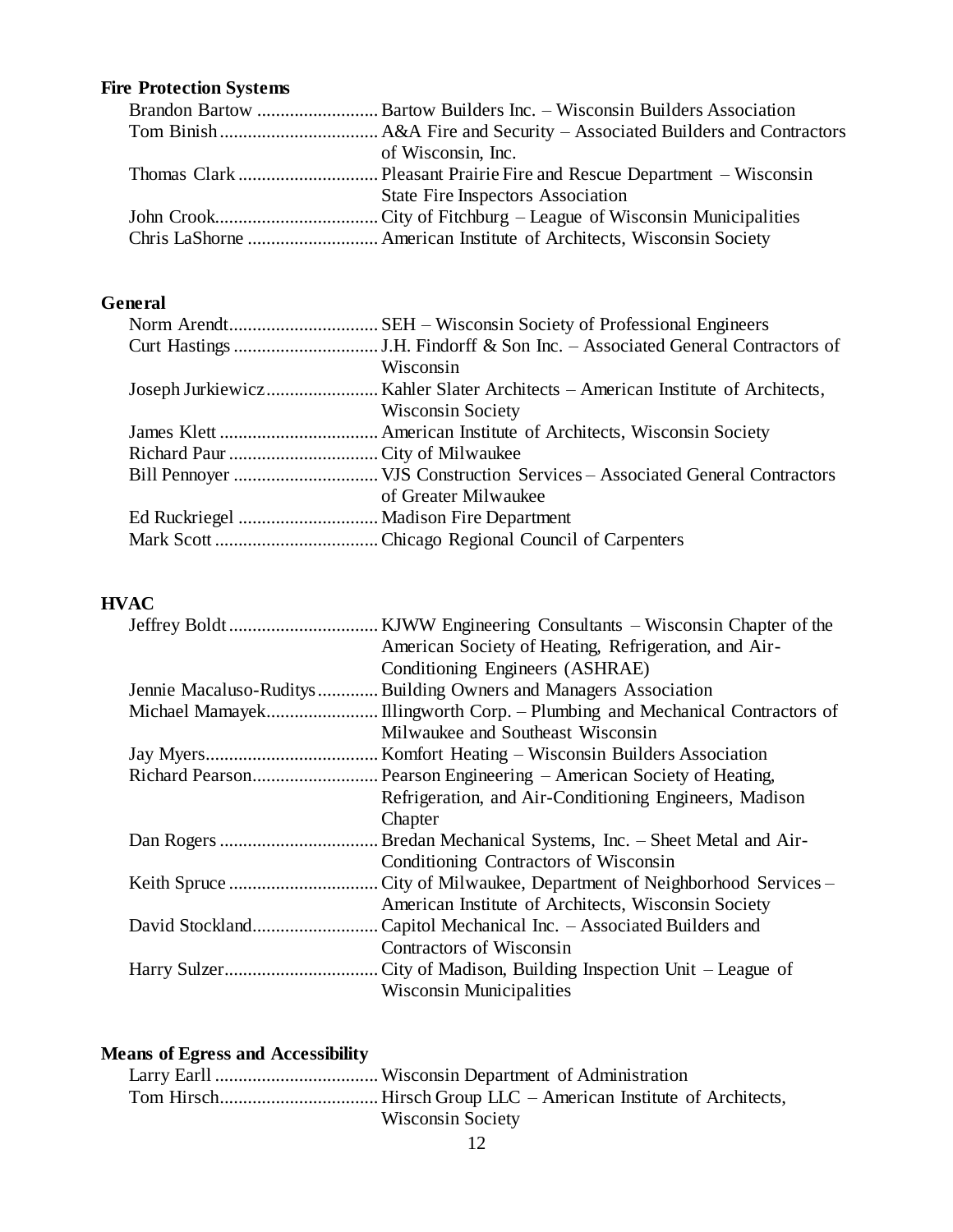| <b>Wisconsin Society</b> |
|--------------------------|
|                          |
| of Greater Milwaukee     |
|                          |
|                          |
| Association              |

## **Structural**

| Engineering                                                |
|------------------------------------------------------------|
|                                                            |
|                                                            |
| Facilities                                                 |
|                                                            |
| Engineering                                                |
|                                                            |
| Contractors of Wisconsin                                   |
|                                                            |
| Section                                                    |
|                                                            |
| Society of Civil Engineers, Wisconsin Section              |
| Computerized Structural Design – American Society of Civil |
| Engineers, Wisconsin Section                               |
|                                                            |

**\* \* \* \* \* \* \* \* \* \* \* \* \* \* \* \* \* \* \* \* \* \* \* \* \* \* \* \* \* \* \* \* \* \* \* \* \* \* \* \* \* \* \* \* \* \* \* \* \* \* \* \***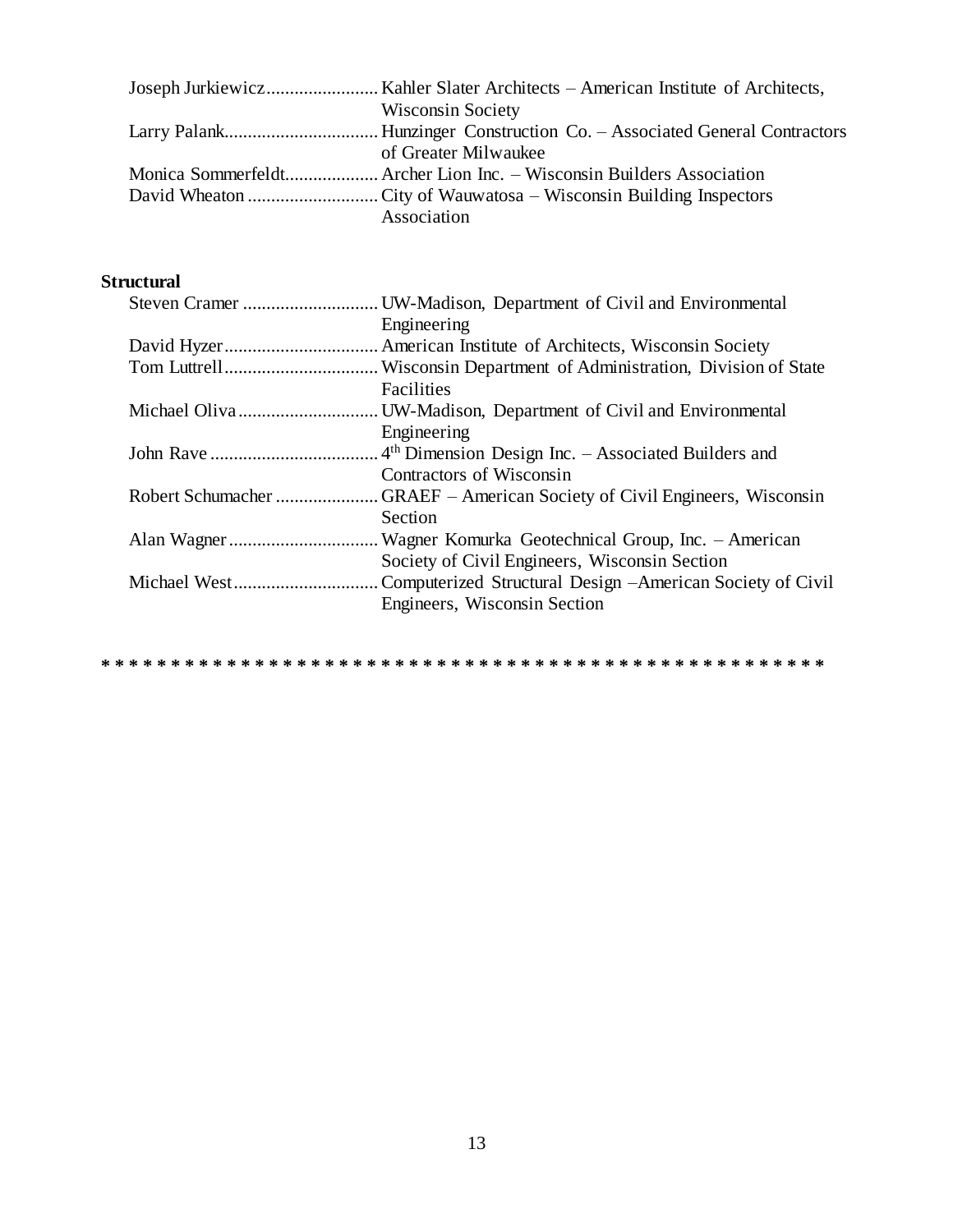SECTION 1. Comm 2.31 (1) (a) and (d) are amended to read:

**Comm 2.31 (1)** (a) *General*. Fees relating to the submittal of all plans, submitted in accordance with the requirements of chs. Comm  $60\overline{61}$  to 66, shall be determined in accordance with this section.

(d) *Miscellaneous plans*. The fee for miscellaneous plans shall be \$250 per plan. Miscellaneous plans are plans which have no building, HVAC or fire protection system plan submissions and those plans for which no area may be associated. Miscellaneous plans include, but are not limited to, all of the following:

1. Footing and foundation plans submitted prior to the submission of the building plans.

2. Industrial exhaust Exhaust systems for dust, fumes, vapors and gases, for governmentowned buildings only.

3. Spray booth plans, for government-owned buildings only.

4. 3. Stadium, grandstand and bleacher plans, and interior bleacher plans submitted as independent projects.

5. Structural plans submitted as independent projects, such as docks, piers, antennae, outdoor movie screens and observation towers.

6. 4. Any building component, other than building, HVAC and fire protection systems, submitted after installation.

7. Building, HVAC and fire protection system plans submitted following denial of plan approval, if the submission is within 8 months of the denial.

SECTION 2. Comm 2.31 (1) (i) is repealed and recreated to read:

**Comm 2.31 (1)** (i) *Resubmission*. The fee for building, HVAC and fire protection system plans resubmitted following denial of plan approval, if the submission is within 8 months of the denial shall be \$250 per plan.

SECTION 3. Comm 2.36 is repealed.

SECTION 4. Comm 2.52 (3) (title) and (a) are amended to read:

**Comm 2.52 (3)** (title) PETITIONS FOR VARIANCE ON RULES UNDER CHS. COMM 60 61 TO 66, WISCONSIN COMMERCIAL BUILDING CODE. (a) Except as provided under sub. (4), the fee for reviewing petitions for variance on rules under chs. Comm  $60\,61$  to 66 shall be \$550.00 per petition.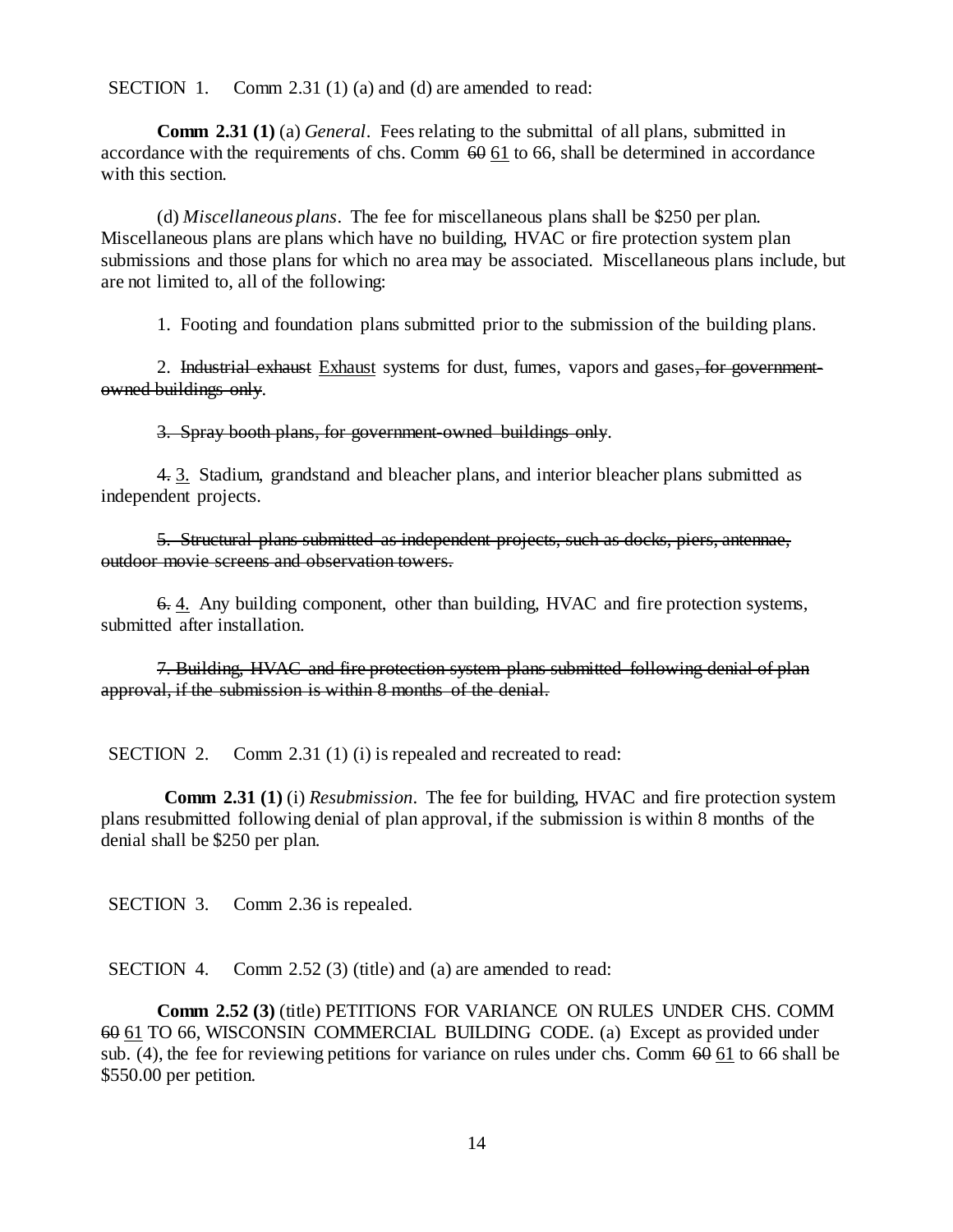SECTION 5. Comm 5.61 (1) is amended to read:

**Comm 5.61 (1)** GENERAL. A person who holds a certification issued by the department as a certified commercial building inspector may conduct inspections of public buildings and places of employment for the purpose of administering and enforcing chs. Comm  $60$  61 to 66 and 75 to 79.

SECTION 6. Comm 5.63 (1) (b) 5. is amended to read:

**Comm 5.63 (1)** (b) 5. Certified soil erosion inspector may inspect one- and 2-family dwellings for the purpose of administering and enforcing s. Comm 21.125, and public buildings and places of employment for the purpose of administering and enforcing ch. Comm 60.

SECTION 7. Comm 14.13 (3) (title) and (intro.) are amended to read:

**Comm 14.13 (3)** (title) MAINTENANCE OF SMOKE DETECTORS IN RESIDENTIAL BUILDINGS AND ALARMS. This is a These are department informational note notes to be used under NFPA 1 section 13.7.4.6:

SECTION 8. Comm 14.13 (3) Note [2] is created to read:

**Comm 14.13 (3) Note** [2]**:** Under chapter Comm 66, all smoke alarms must be replaced by the end of the service period specified by their manufacturer, and a replacement alarm that uses a battery as the primary power source must have a non-replaceable, non-removable battery which is capable of powering the alarm for at least ten years.

SECTION 9. Comm 21.095 is repealed and recreated to read:

**Comm 21.095 Automatic fire sprinklers. (1)** Except as provided in subs. (2) and (3), the design, installation, testing and maintenance of automatic fire sprinklers shall conform to NFPA 13D.

**(2)** (a) The requirements of NFPA 13D sections 6.3 (4), 8.1.3 and 8.6 are not included as part of this code.

(b) Fire department connections are prohibited in multipurpose piping systems.

**(3)** (a) Limited area automatic fire sprinkler systems are allowed in dwellings.

(b) 1. A limited area automatic fire sprinkler system shall add the following wording to the warning sign required in 6.3(5) of NFPA 13D: "The number and location of sprinklers in this system does not conform to NFPA 13D."

2. An automatic fire sprinkler system providing fire protection throughout the dwelling in accordance with NFPA 13D shall add the following wording to the warning sign required in 6.3(5) of NFPA 13D: "The number and location of sprinklers in this system conform with NFPA 13D."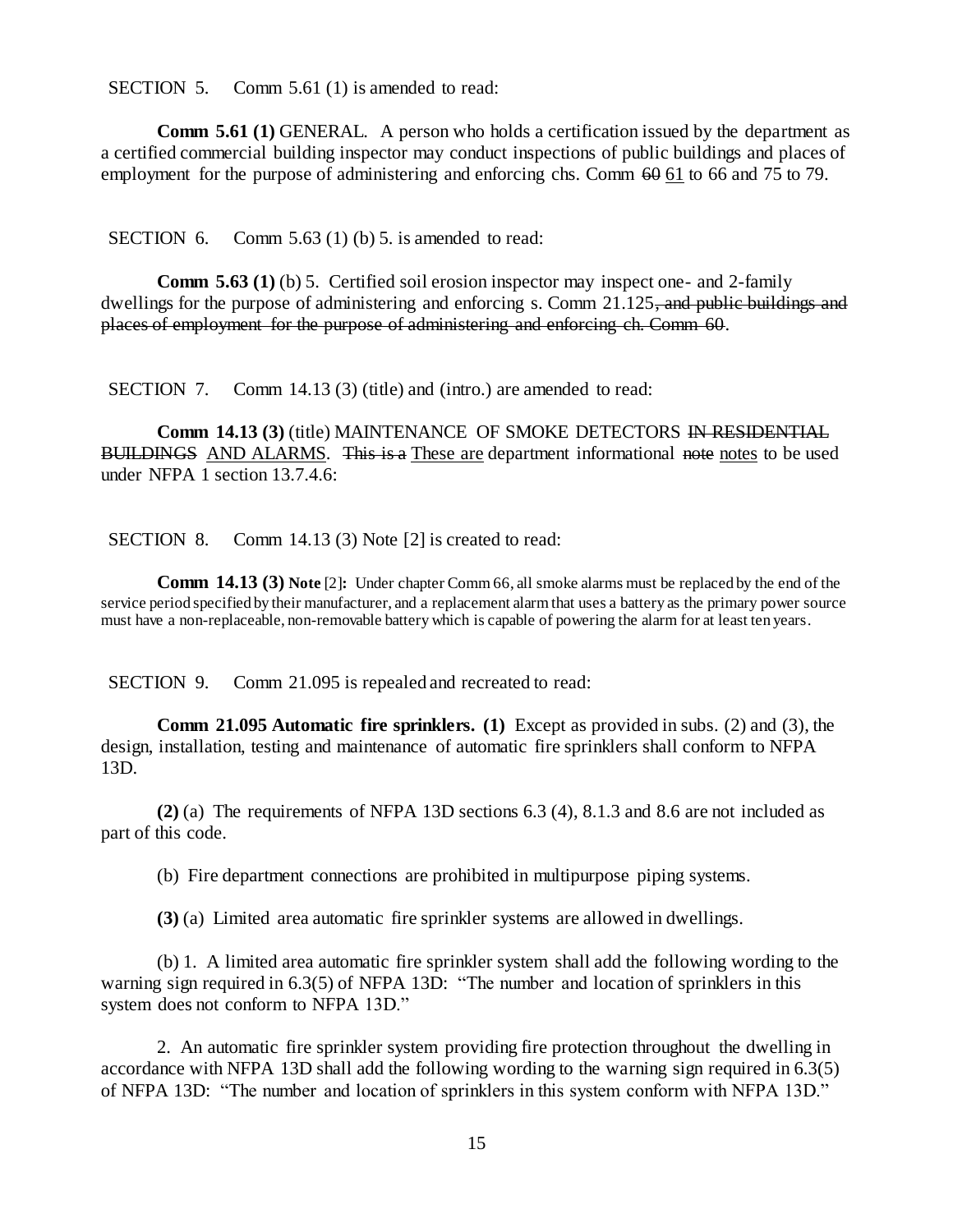**Note:** Multipurpose piping systems need to conform to provisions of the Plumbing Code, chs. Comm 81 to 87. These systems attach fire sprinkler heads to the dwelling's potable water piping system.

**Note:** Chapter 145 of the Statutes requires automatic fire sprinkler systems on dedicated water supply systems, to be installed by a licensed sprinkler fitter.

SECTION 10. Comm 61.03 (14) (a) to (c) are amended to read:

**Comm 61.03 (14)** (a) Design and construction-related requirements shall apply that are addressed in IFC section 102.6; IFC chapters 2 to 4; IFC sections 501 to 502 and 504 to 510; IFC sections 601 to 605 and 607 to 609; IFC chapters 7 and 8; IFC sections 901.1 to 901.4.2, 901.4.4 to 909.18.9, and 909.20 to 913; and IFC chapters 10, 12 to 21, 23 to 29, 31 to 33, 36, 37, and 39 to 44 47.

(b) Occupant loads addressed in IFC section 1003.2.2.10 1004.8 shall apply but shall be established by the owner rather than by the code official.

(c) Construction-related inspections and reports shall apply that are addressed in IFC chapters 2 to 8; IFC sections 901 to 909.18.9 and 909.20 to 913; and IFC chapters 10, 12 to 21, 23 to 29, 31, 32, 33, 36, 37, and 39 to 44 47 but may be performed or compiled by any qualified agency, rather than by a special inspector.

SECTION 11. Comm 61.03 (14) (d) and (e) are repealed.

SECTION 12. Comm 61.03 (14) (f) is renumbered Comm 61.03 (14) (d) and amended to read:

**Comm 61.03 (14)** (d) Use and operation provisions shall apply which are a contingency of design and construction-related requirements and which are addressed in IFC chapters 2 to 4; IFC sections 501 and 502 and 504 to 510; IFC sections 601 to 605 and 607 to 609; IFC chapters 7 and 8; IFC sections 901.1 to 901.4.2, 901.4.4 to 909.18.9, and 909.20 to 913; and IFC chapters 10, 12 to 21, 23 to 29, 31 to 33, 36, 37, and 39 to 44 47.

SECTION 13. Comm 61.03 (15) is created to read:

**Comm 61.03 (15)** GLOBAL DELETIONS FOR THE INTERNATIONAL CODES. Unless specifically applied by another department-written rule in this code, the following requirements of the IBC, IEBC, IECC, IFC, IFGC and IMC do not apply as rules of the department:

(a) All requirements that specify submittal and approval of construction documents, shop drawings or acceptance tests and records.

(b) All requirements that specify employing special inspectors or obtaining special inspections or structural observations.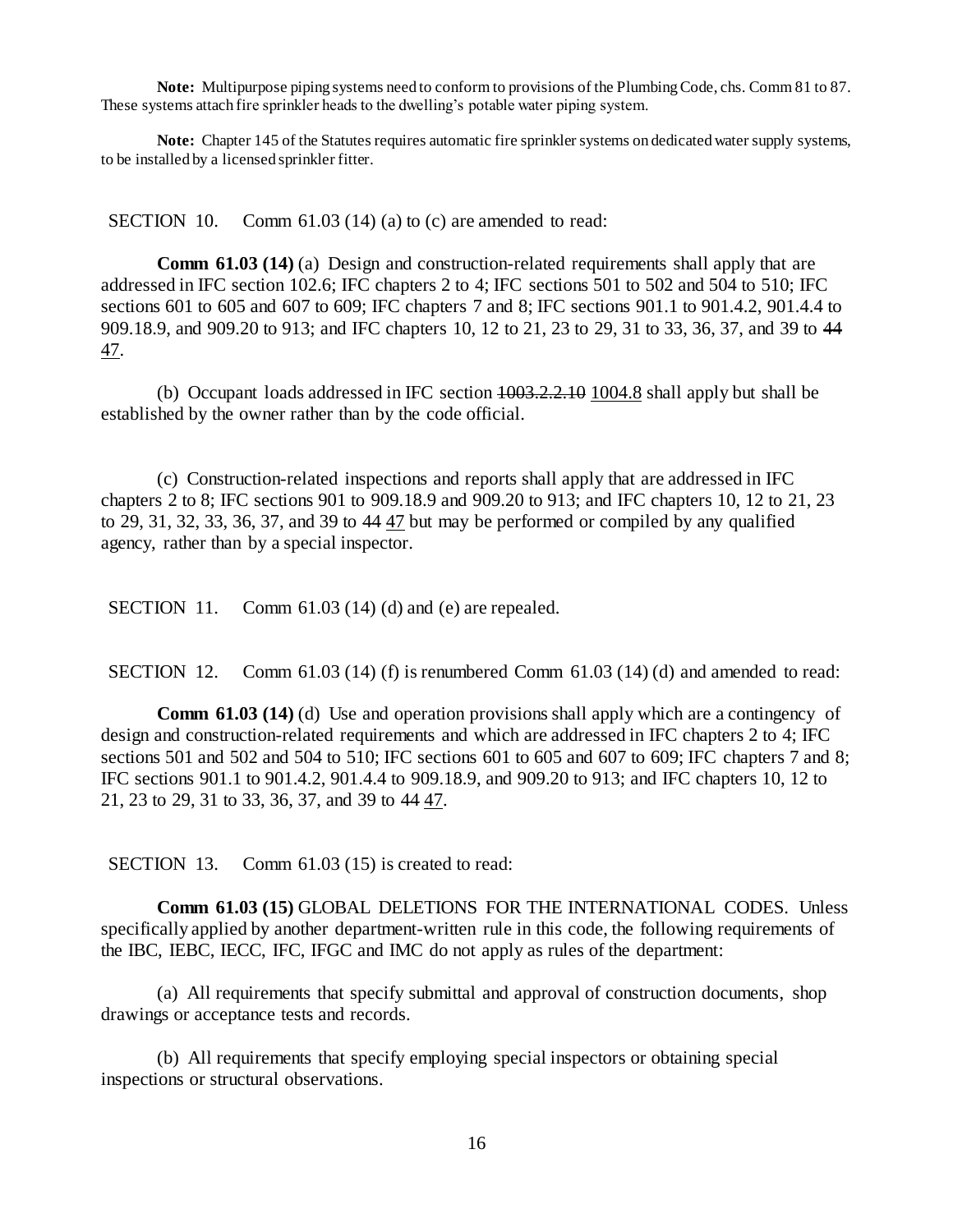(c) All requirements that mandate obtaining approval, acceptance or other direction from a building or fire code official.

**Note:** This paragraph does not delete options to obtain approval from the Department or its authorized agents for specific circumstances that differ from conditions which are more generally prescribed in the above-listed codes.

(d) All requirements that specify providing information to a building or fire code official, unless that official requests the information.

(e) All requirements that address construction in flood hazard areas.

(f) All requirements that address construction of detached one- or two-family dwellings.

(g) All requirements that specify obtaining a permit or certificate of occupancy.

**Note:** For an example of a Department-written rule that specifically applies one or more of the requirements referenced above, see section Comm 62.1700, which specifically applies the special inspections and determinations in IBC sections 1711 to 1716.

SECTION 14. Comm 61.04 (15) is amended to read:

**Comm 61.04 (15)** "This code" means chs. Comm  $60 \underline{61}$  to 66, which is the Wisconsin Commercial Building Code.

SECTION 15. Comm 61.05 is amended to read:

**Comm 61.05 Adoption of the International Codes. (1)** IBC. The *International Building Code*® – 2006 2009, subject to the modifications specified in this chapter and ch. Comm 62 is hereby incorporated by reference into this code.

**(2)** IECC. The *International Energy Conservation Code*® – 2006 2009, subject to the modifications specified in this chapter and in ch. Comm 63 is hereby incorporated by reference into this code.

**(3)** IMC. The *International Mechanical Code*® – 2006 2009, subject to the modifications specified in this chapter and in ch. Comm 64 is hereby incorporated by reference into this code.

**(4)** IFGC. The *International Fuel Gas Code*® – 2006 2009, subject to the modifications specified in this chapter and in ch. Comm 65 is hereby incorporated by reference into this code.

**(5)** IEBC. The *International Existing Building Code*® – 2006 2009, subject to the modifications specified in this chapter and ch. Comm 66, is hereby incorporated by reference into this code.

**Note:** A copy of the *International Building Code®*, *International Energy Conservation Code®*, *International Mechanical Code®*, *International Fuel Gas Code®*, and *International Existing Building Code®* is on file in the offices of the Department and the Legislative Reference Bureau. Copies of the International Codes may be purchased from the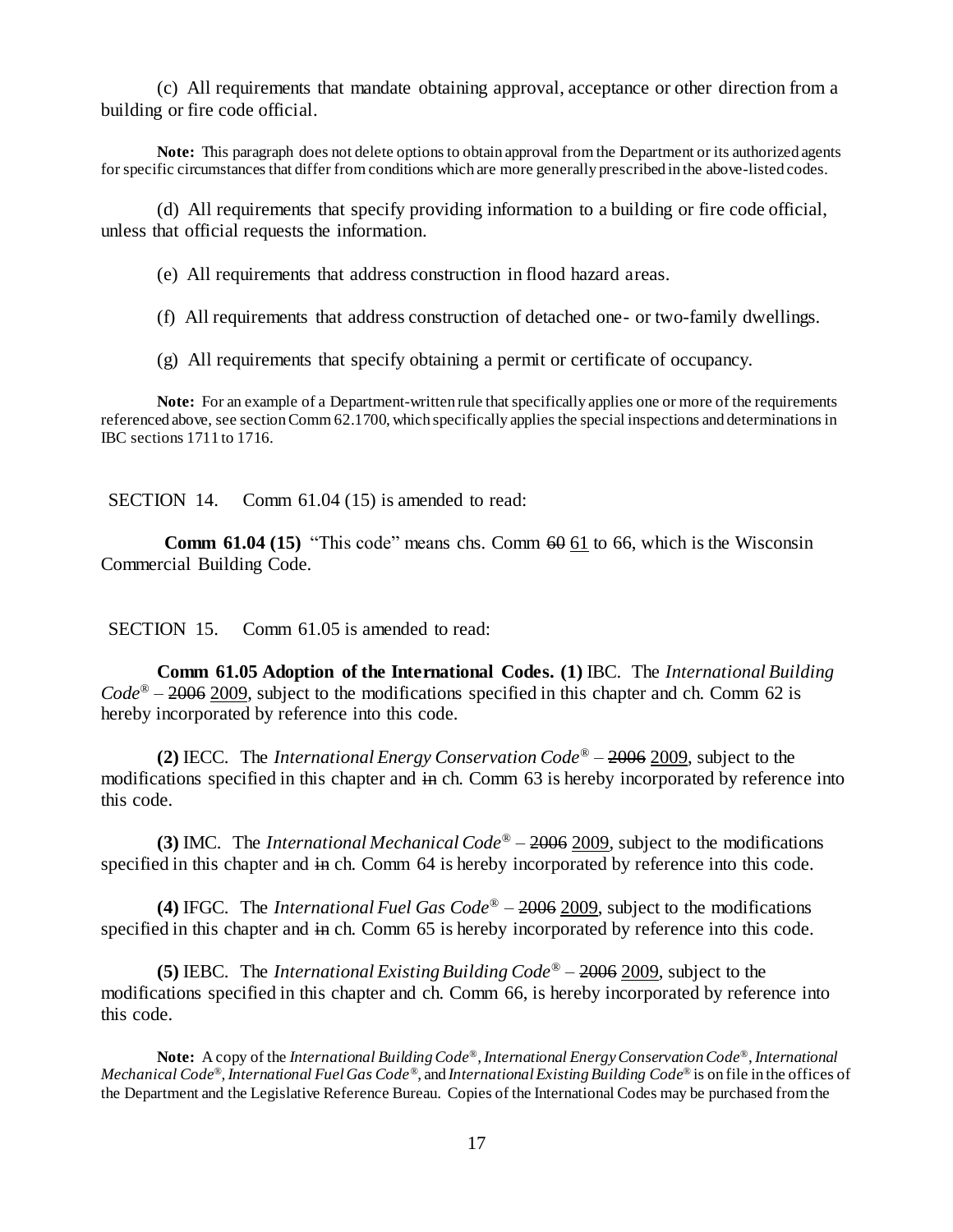International Code Council*®*, 4051 West Flossmoor Road, Country Club Hills, IL 60478−5795, (708) 799−2300, Websit[e www.iccsafe.org.](http://www.iccsafe.org/)

Note: The references in chs. chapters Comm 62 to 66 to individual ICC code sections typically are to a particular paragraph or set of paragraphs within a referenced ICC section, and are not intended to affect any subsequent subdivisions of the specified section unless stated otherwise. For example, the directive in s- section Comm 62.0907 (1) to substitute certain language for IBC section 907.1 is not intended to mean that IBC sections 907.1.1 through 907.1.2 are also being changed.

SECTION 16. Comm 61.30 (1) (a) is amended to read:

**Comm 61.30 (1)** (a) Except as provided in par. (b) and sub. (4), the construction of, the alteration of or the addition to a public building or a place of employment may not commence unless plans for the project have been submitted to and approved by department or its authorized representative in accordance with s. Comm 61.31.

SECTION 17. Comm 61.30 (1) (b) 2. and 3. and Table 61.30-2 are repealed.

SECTION 18. Comm 61.30 (1) (b) 1. is renumbered 61.30 (1) (b).

SECTION 19. Comm 61.30 (3) is repealed and recreated to read:

**Comm 61.30 (3) TYPES OF BUILDING COMPONENTS.** (a) Except as provided in sub. (4), building component or system plans shall be submitted to and approved by the department or authorized representative prior to installation of the component or system, for each of the following type components or systems:

- 1. Pre-manufactured and pre-engineered structural components.
- 2. Heating, ventilating and air conditioning systems.
- 3. Fire protection systems.
- (b) Component or systems plans shall be submitted in one of the following manners:
- 1. Included with the plans under sub. (1) (a).
- 2. Submitted as a separate plan for the component or system.

SECTION 20. Comm Table 61.30-3 is repealed.

SECTION 21. Comm 61.30 (4) is renumbered Comm 61.30 (4) (a).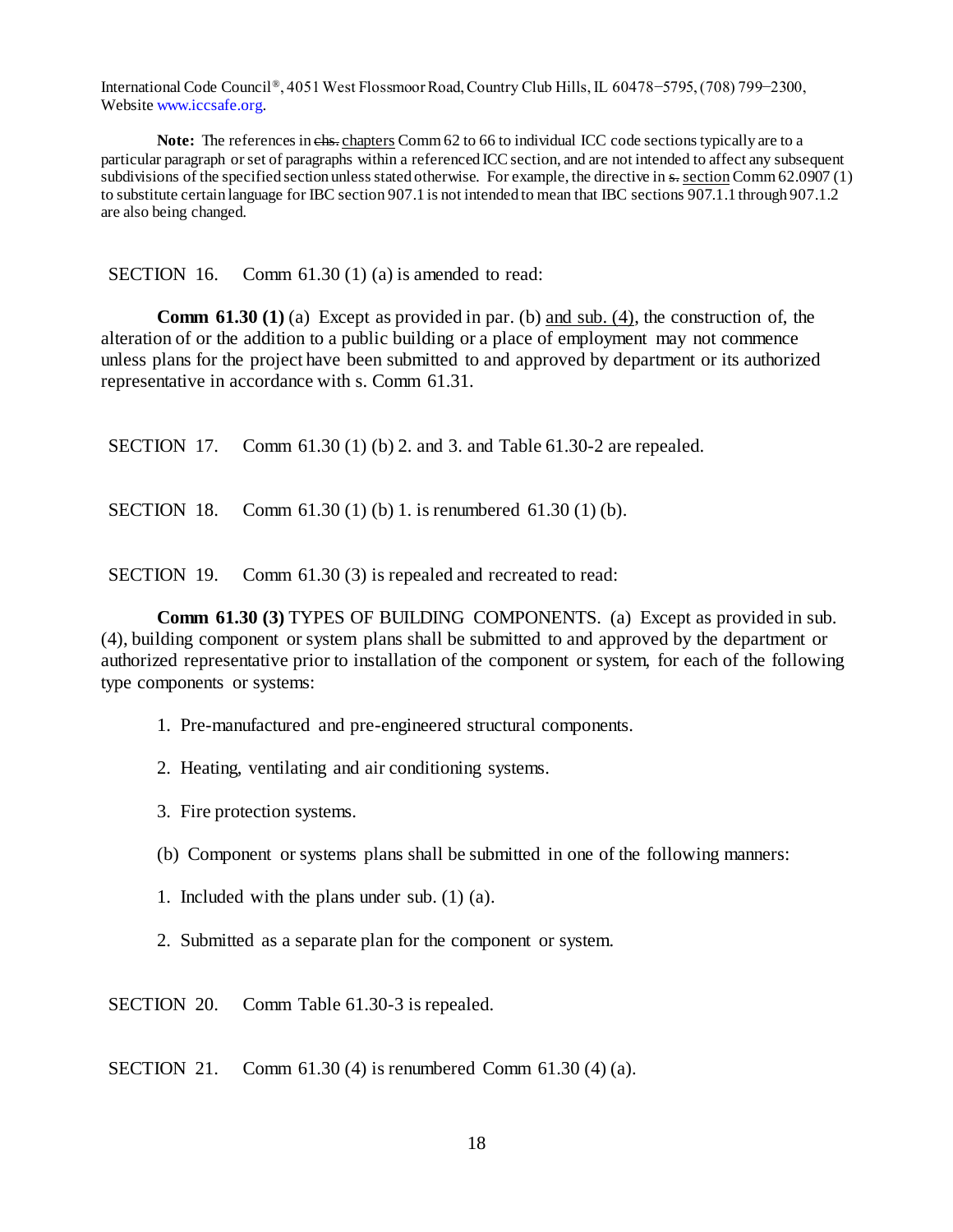SECTION 22. Comm 61.30 (4) (b) is created to read:

**Comm 61.30 (4)** (b) The submission and approval of automatic fire sprinkler plans is not required for a project involving the alteration or addition of 20 or fewer sprinkler heads to an existing automatic fire sprinkler system.

SECTION 23. Comm 61.31 (1) Note [2] is created to read:

**Comm 61.31 (1) Note** [2]**:** Nothing in this code is intended to prohibit the submission of plans and construction documents in an electronic or digital media.

SECTION 24. Comm 61.31 (1) (b) 3. is created to read:

**Comm 61.31 (1)** (b) 3. Be signed, including license number, and dated by the master plumber who is responsible for the installation of a NFPA 13D multipurpose piping system and who is licensed by the department of commerce.

**Note:** Plans for a multipurpose piping system must to be submitted under section Comm 82.20 to determine compliance for the non-fire protection aspects of the system.

SECTION 25. Comm 61.34 is repealed.

SECTION 26. Comm 62.0202 (1) and (2) are repealed and recreated to read:

**Comm 62.0202 (1)** ADDITIONS. This is a department definition for this chapter in addition to the definitions in IBC section 202: "High-piled combustible storage" means storage of combustible materials in closely packed piles, or on pallets, in racks or on shelves, where the top of storage is greater than 12 feet in height. When required by the fire code official, high-piled combustible storage also includes certain high-hazard commodities, such as rubber tires, Group A plastics, flammable liquids, idle pallets and similar commodities, where the top of storage is greater than 6 feet in height.

**(2)** SUBSTITUTIONS. Substitute the following definition for the corresponding definition in IBC section 202: "Approved" means acceptable to the department.

SECTION 27. Comm 62.0400 (1) Note is created to read:

**Comm 62.0400 (1) Note:** Pursuant to section 167.10 (6) (d) of the Statutes, no wholesaler, dealer or jobber may store fireworks within 50 feet of a dwelling.

SECTION 28. Comm 62.0401 Note is amended to read: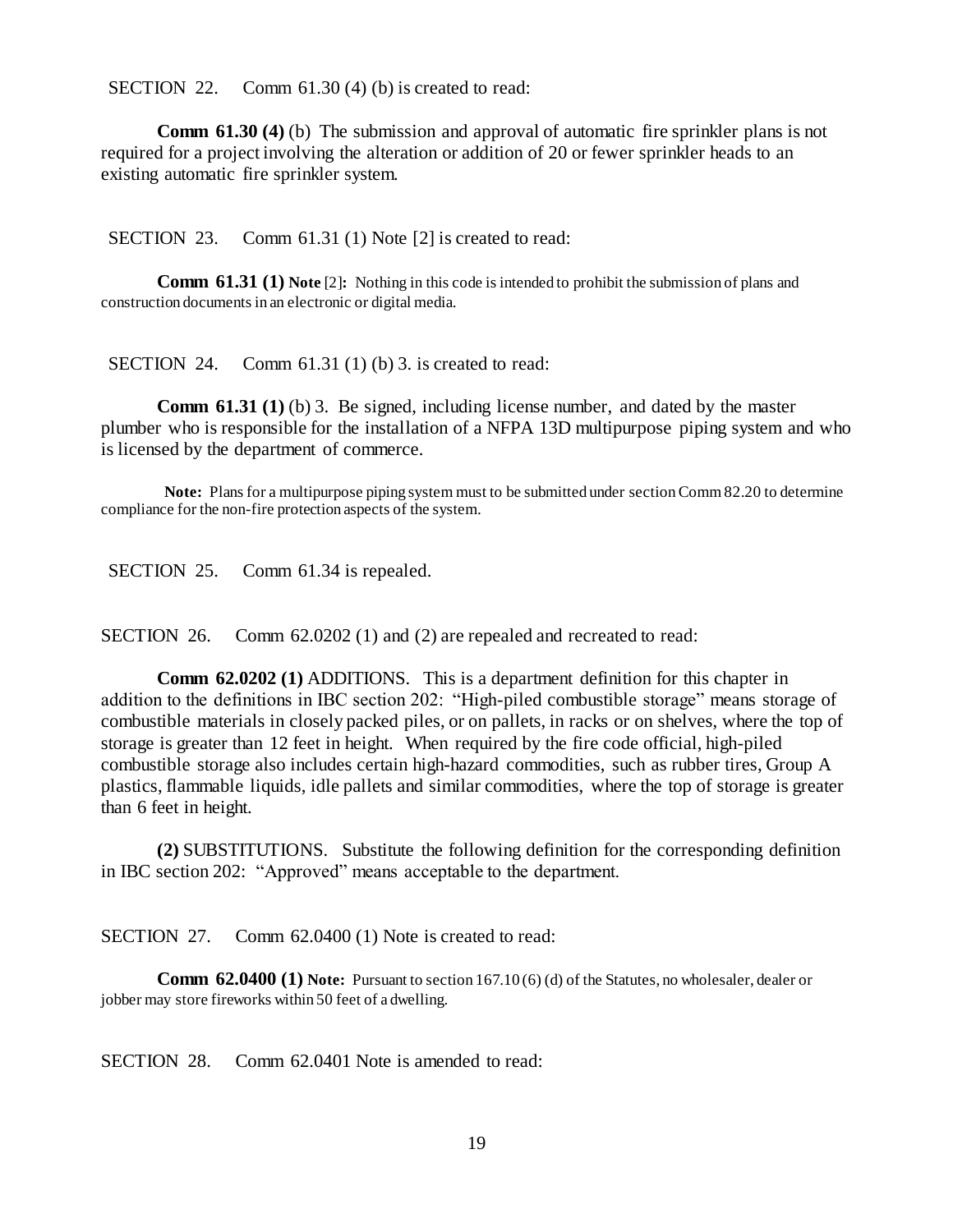**Comm 62.0401 Note:** See chapter Comm 10 for additional requirements for relating to motor vehicle service stations fuel dispensing facilities and repair garages and for to storage, handling, processing and transporting of flammable, and combustible and hazardous liquids.

SECTION 29. Comm 62.0402 is repealed.

SECTION 30. Comm 62.0414 is repealed.

SECTION 31. Comm 62.0702 is repealed and recreated to read:

**Comm 62.0702 Fire separation distance.** Substitute the following definition for the corresponding definition listed in IBC section 702: "Fire separation distance" means the distance measured at right angles from the face of the building wall to one of the following:

- **(1)** The closest interior lot line.
- **(2)** To a permanent no-build easement line.
- **(3)** To the centerline of a street, an alley or public way.
- **(4)** To an imaginary line between two buildings on the same property.

SECTION 32. Comm 62.0703 is repealed.

SECTION 33. Comm 62.0704 and 62.0705 are renumbered Comm 62.0705 and 62.0706, and Comm 62.0705 and 62.0706 (intro.), as renumbered, are amended to read:

**Comm 62.0705 Connections between buildings.** This is a department exception to the requirements in IBC section 704.1 705.1: This section does not apply to connections between buildings, that are in compliance with IBC section 3104.

**Comm 62.0706 Fire wall identification.** These are department rules in addition to the requirements in IBC section 705 706:

SECTION 34. Comm 62.0707 is repealed and recreated to read:

**Comm 62.0707 Fire barriers.** Substitute the following wording for IBC section 707.5: Fire barriers shall extend from the top of the foundation; or horizontal assembly constructed in accordance with IBC section 712; or floor/ceiling assembly below to the underside of the floor or roof sheathing, slab or deck above, or to the underside of the horizontal assembly constructed in accordance with IBC section 712 and shall be securely attached thereto. Such fire barriers shall be continuous through concealed spaces, such as the space above a suspended ceiling.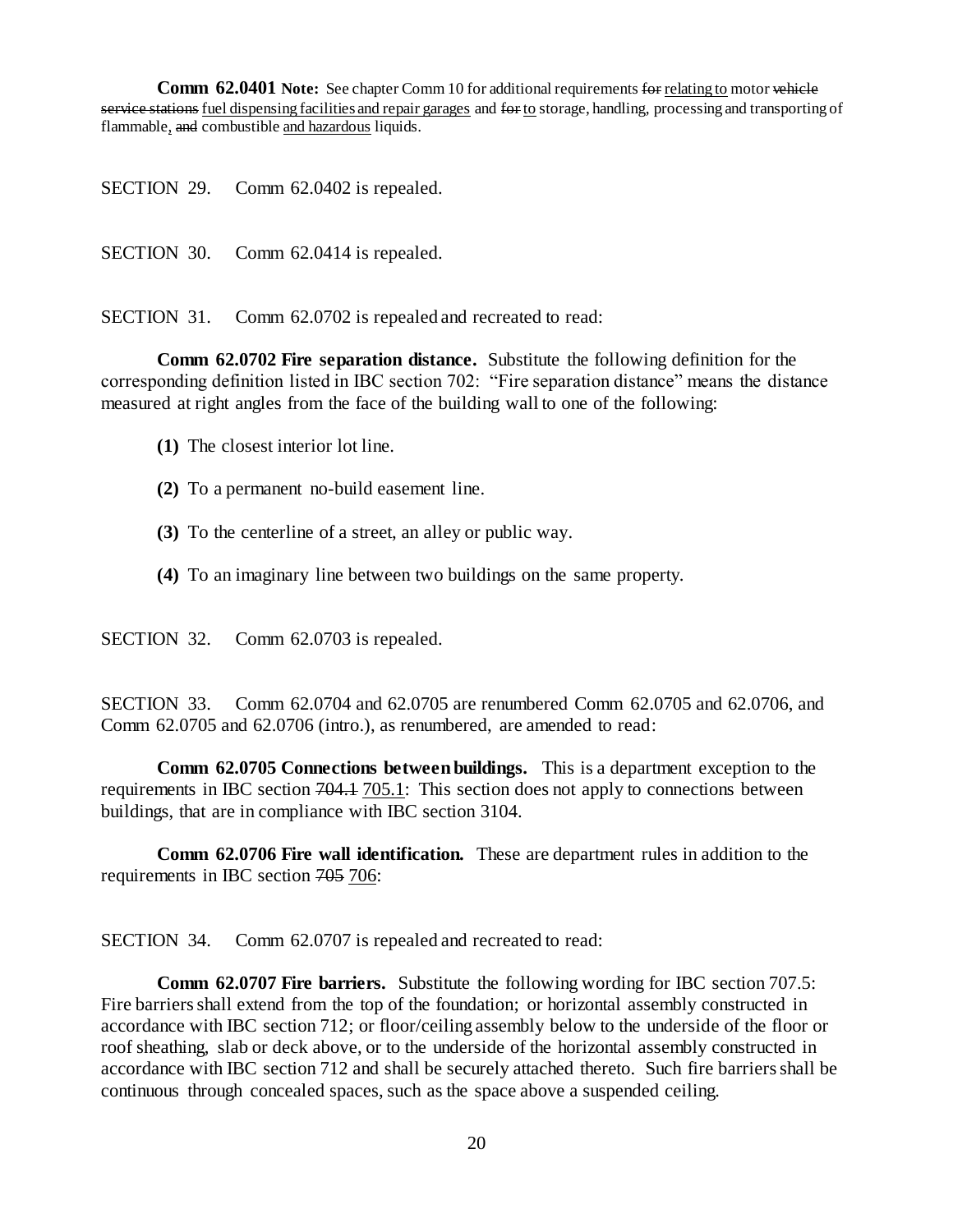SECTION 35. Comm 62.0708 is created to read:

**Comm 62.0708 Shaft enclosures.** Substitute the following wording for the 7.2 exception in IBC section 708.2: Is not part of a required exit enclosure.

SECTION 36. Comm 62.0721 is created to read:

**Comm 62.0721 Calculated fire resistance (1)** NONSYMETRICAL ASSEMBLIES. Substitute the following wording for the exception in each of IBC sections 721.2.1.4.3, 721.3.2.3 and 721.4.1.4: Exception: For an exterior wall with a fire separation distance greater than 10 feet, the fire shall be assumed to occur on the interior side only.

**(2)** EXTERIOR WALLS. Substitute the following wording for IBC Section 721.6.2.3: For an exterior wall with a fire separation distance greater than 10 feet, the wall is assigned a rating dependant on the interior membrane and the framing as described in IBC Tables 721.6.2(1) and 721.6.2(2). The membrane on the outside of the nonfire-exposed side of exterior walls with a fire separation distance greater than 10 feet may consist of sheathing, sheathing paper and siding as described in IBC Table 721.6.2(3).

SECTION 37. Comm 62.0902 and (title) are amended to read:

**Comm 62.0902 Definition Definitions.** Substitute the following definition definitions and informational note for the corresponding definition definitions listed in IBC section 902.1:

**(1)** "Automatic sprinkler system" or "Automatic fire sprinkler system" has the meaning given in s. 145.01 (2), Stats.

**Note:** Section 145.01 (2), Stats., reads as follows: " 'Automatic fire sprinkler system,' for fire protection purposes, means an integrated system of underground and overhead piping designed in accordance with fire protection engineering standards. The system includes a suitable water supply, such as a gravity tank, fire pump, reservoir or pressure tank or connection beginning at the supply side of an approved gate valve located at or near the property line where the pipe or piping system provides water used exclusively for fire protection and related appurtenances and to standpipes connected to automatic sprinkler systems. The portion of the sprinkler system above ground is a network of specially sized or hydraulically designed piping installed in a building, structure or area, generally overhead, and to which sprinklers are connected in a systematic pattern. The system includes a controlling valve and a device for actuating an alarm when the system is in operation. The system is usually activated by heat from a fire and discharges water over the fire area."

**(2)** "Fire area" means the aggregate floor area enclosed and bounded by fire walls, fire barriers, exterior walls or fire-resistance-rated horizontal assemblies of a building.

SECTION 38. Comm 62.0903 (1) is repealed.

SECTION 39. Comm 62.0903 (2) to (5) are renumbered Comm 62.0903 (1) to (4) and Comm 62.0903 (4) (intro.), as renumbered, is amended to read: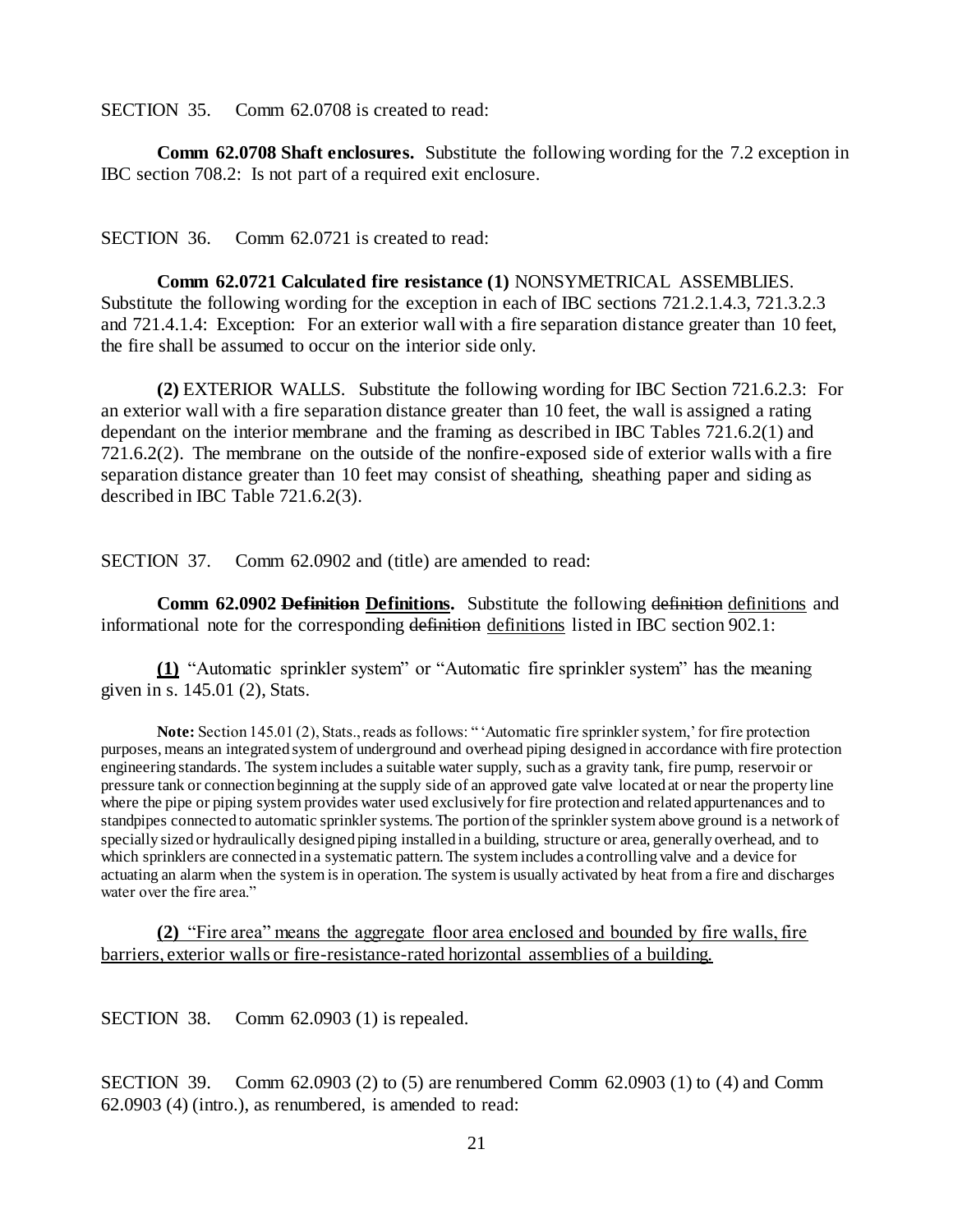**Comm 62.0903 (4)** GROUP E. Substitute the following wording for the requirements in IBC section 903.2.2 903.2.3:

SECTION 40. Comm 62.0903 (6) (b), (d) 1. and 2. and Table 62.0903 are repealed.

SECTION 41. Comm  $62.0903$  (6) (intro.), (a), (c) and (d) 3. and 4. are renumbered Comm 62.0903 (5) (intro.), (a), (b) and (c) 1. and 2., and Comm 62.0903 (5) (intro.), (b) (intro.) and (c) 1. (intro.) and 1. b., as renumbered, are amended to read:

**Comm 62.0903 (5) GROUP R.** Substitute the following wording for the requirements in IBC section 903.2.7 903.2.8:

(b) An automatic sprinkler system installed in a multifamily dwelling may conform with sub.  $(14)$  (10) provided the multifamily dwelling complies with all of the following:

(c) 1. An automatic sprinkler system installed in a townhouse may conform with sub.  $(14)$ (10) provided the townhouse complies with all of the following:

1. b. Each dwelling unit within the townhouse is separated from other dwelling units by at least 2-1 hour fire-resistive-rated separation walls constructed in accordance with the requirements of IBC section 705 706 and do not contain any openings and or have any plumbing equipment or mechanical equipment within. The separation wall does not have to comply with the structural stability requirements of IBC section 705.2 706.2 and the horizontal continuity requirements of IBC section 705.5-706.5.

SECTION 42. Comm 62.0903 (5) (d) is created to read:

**Comm 62.0903 (5)** (d) An automatic sprinkler system installed in a building with a Group R-3 fire area may conform with sub. (10) provided the Group R-3 use complies with all of the following:

1. The Group R-3 use is limited to a single-room bunkhouse type sleeping unit.

2. The fire area does not exceed 1,500 square feet.

3. The fire area is not more than 1 story above grade plane in height.

4. The fire area has an occupant load of 10 or less.

5. The Group R-3 use is not served by either a community water system or a municipal water system as defined under s. NR 811.02.

**Note:** Under section NR 811.02, "community water system means a public water system which serves at least 15 service connections used by year–round residents or regularly serves at least 25 year–round residents. Any water system serving 7 or more homes, 10 or more mobile homes, 10 or more apartment units or 10 or more condominium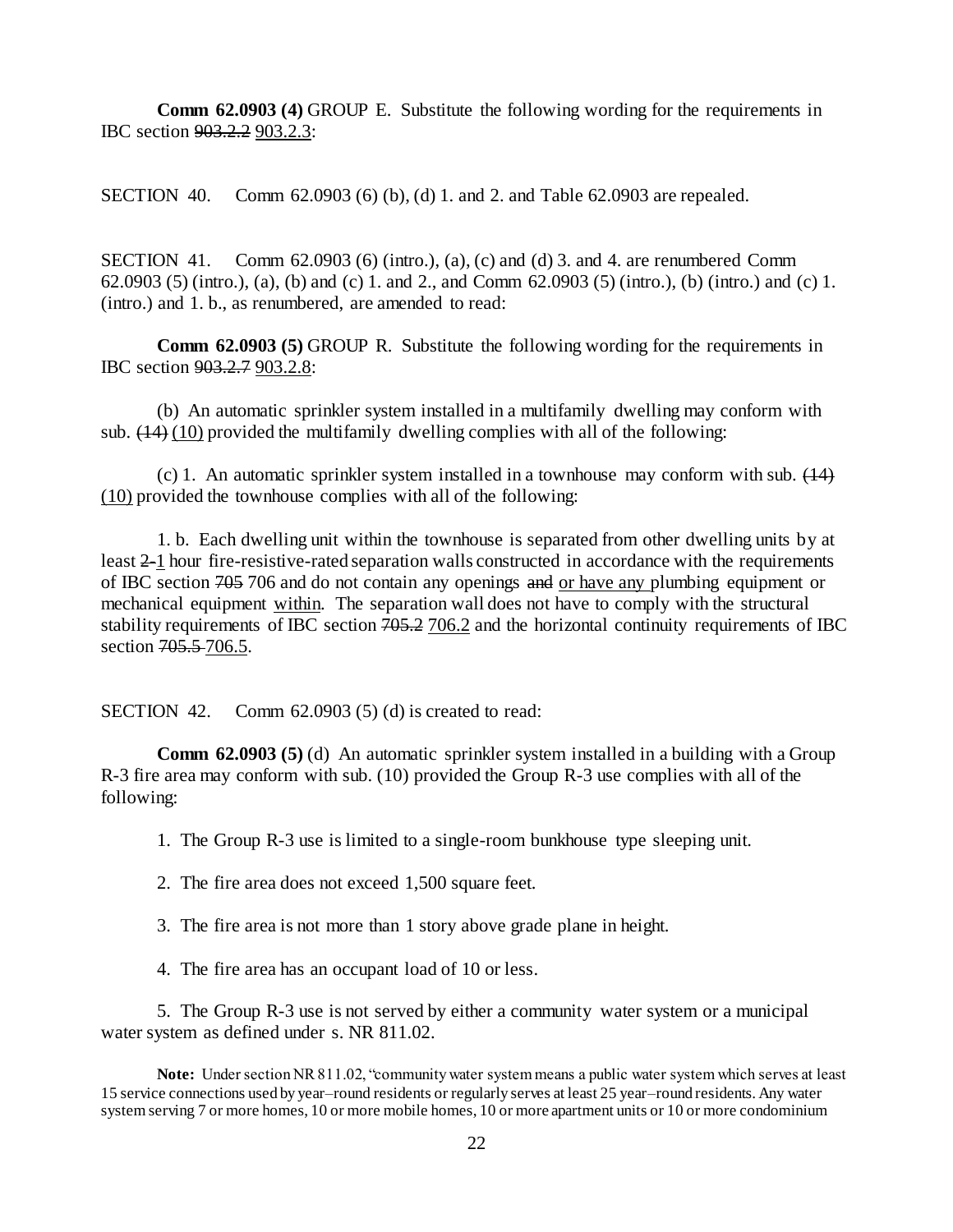units shall be considered a community water system unless information is provided by the owners indicating that 25 year–round residents will not be served."

**Note:** Under section NR 811.02, "municipal water system means a community water system owned by a city, village, county, town, town sanitary district, utility district, public inland lake and rehabilitation district, municipal water district or a federal, state, county or municipal owned institution for congregate care or correction, or a privately owned water utility serving the foregoing."

SECTION 43. Comm 62.0903 (6m) (b) 1. and 2. are repealed.

SECTION 44. Comm 62.0903 (6m) (intro.), (a), (b) 3. to 5. and (c) are renumbered Comm 62.0903 (6) (intro.), (a), (b) 1. to 3. and (c), and Comm 62.0903 (6) (intro.), as renumbered, is amended to read:

**Comm 62.0903 (6)** STUDENT HOUSING. These are department rules in addition to the requirements in IBC section 903.2.7 903.2.8:

SECTION 45. Comm 62.0903 (8) to (10) are repealed.

SECTION 46. Comm 62.0903 (11) to (13) are renumbered Comm 62.0903 (7) to (9), and Comm  $62.0903$  (7) (intro.) and (b) 4. and (9), as renumbered, are amended to read:

**Comm 62.0903 (7)** BUILDINGS OVER 60 FEET IN HEIGHT. This is a department rule in addition to the requirements in IBC section 903.2.10.3 903.2.11.3:

(b) 4. Special industrial occupancies complying with the criteria outlined in IBC section 503.1.2 503.1.1.

**(9)** BALCONIES. Substitute the following wording for the requirements in IBC section 903.3.1.2.1: Sprinkler protection complying with NFPA 13 shall be provided for exterior balconies, decks and ground-floor patios of dwelling units where the building is of Type V construction, provided there is a roof or deck above. Sidewall sprinklers that are used to protect such areas shall be permitted to be located such that their deflectors are within 1 inch to 6 inches below the structural members, and a maximum distance of 14 inches below the deck of the exterior balconies and decks that are constructed of open wood joist construction.

SECTION 47. Comm 62.0903 (14) (b) is repealed.

SECTION 48. Comm 62.0903 (14) is renumbered Comm 62.0903 (10).

SECTION 49. Comm 62.0903 (10) (b) is created to read: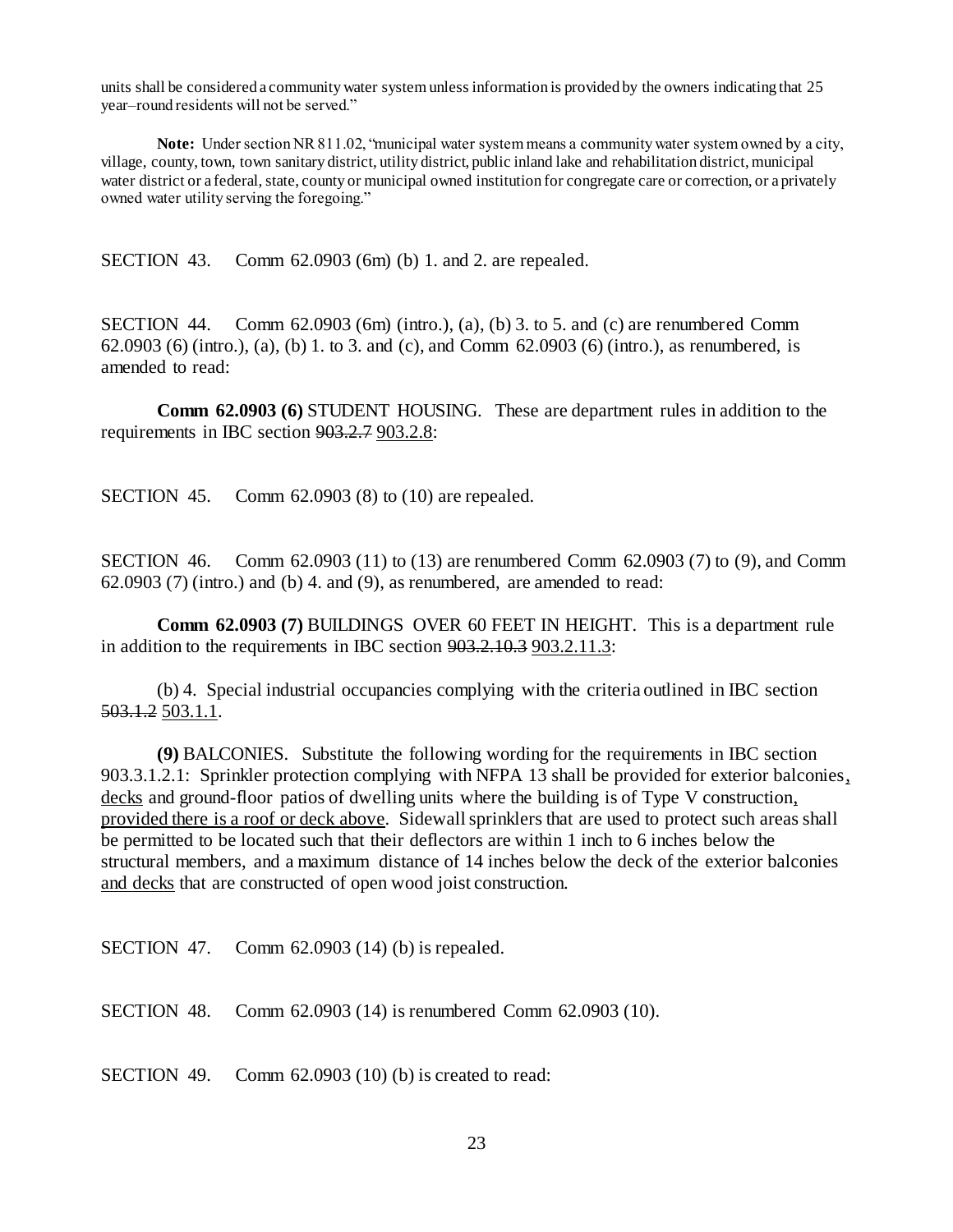**Comm 62.0903 (10)** (b) 1. The requirements in NFPA 13D section 6.3 (4) are not included as part of this code.

2. Fire department connections are prohibited in multi-purpose piping systems.

**Note:** Multipurpose piping systems must conform with the applicable provisions of the Plumbing Code, chapters Comm 81 to 87.

SECTION 50. Comm 62.0903 (15) is renumbered Comm 62.0903 (11).

SECTION 51. Comm 62.0907 (2) to (4) are repealed.

SECTION 52. Comm 62.0907 (5) to (7) are renumbered Comm 62.0907 (2) to (4) and amended to read:

**Comm 62.0907 (2)** SMOKE ALARMS. These are department informational notes to be used under IBC section 907.2.10 (intro.) 907.2.11:

**(3)** PROTECTIVE COVERS. Substitute the following wording for the requirements in IBC section 907.3.5 907.4.2.5: The building official is authorized to require the installation of listed manual fire alarm box protective covers to prevent malicious false alarms or provide the manual fire alarm box with protection from physical damage. The protective cover shall be transparent or red in color with a transparent face to permit visibility of the manual fire alarm box. Each cover shall include proper operating instructions. Protective covers shall not project more than that permitted by IBC section 1003.3.3.

**(4)** EMPLOYEE WORK AREAS. Substitute the following wording for the requirements in IBC section 907.9.1.2 907.5.2.3.2: Where employee work areas have audible alarm coverage, the alarm system shall be designed so that visible notification appliances can be integrated into the system.

SECTION 53. Comm 62.0909 (7) is repealed.

SECTION 54. Comm 62.1007 is repealed.

SECTION 55. Comm 62.1008 (2) is amended to read:

**Comm 62.1008 (2)** DOOR ARRANGEMENT. This is a department exception to the requirements in IBC section  $1008.1.7$   $1008.1.8$ : Where ample maneuvering space is provided between the doors in accordance with IBC section 1101.2 such that use by an individual in a wheelchair will not block the operation of the doors.`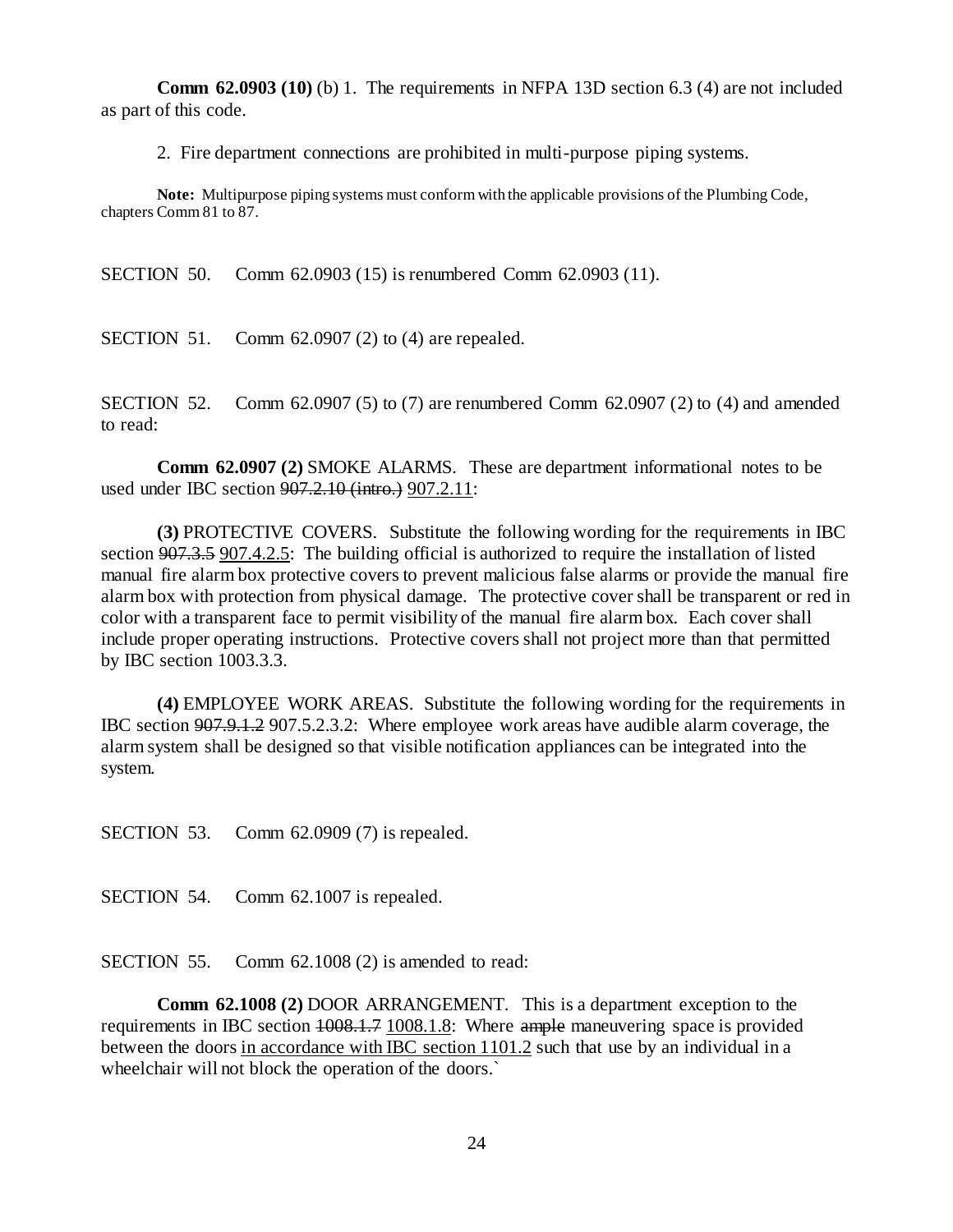SECTION 56. Comm 62.1009 and Comm 62.1016 are repealed.

SECTION 57. Comm 62.1017 is renumbered Comm 62.1018, and Comm 62.1018 (intro.), as renumbered, is amended to read:

**Comm 62.1018 Corridor continuity.** This is a department exception to the requirements in IBC section 1017.5 1018.6: Other spaces or rooms constructed as required for corridors, and that are adjacent to a fire-resistance-rated corridor, shall not be construed as intervening rooms; and may be open to the corridor when all of the following are satisfied:

SECTION 58. Comm 62.1019 (2) is repealed.

SECTION 59. Comm 62.1019 is renumbered Comm 62.1021, and Comm 62.1021 (title) and (1), as renumbered, are amended to read:

**Comm 62.1021 (title) Minimum number of exits Exits from stories. (1)** Substitute the following wording for the requirements in IBC section  $\frac{1019.1}{1021.1}$ : All rooms and spaces within each story shall be provided with and have access to the minimum number of approved independent exits required by Table 1019.1 1021.1 based on the occupant load of the story. For the purposes of this chapter, occupied roof shall be provided with exits as required for stories. The required number of exits from any story, basement or individual space shall be maintained until arrival at grade or the public way.

SECTION 60. Comm 62.1021 (2) is created to read:

**Comm 62.1021 (2)** This is a department exception to the requirements in IBC section 1021.1: Buildings of Group I−3 occupancy that are used as guard towers, provided the towers are no higher than 2 stories above grade, accommodate no more than 10 occupants, and have a travel distance of no more than 75 feet.

SECTION 61. Comm 62.1020 is repealed.

SECTION 62. Comm 62.1022 is created to read:

**Comm 62.1022 Enclosures required.** Substitute the following wording for exceptions 6. and 7. in IBC section 1022.1:

**(1)** Stairways as required by IBC sections 410.5.3 and 1015.6.1 are not required to be enclosed.

**(2)** Stairways from balconies, galleries or press boxes as provided for in IBC section 1028.5.1 are not required to be enclosed.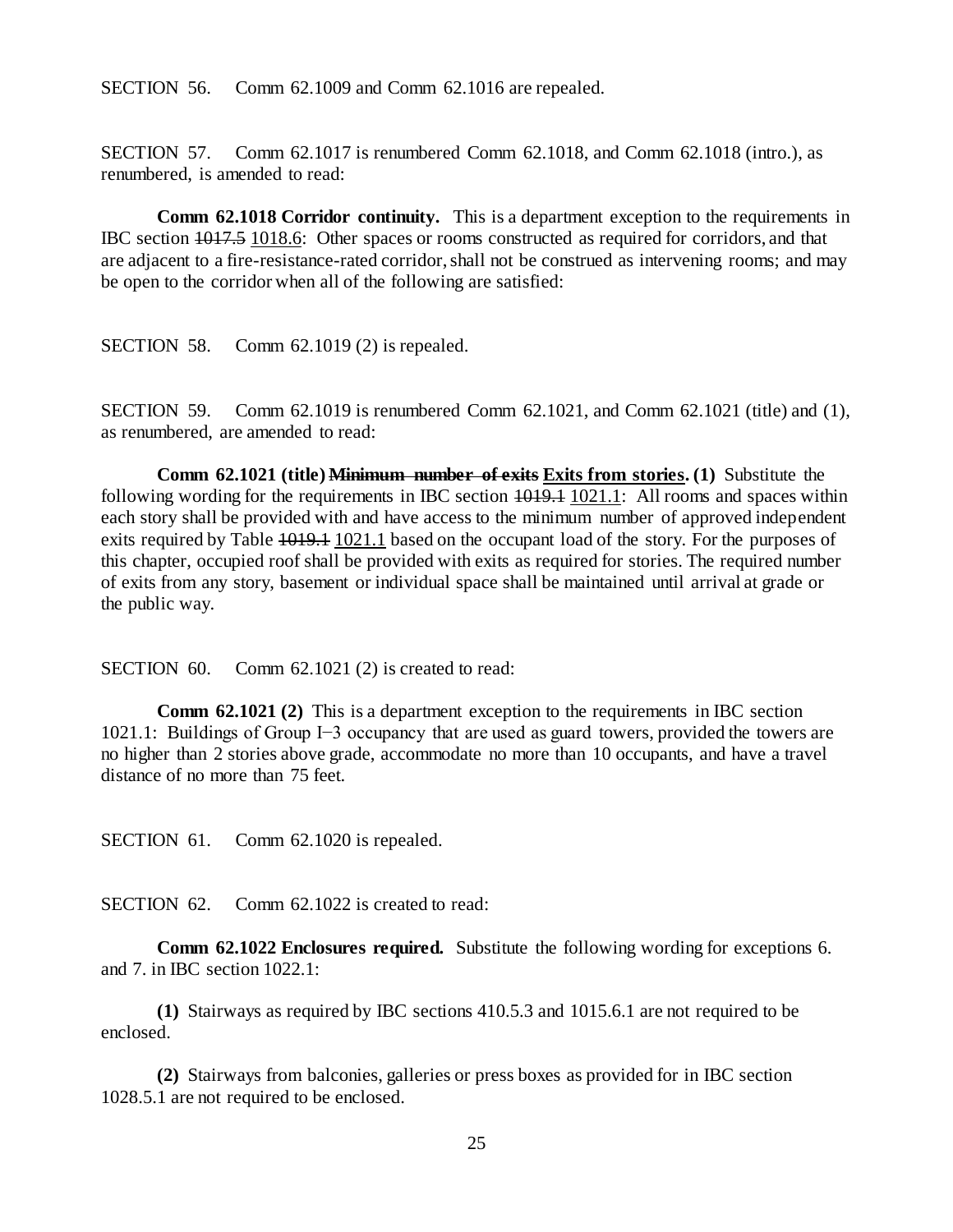SECTION 63. Comm 62.1101 (2) (a) is amended to read:

**Comm 62.1101 (2) (a)** When toilet and bathing rooms are provided in dwelling units and sleeping units within an R−2 occupancy, the rooms shall conform to ICC/ANSI A117.1 section 1004.11.3.2 and with the requirements specified under partners. (b) and (c).

SECTION 64. Comm  $62.1101.2$  (2) (c) is created to read:

**Comm 62.1101 (2) (c)** The controls for a roll-in, 60-inch transfer shower may be located on the back wall of the shower.

SECTION 66. Comm 62.1103 (2) (a) and (b) are renumbered Comm 62.1103 (1) and (2).

SECTION 67. Comm 62.1107 (title), (1) (a) to (c) and (2) (a) are amended to read:

**Comm 62.1107 (title) General dwelling unit Dwelling units and sleeping unit exceptions units. (1)** GROUP I. (a) *Group I−1.* Substitute the following wording for the requirements, but not the exception, in IBC section 1107.5.1.2: In structures with three or more dwelling units or sleeping units intended to be occupied as a residence, every dwelling unit and sleeping unit intended to be occupied as a residence shall be a Type B unit.

(b) *Group I−2 nursing homes.* Substitute the following wording for the requirement, but not the exception, in IBC section 1107.5.2.2: In structures with three or more dwelling units or sleeping units intended to be occupied as a residence, every dwelling unit and sleeping unit intended to be occupied as a residence shall be a Type B unit.

(c) *Group I−2 hospitals.* Substitute the following wording for the requirement, but not the exception, in IBC section 1107.5.3.2: In structures with three or more dwelling units or sleeping units intended to be occupied as a residence, every dwelling unit and sleeping unit intended to be occupied as a residence shall be a Type B unit.

**(2)** (a) *Group R−1.* Substitute the following wording for the requirement, but not the exception, in IBC section 1107.6.1.2: In structures with three or more dwelling units or sleeping units intended to be occupied as a residence, every dwelling unit and sleeping unit intended to be occupied as a residence shall be a Type B unit.

SECTION 68. Comm 62.1107 (2) (c) is renumbered Comm 62.1107 (2) (d) and amended to read:

**Comm 62.1107 (2)** (d) *Group R−4.* Substitute the following wording for the requirement, but not the exception, in IBC section 1107.6.4.2: In structures with three or more dwelling units or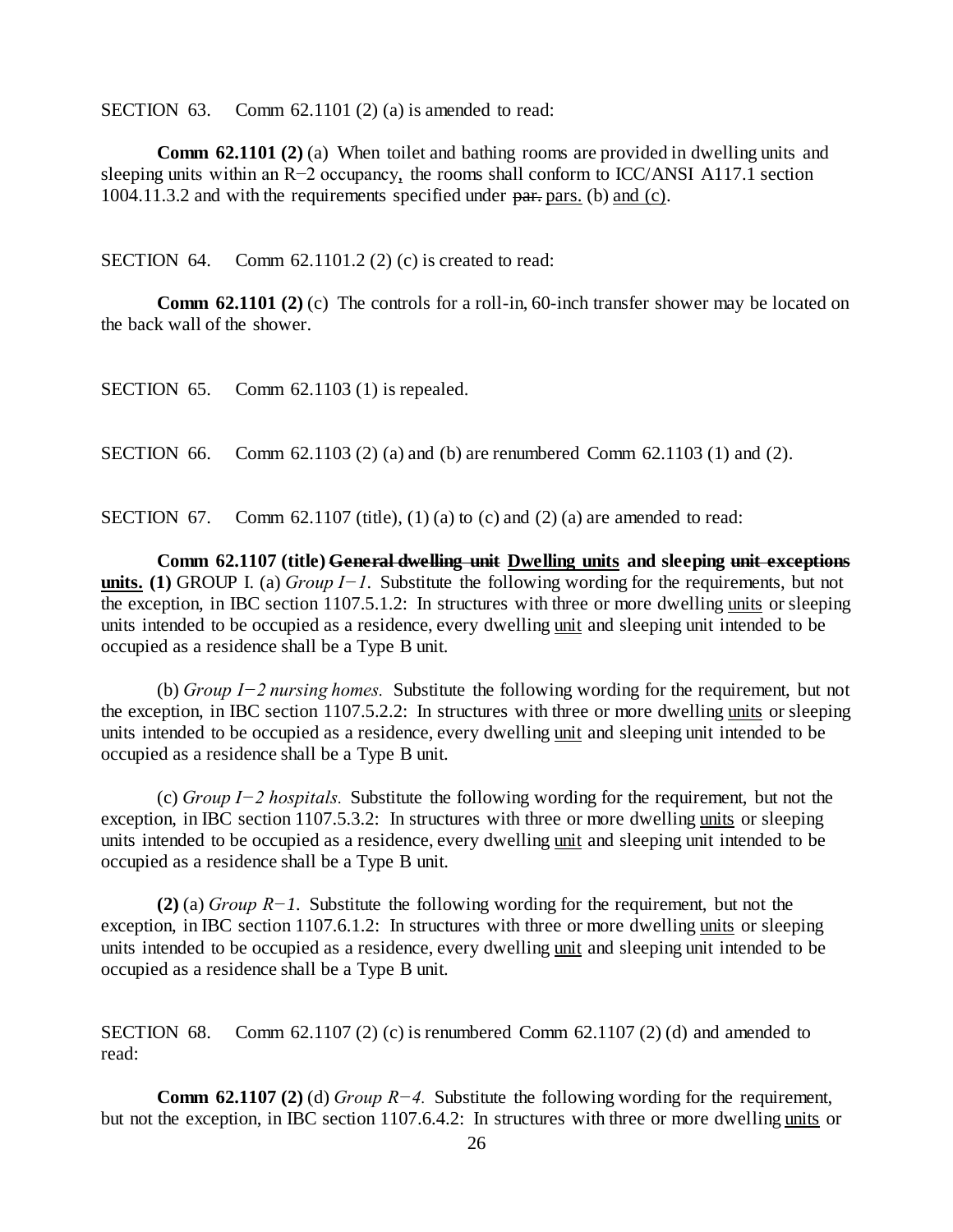sleeping units intended to be occupied as a residence, every dwelling unit and sleeping unit intended to be occupied as a residence shall be a Type B unit.

SECTION  $69.$  Comm  $62.1107(2)(c)$  is created to read:

**Comm 62.1107 (2)** (c) *Group R-3*. Substitute the following wording for the requirement, but not the exception, in IBC section1107.6.3: In Group R-3 occupancies where there are three or more dwelling units or sleeping units intended to be occupied as a residence in a single structure, every dwelling unit and sleeping unit intended to be occupied as a residence shall be a Type B unit.

SECTION 70. Comm 62.1107 (3) (a) is amended to read:

**Comm 62.1107 (3)** (a) *Petition for variance*. This is a department rule in addition to the requirements in IBC section 1107.7.4: In accordance with s. 101.132 (2) (b) 4. and (c) 2., Stats., the owner may use the petition for variance procedure specified in s. Comm 61.22 to request a reduction in the number of Type A or Type B dwelling units due to site impracticality through the petition for variance procedures specified in ch. Comm 61.

SECTION 71. Comm 62.1107 (3) (a) Note is created to read:

**Comm 62.1107 (3) (a) Note:** The Department may grant a variance in accordance with chapter Comm 3 which requires the submittal of a petition for variance form (SBD–9890) and a fee, and that an equivalency is established in the petition for variance that meets the intent of the rule being petitioned. Chapter Comm 3 also requires the Department to process regular petitions within 30 business days and priority petitions within 10 business days. The SBD−9890 form is available from the Department's web site at www.commerce.wi.gov, through links to Safety and Buildings Division forms.

SECTION 72. Comm 62.1107 (3) (b) (title) is amended to read:

**Comm 62.1107 (3)** (b) (title) Condition *Condition*.

SECTION 73. Comm  $62.1110(1)$  (title) and  $(2)$  (title) and  $(a)$  are amended to read:

Comm 62.1110 (1) (title) PUBLIC PARKING SIGNS.

**(2)** (title) DIRECTIONAL AND INFORMATIONAL SIGNS SIGNAGE. (a) Substitute the following wording for the introductory paragraph of IBC section  $\frac{1110.3}{1110.2}$ : Signs Signage indicating directional information or information about functional spaces or signage indicating special accessibility provisions shall comply with ICC A117.1 and be provided as follows at the following locations:

SECTION 74. Comm 62.1110 (2) (b) Note is repealed.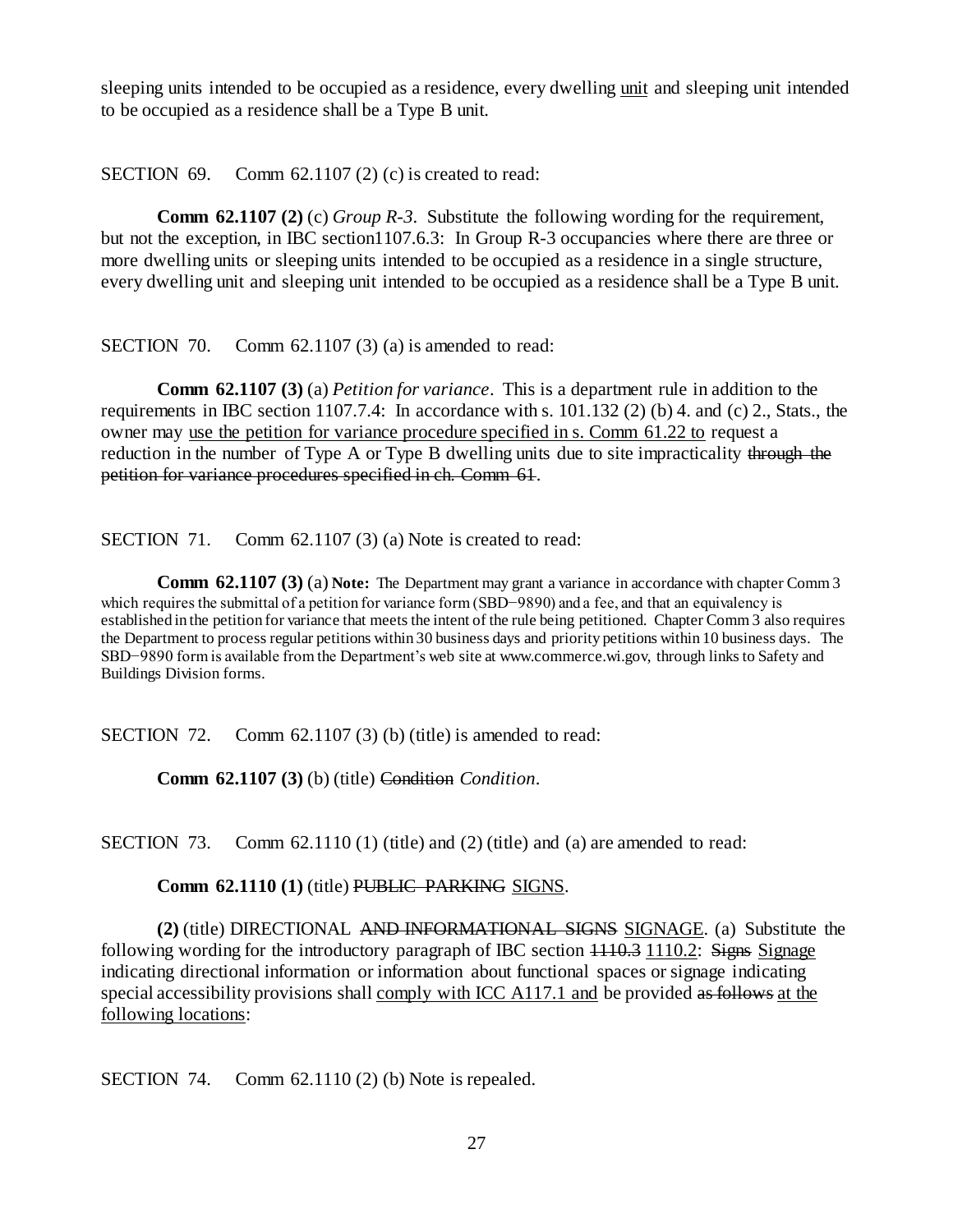SECTION 75. Comm 62.1200 (2) (a) 1. is amended to read:

**Comm 62.1200 (2) (a) 1.** Listed and labeled carbon monoxide alarms or detectors shall be installed at locations specified in s. 101.149 (2), Stats., and maintained in accordance with s. 101.149 (3), Stats., in buildings, including buildings existing on October 1, 2008, which are residential buildings or include residential buildings, and contain fuel-burning appliances, except as provided in subd. 4. 5.

SECTION 76. Comm 62.1200 (3) (d) is amended to read:

**Comm 62.1200 (3)** (d) For the propose of sub. (2) (a) 5. b., the inspection of the sealed combustion appliances, vents and chimneys shall be performed by an individual who holds a certification issued under s. Comm 5.73 5.71 as an HVAC qualifier.

SECTION 77. Comm 62.1211 is created to read:

**Comm 62.1211 Air Leakage.** These are department rules in addition to the requirements in IBC chapter 12.

**(1)** DEFINITION. In this section, "air barrier" means a material or combination of materials collectively installed to resist leakage of indoor air into the exterior envelope of a building.

**(2)** DESIGN AND INSTALLATION (a) 1. The design of above-grade exterior walls, floors and ceilings may not create conditions of accelerated deterioration from moisture condensation. The design shall also conform to the air-leakage requirements found elsewhere in this code.

**Note:** For examples of other air-leakage provisions established under this code, see the following sections of the International Energy Conservation Code for allowable air leakage through various openings in exterior walls: IECC section 402.4, for windows, skylights, sliding glass doors, and recessed lighting, in residential occupancies; and IECC section 502.4 for curtain walls, storefront glazing, glazed entrance doors, outdoor-air intakes, exhaust openings, and recessed lighting, in commercial occupancies.

2. Except as specified in par. (d), a continuous air barrier shall be provided where a building component or assembly separates a building's interior conditioned space from the outdoors.

(b) The air barrier shall have a maximum air leakage rate of  $0.04 \text{ cfm/ft.}^2$  at  $0.30 \text{ in. } H_2O$ , when tested in accordance with ASTM E 2357.

(c) The air barrier shall be located on the warm-in-winter side of the thermal insulation.

(d) An air barrier is not required in any of the following locations:

1. Where other approved means to avoid condensation and frost within the wall, floor or ceiling assembly are provided.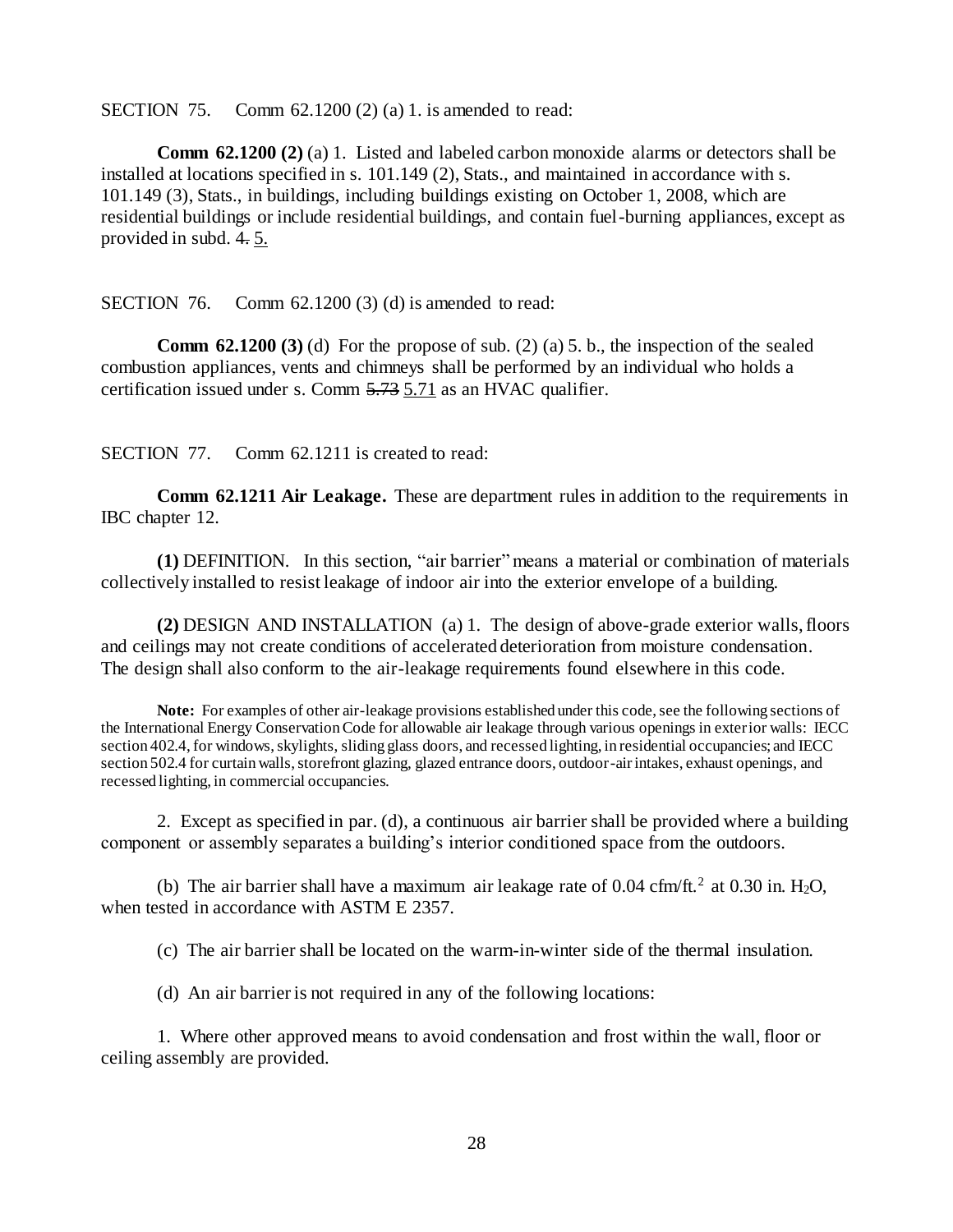2. In monolithic portions of plain or reinforced concrete exterior walls that are designed and constructed in accordance with IBC chapter 19.

**Note**: Although air barriers are to reduce transmission of water vapor by convection (air movement), and vapor retarders are to reduce transmission of water vapor by diffusion, these functions may be combined when desired into a single membrane. In practice, considerably more moisture is transported by convection than by diffusion.

SECTION 78. Comm 62.1405 is repealed and recreated to read:

**Comm 62.1405 Polystyrene sheathing.** This is a department rule in addition to the requirements in IBC section 1405.14.1: Polystyrene sheathing may be utilized as the required backing material for vinyl siding provided all of the following characteristics and conditions are met:

**(1)** The sheathing is extruded, rigid and cellular.

**(2)** The sheathing is type IV, as specified in ASTM C 578.

**(3)** The sheathing has a thickness of at least one inch.

**(4)** The sheathing is installed with an on-center stud spacing of 16 inches or less.

**(5)** The mean roof height of the building is 40 feet or less.

**(6)** The building wall has with a wind exposure category of B or C, as established in IBC section 1609.4; and the building is not sited on the upper half of an isolated hill or escarpment meeting conditions 1, 2, and 3 in IBC section 1609.1.1.1.

SECTION 79. Comm 62.1407 is repealed.

SECTION 80. Comm 62.1603 (title), (1), (3), (4) and (6) are repealed.

SECTION 81. Comm 62.1603 (5) is renumbered Comm 62.0400 (5) and amended to read:

**Comm 62.0400 (5)** LIVE LOADS POSTED. Substitute the following wording for the requirements in IBC section 1603.3: Where the live loads for which each floor or portion thereof of a commercial or industrial building is or has been designed to exceed 100 pounds per square foot, such design live loads shall be conspicuously posted by the owner in that part of each story in which they apply, using durable signs. It shall be unlawful to remove or deface such notices.

SECTION 82. Comm 62.1603 (2) is renumbered Comm 62.1603.

SECTION 83. Comm 62.1604 (title) and (1) are repealed.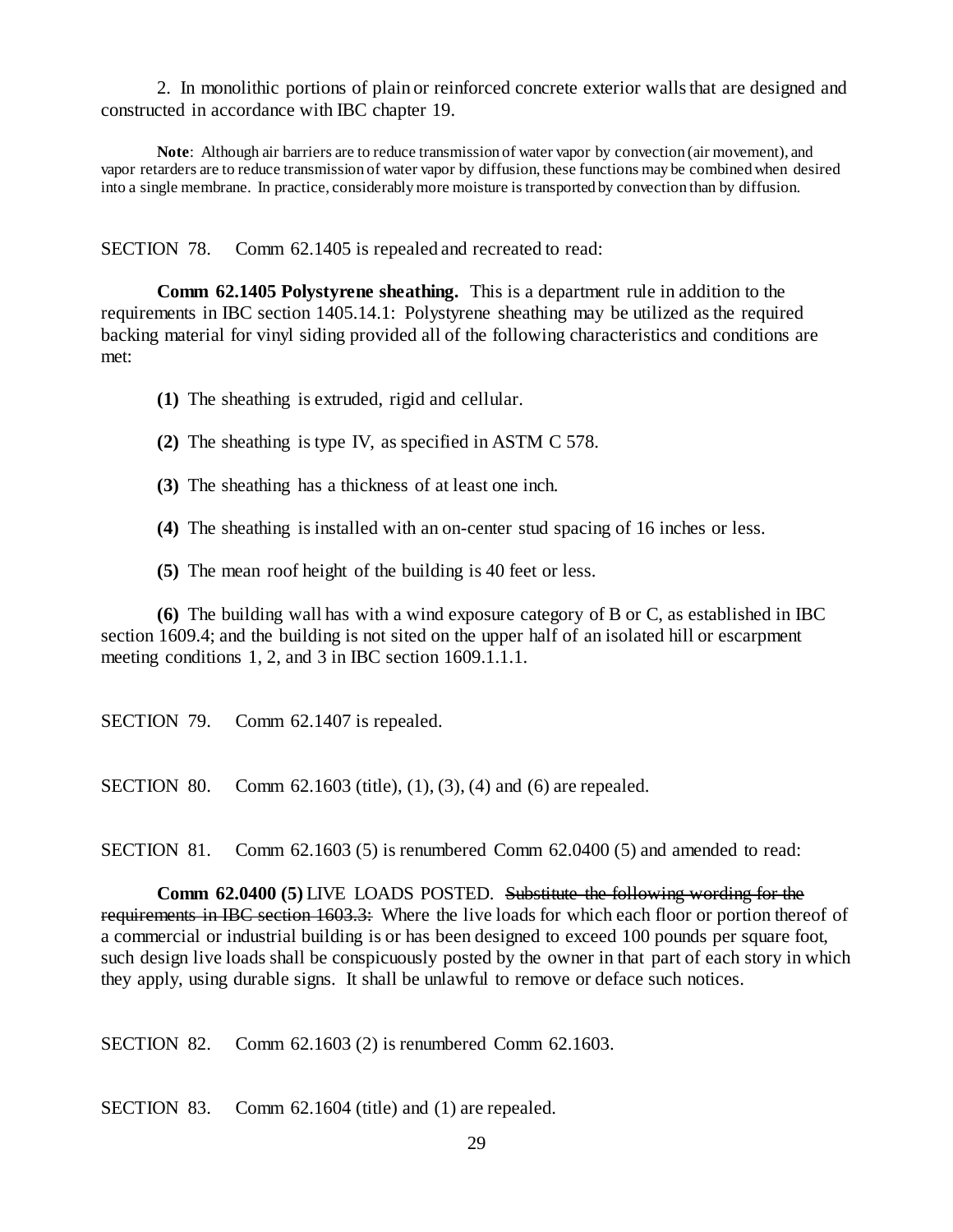SECTION 84. Comm 62.1604 (2) is renumbered Comm 62.1604.

SECTION 85. Comm 62.1607 (1) is amended to read:

**Comm 62.1607 (1)** RESIDENTIAL FLOOR LOADS. Substitute the following wording and live loads for the requirements in line 28 27 and footnote j of IBC Table 1607.1:

SECTION 86. Comm Table 1607.1 and footnote j are amended to read:

## **Table 1607.1 Minimum Uniformly Distributed Live Loads and Minimum Concentrated Live Loads<sup>g</sup>** (Partial Table)

| <b>Occupancy or Use</b>                              | Uniform<br>(psf) | <b>Concentrated</b><br>(lbs.) |
|------------------------------------------------------|------------------|-------------------------------|
| 28 27. Residential                                   |                  |                               |
| <del>Three or more attached dwelling units not</del> |                  |                               |
| more than 3 stories high, with separate              |                  |                               |
| means of egress for each unit                        |                  |                               |
| Uninhabitable attics without storage <sup>i</sup>    |                  |                               |
| Uninhabitable attics with storage <sup>i, j, k</sup> | 20               |                               |
| All other areas except balconies Habitable           | 40               |                               |
| attics                                               |                  |                               |
| Hotels and Group R-2                                 |                  |                               |
| Private rooms and corridors serving them             | 40               |                               |
| Public rooms and corridors serving them              | 100              |                               |

j. For attics with storage and constructed with trusses, this live load need only be applied to those portions of the bottom chord where there are two or more adjacent trusses with the same web configuration capable of containing a rectangle 42 inches high by 2 feet wide or greater, located within the plane of he the truss. The rectangle shall fit between the top of the bottom chord and the bottom of any other truss member, provided that each of the following criteria is met:

- i. The attic area is accessible by a pull-down stairway or framed opening in accordance with Section IBC section 1209.2, and
- ii. The truss shall have a bottom chord pitch less than 2:12.
- iii. Bottom chords of trusses shall be designed for the greater of actual imposed dead load or 10 psf, uniformly distributed over the entire span.

SECTION 87. Comm 62.1607 (2) is repealed.

SECTION 88. Comm 62.1607 (3) is renumbered Comm 62.1607 (2) and amended to read:

**Comm 62.1607 (2)** TRUCK AND BUS GARAGES. Substitute the following wording for the requirements in IBC section 1607.6: Minimum live loads for garages having trucks or buses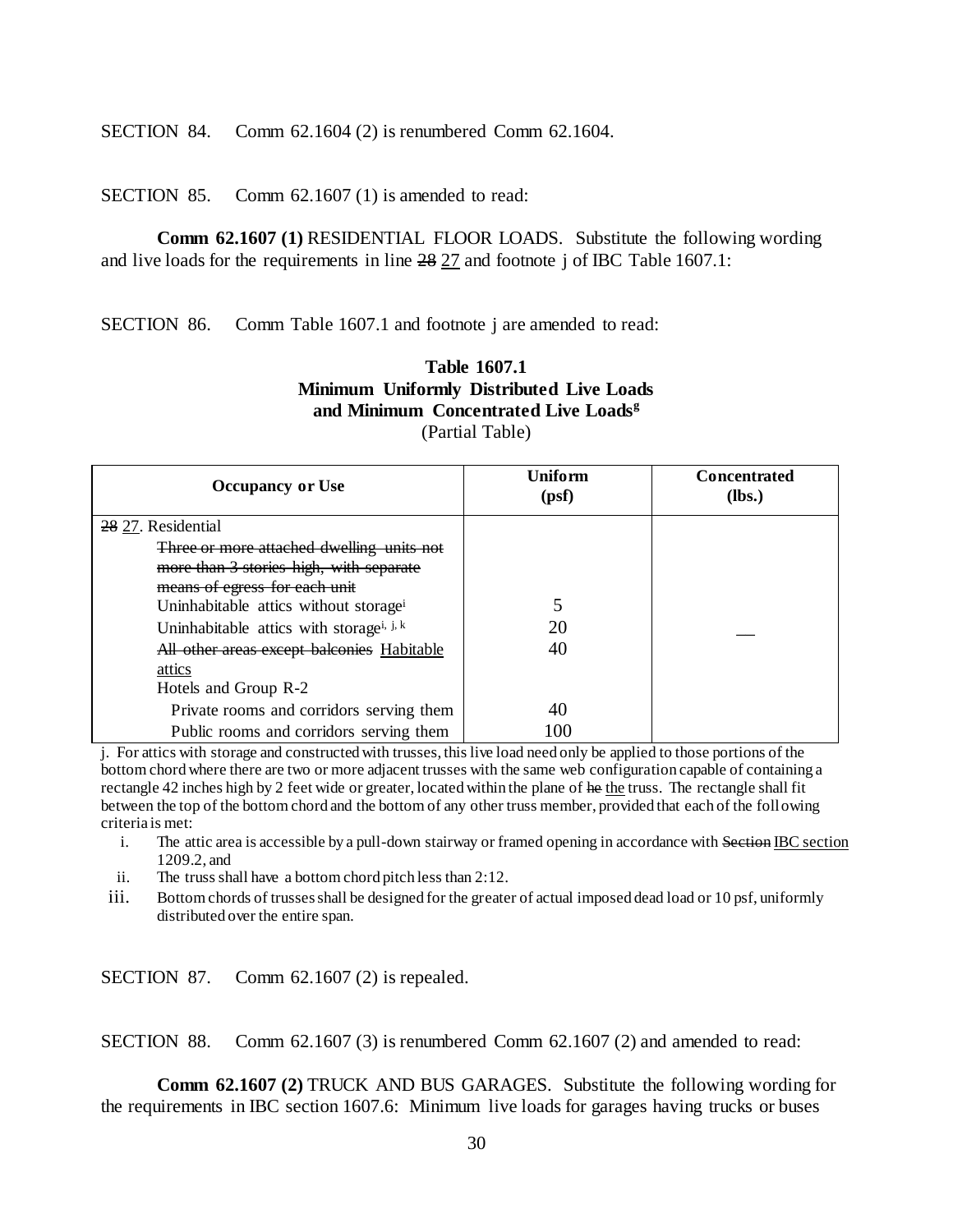shall be as specified in IBC Table 1607.6, but shall not be less than 50 pounds per square foot, unless other loads are specifically justified and approved by the department. Actual loads shall be used where they are greater than the loads specified in the table.

SECTION 89. Comm 62.1612 is repealed.

SECTION 90. Comm 62.1613 (1) and (2) are repealed.

SECTION 91. Comm 62.1613 (3) is renumbered Comm 62.1613.

SECTION 92. Comm 62.1700 is amended to read:

**Comm 62.1700 Structural tests and special inspections.** The requirements in IBC chapter 17, except for the requirements in IBC sections  $1710$  1711 to  $1715$  1716, are not included as part of this code.

SECTION 93. Comm 62.1802 is repealed.

SECTION 94. Comm 62.1803 is repealed and recreated to read:

**Comm 62.1803 Deep foundations.** Item 5 in IBC section 1803.5.5 is not included as part of this code.

SECTION 95. Comm 62.1804 is created to read:

**Comm 62.1804 Ground improvement.** These are department rules in addition to the requirements in IBC section 1804:

**(1)** DESIGN OF GROUND IMPROVEMENT. Ground improvement for support of foundations or floor slabs shall be designed by an architect or engineer who is registered by the department of regulation and licensing.

**(2)** ALLOWABLE FOUNDATION PRESSURE OF IMPROVED GROUND. The allowable foundation pressure for improved ground shall incorporate a minimum safety factor of 3 with respect to a bearing capacity failure within the composite improved ground.

**(3)** SETTLEMENT OF STRUCTURES SUPPORTED ON IMPROVED GROUND. The improved ground shall be designed and constructed for a maximum anticipated total settlement of one inch and a maximum anticipated differential settlement of three fourths of an inch, unless it can be shown that the predicted total and differential settlement will cause neither harmful distortion of, nor instability in, the structure, nor cause any element to be loaded beyond its capacity.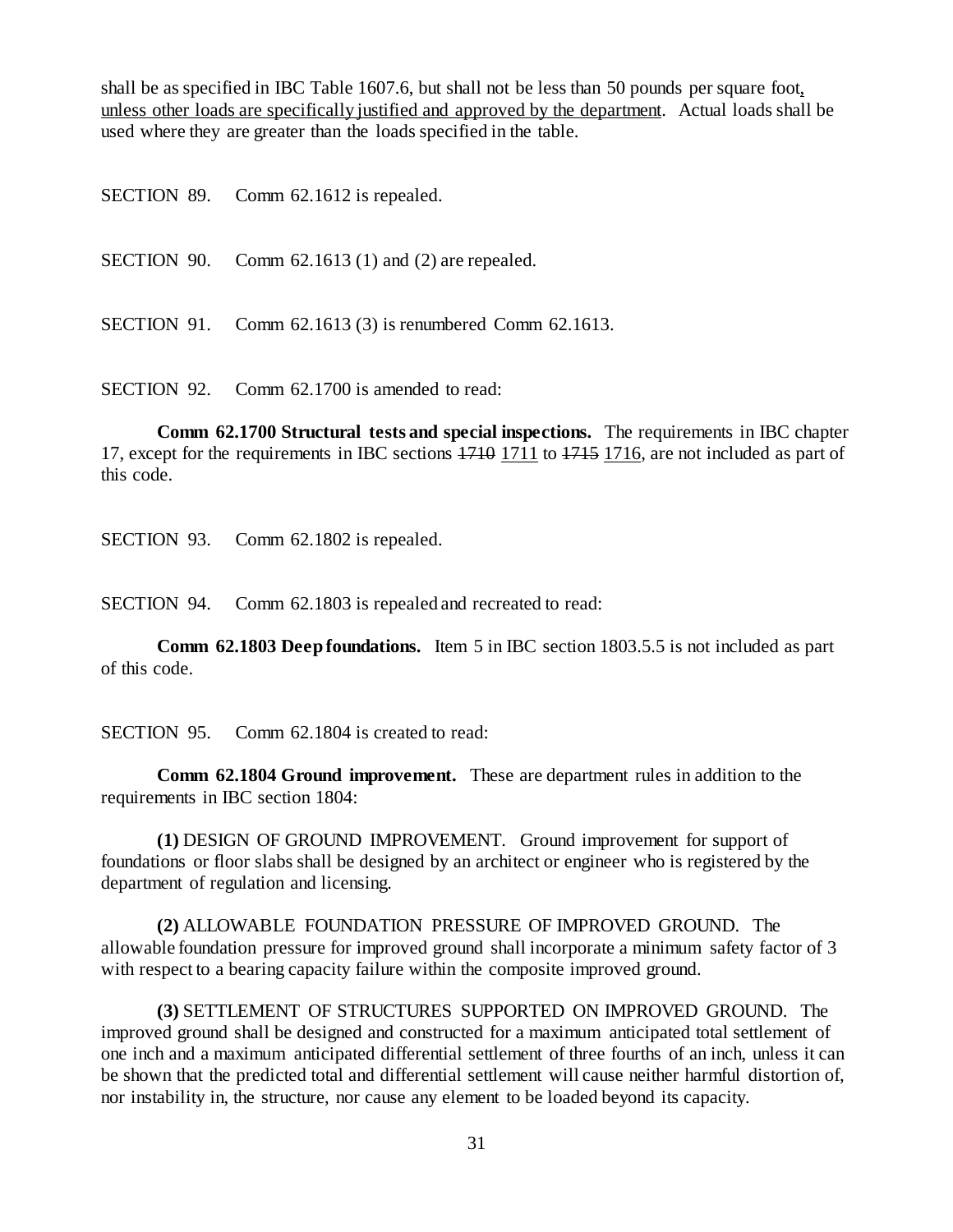**(4)** DESIGN CONFIRMATION TESTING. The registered design professional responsible for the design of the ground improvement shall determine the scope of field testing required to confirm the design, shall supervise the testing, and shall write a report indicating whether the test results confirm the design. At the discretion of that design professional, testing may be limited to a modulus load test to measure deformation behavior of a single ground improvement element. The design of the ground improvement shall be modified as appropriate based on the results of the confirmatory testing.

**(5)** QUALITY CONTROL OBSERVATIONS AND TESTING. The registered design professional responsible for the design of the ground improvement, or a technician working under supervision of that professional, shall observe construction of the ground improvement, perform quality control testing, and upon completion of work, prepare a report stating whether the ground improvement meets the intent of the approved construction documents. A copy of the report shall be provided to the registered design professional in responsible charge of the project, and to the building official if requested.

SECTION 96. Comm 62.1805 is repealed and recreated to read:

**Comm 62.1805 Basement floor base course.** This is a department rule in addition to the requirements in IBC section 1805.4.1: A required base course shall be placed on a geotextile fabric that is designed to limit migration of silt and fine sand into the base course.

SECTION 97. Comm 62.1806 is created to read:

**Comm 62.1806 Presumptive load-bearing values for saturated soils.** This is an additional department footnote for IBC Table 1806.2: Footnote c. Values to be multiplied by 0.5 for saturated soils.

SECTION 98. Comm 62.1807 is repealed and recreated to read:

**Comm 62.1807 Shallow post foundations.** This is a department alternative to the requirements in IBC section 1807.3.2: The design criteria in ANSI/ASAE EP 486.1 may be used in lieu of the design criteria in IBC section 1807.3.2.

SECTION 99. Comm 62.1808 (1) is renumbered Comm 62.1802 and amended to read:

**Comm 62.1802 Definition of neutral plane.** This is a department definition in addition to the definitions in IBC section 1808.1 1802.1: NEUTRAL PLANE. A pile's neutral plane is the level at which drag load, accumulated from the top down, added to the long-term static service load, equals the upward acting shaft resistance accumulated from the bottom up, added to the pile's toe resistance.

SECTION 100. Comm 62.1810 is repealed.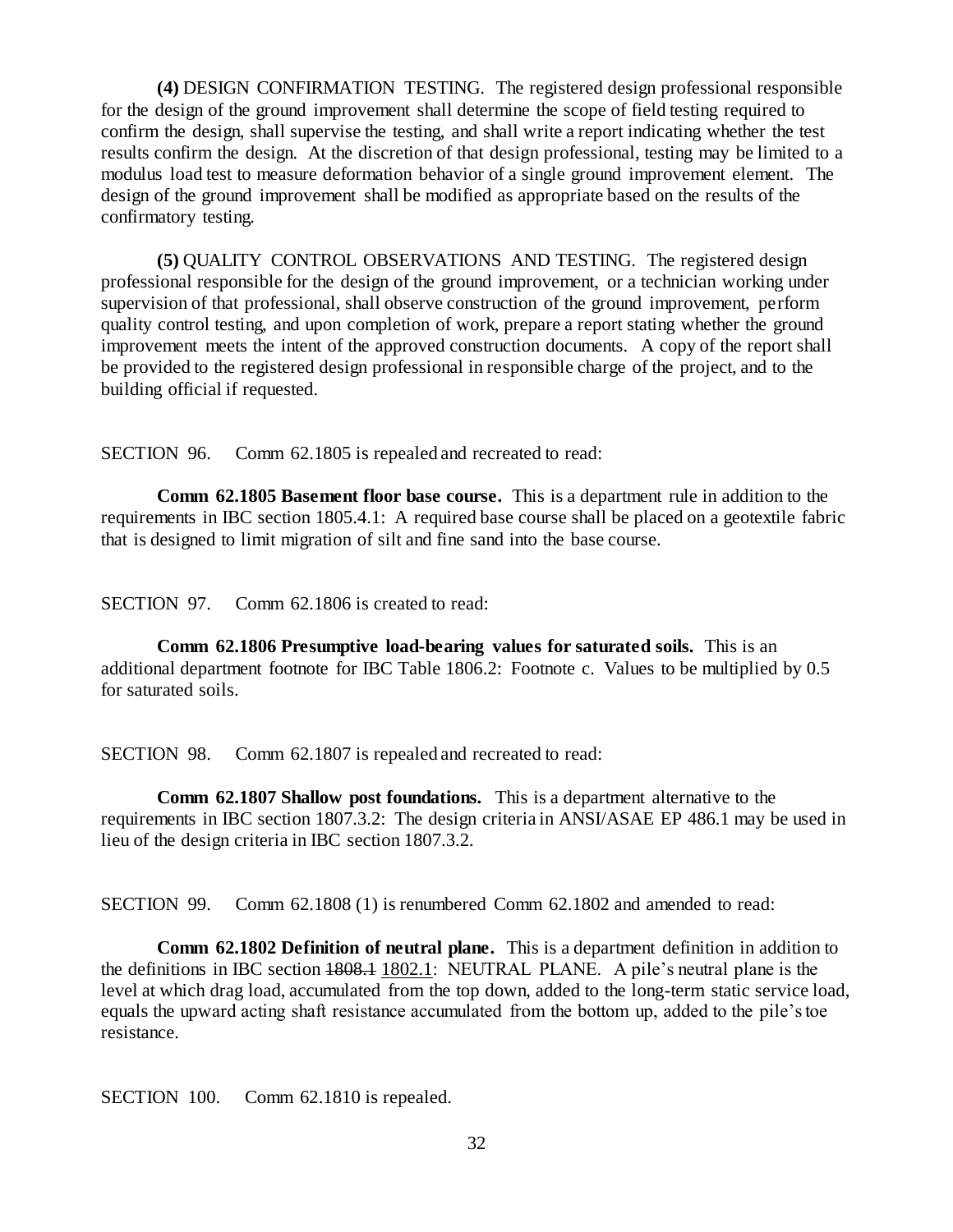SECTION 101. Comm 62.1808 (title), (2) and (3) are renumbered Comm 62.1810 (title) and (1) and  $(2)$ , and Comm  $62.1810$  (title),  $(1)$ ,  $(2)$  (intro.) and  $(e)$  and  $(f)$ , as renumbered, are amended to read:

**Comm 62.1810 (title) Pier and pile Deep foundations. (1)** DOWNDRAG. This is a department rule in addition to the requirements in IBC section 1808.2.2 1803.5.5: Investigations and reports for deep pier or pile foundations shall include analysis of whether downdrag is anticipated. Where downdrag is anticipated, the report shall include a determination of the position of the pile's neutral plane, an estimate of the soil settlement at the neutral plane, and a determination of the maximum load at the neutral plane.

**(2)** DETERMINATION OF ALLOWABLE LOADS. Substitute the following wording for the requirements in IBC section 1808.2.8.1 1810.3.3:

(e) 1. If one or more static load tests are performed, in addition to a static analysis, a minimum factor of safety of 2.0 shall be applied to the ultimate allowable capacity, except as provided in subd. 2.

(f) A minimum factor of safety of 2.0 shall be used for occupiable structures in occupancy categories II to IV provided that all of the conditions in pars. (a) to (e) are met. 2. A minimum factor of safety of 1.5 may be used for non-occupiable structures in occupancy category I, provided that all of the following conditions are met:

a. The deep foundations are required only to control settlement, and it can be demonstrated that.

b. The deep foundations are not required to prevent a bearing capacity failure.

c. A static load test, a static analysis and dynamic field testing have been performed.

SECTION 102. Comm 62.1808 (4) and (6) are repealed.

SECTION 103. Comm 62.1808 (5) is renumbered Comm 62.1810 (6), and Comm 62.1810 (6) (intro.), as renumbered, is amended to read:

**Comm 62.1810 (6)** PILES IN SUBSIDING AREAS. Substitute the following wording for the requirements in IBC section  $1808.2.11$   $1810.3.4$ :

SECTION 104. Comm 62.1808 is created to read:

**Comm 62.1808 Foundations.** Substitute the following wording for the requirements in IBC section 1808.7.5: Alternate setbacks and clearances are permitted, subject to the approval of the department.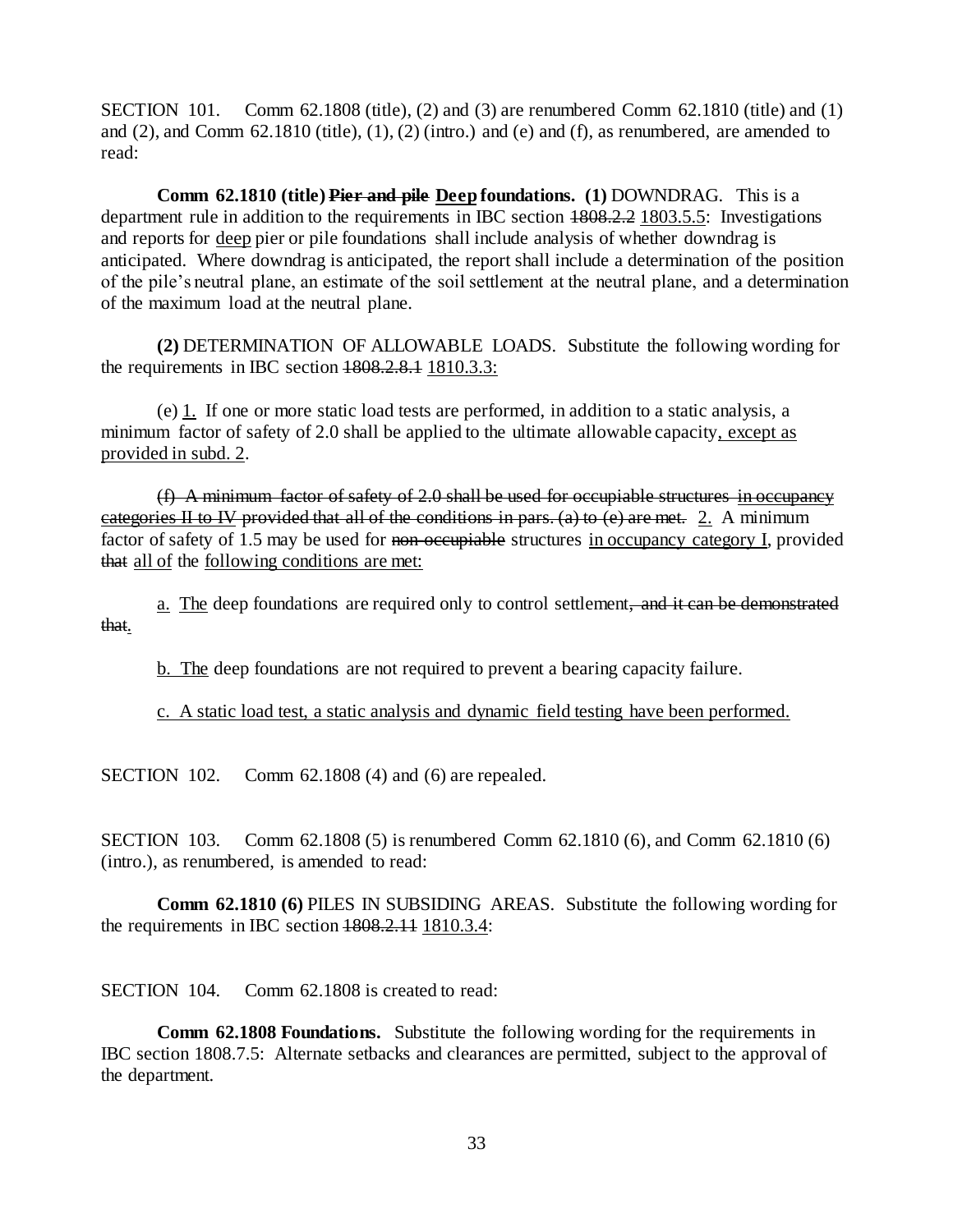SECTION 105. Comm 62.1809 is renumbered Comm 62.1810 (8) and amended to read:

**Comm 62.1810 (8)** DRIVEN PILE FOUNDATIONS TIMBER PILES*.* Substitute the following wording for the requirements in IBC section  $1809.1.3$  1810.4.1.5: Any sudden decrease in driving resistance of an end-supported timber pile shall be investigated with regard to the possibility of damage. If the sudden decrease in driving resistance cannot be correlated to loadbearing data, the pile shall be removed for inspection or rejected, or shall be assigned a reduced capacity commensurate with the loss of end-bearing in lieu of removing or rejecting the pile.

## SECTION 106. Comm 62.1809 is created to read:

**Comm 62.1809 Frost-protected shallow foundations.** This is a department rule in addition to the requirements in IBC section 1809.5: Where a frost-protected shallow foundation is relied upon for a heated or semi-heated structure, permanent, legible notices shall be posted near the thermostats of all building heating appliances that indicates all of the following:

**(1)** That the structure is designed using a frost-protected-shallow foundation.

**(2)** The minimum monthly average temperature that the structure must be maintained at to avoid frost damage to the foundation.

SECTION 107. Comm 62.1810 (3) to (5) and (7) are created to read:

**Comm 62.1810 (3)** DRIVING CRITERIA. This is a department rule in addition to the requirements in IBC section 1810.3.3.1.1: Driving criteria for deep foundations shall be submitted prior to installing the foundations, if requested by the building official.

**(4)** APPROVED FORMULAS. This is a department informational note to be used under IBC section 1810.3.3.1.1:

**Note:** The Department has approved the following two dynamic driving formulas, when used within the parameters prescribed below.

1. Washington State Department of Transportation formula:  $R_n = 6.6 F_{\text{eff}} W H \ln(10N)$ 

Where:

*R<sup>n</sup>* is the ultimate axial compression capacity in kips. *Feff* is an efficiency factor based on hammer and pile type. *W* is the hammer weight in kips. *H* is the drop height of the hammer in feet. *N* is the average penetration resistance at the end of driving, in blows/ per inch.

Acceptable *Feff* values are:

0.55 for all pile types driven with an air or steam hammer.

0.37 for open-ended diesel hammers for concrete and timber piles.

0.47 for open-ended diesel hammers for steel piles.

0.35 for closed-ended diesel hammers for all pile types.

2. Corrected FHWA-Modified Gates Equation:

```
R_u = [(1.75)((eE_r)^{0.5})(\log(10N_b)) - 100](F_o)(F_s)(F_p)(F_h)
```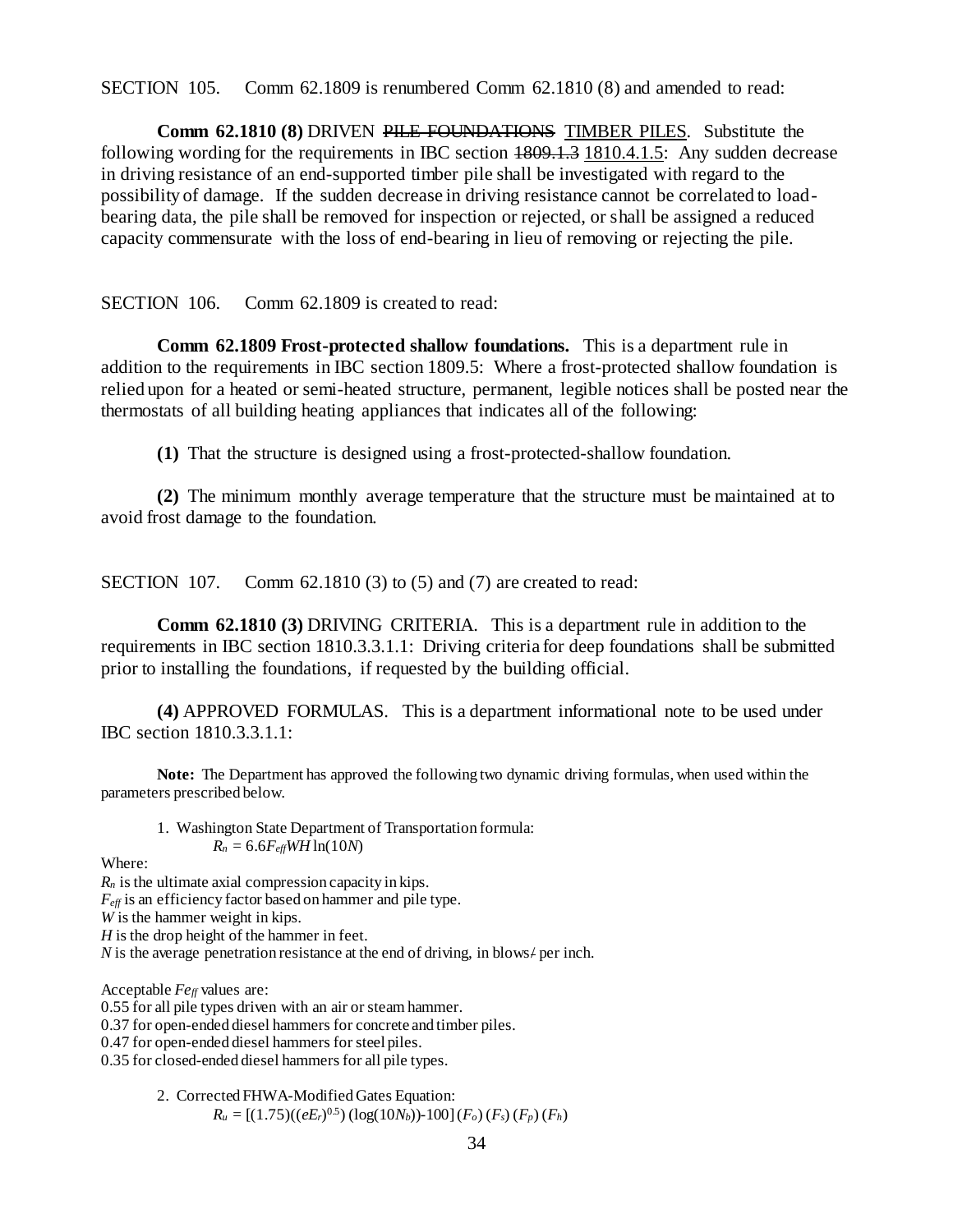Where:

 $R_u$  is the ultimate axial compression capacity in kips.

*e* is the hammer efficiency.  $E_r$  is the hammer energy in foot-pounds.

*N<sup>b</sup>* is the final penetration resistance in blows per inch.

*F<sup>o</sup>* is an overall correction factor.

 $F_s$  is a correction factor for soil type.

 $F_p$  is a correction factor for pile type.

*F<sup>h</sup>* is a correction factor for hammer type.

Acceptable hammer-efficiency values are: 0.75 for drop hammers. 0.85 for other hammers, or an efficiency recommended by the hammer manufacturer.

Acceptable correction factors are: Overall *Fo*: 0.94.

Soil *Fs*: 1.00 for mixed soil profile. 0.87 for sandy soil profile. 1.20 for clayey soil profile.

Pile  $F_p$ : 1.00 for closed-ended pipe. 1.02 for open-ended pipe. 0.80 for H-Section piles.

Hammer *Fh*: 1.00 for open-ended diesel. 0.84 for closed-ended diesel. 1.16 for air or steam single-acting. 1.01 for air or steam double-acting. 1.00 for hydraulic.

If at least 1 static load test is performed to field-check the penetration resistance criteria calculated by the above dynamic formulas, a minimum safety factor of 2.5 must be applied to the ultimate axial compression capacity calculated by the dynamic formula to determine the allowable pile load. If only dynamic testing (including signal matching) is performed to field-check the penetration resistance criteria determined by the dynamic formula, a minimum safety factor of 2.75 must be applied to the ultimate axial compression capacity calculated by the dynamic formula to determine the allowable pile load. If no field testing is performed to check the penetration resistance criteria calculated by the dynamic formula, a minimum safety factor of 3.0 must be applied to the ultimate axial compression capacity calculated by the dynamic formula to determine the allowable pile load.

The above formulas are predicated on the following three conditions: (1) static load testing and/or dynamic testing being performed on pile(s) driven in uniform site soil conditions, (2) test pile(s) being driven with the same hammer and cushion used for installation of production piles, and (3) test pile(s) being of the same type and section used for production piles. If any of the three conditions is not met, additional field testing is required. With static load testing and/or dynamic testing, penetration resistance criteria calculated by the dynamic formula must be modified as appropriate based on the results of the field testing. A site must be defined as a project site, or a portion of it, where subsurface conditions can be characterized as geologically similar in terms of subsurface stratigraphy, including the sequence, thickness, geologic history, engineering properties and groundwater aspects.

**(5)** FACTOR OF SAFETY FOR UPLIFT. The exception in IBC section 1810.3.3.1.5 is not included as part of this code.

**(7)** DESIGN CRACKING MOMENT. Substitute the following equation for IBC equation 18-11:  $\varphi M_n = 3(f'_c)^{0.5}(S_m)$ .

SECTION 108. Comm 62.1901 to 62.1908 are repealed.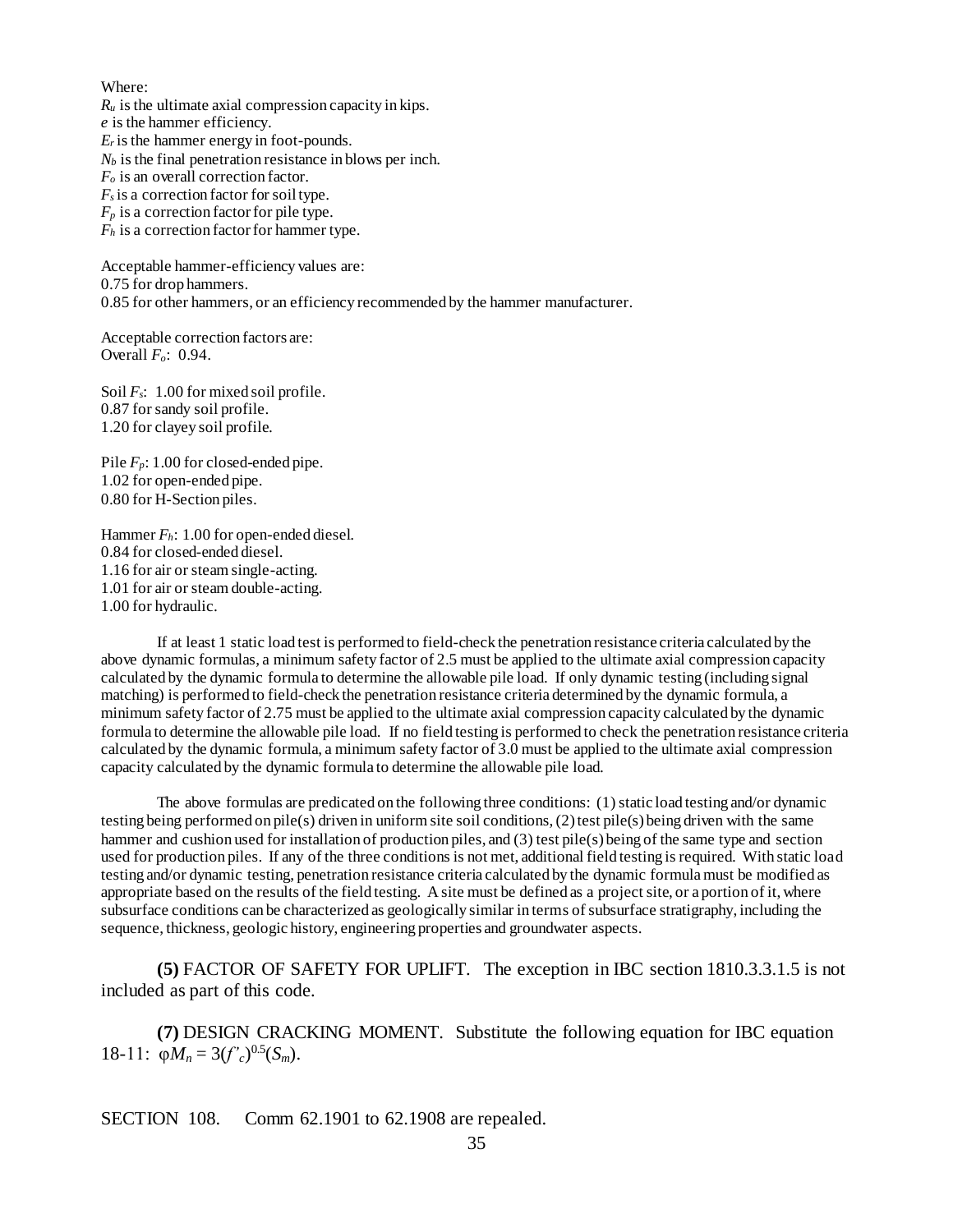SECTION 109. Comm 62.1913 is repealed and recreated to read:

**Comm 62.1913 Shotcrete clearance.** Substitute the following wording for the exception under IBC section 1913.4.2: Subject to the approval of the department, required clearances may be reduced where it is demonstrated by preconstruction tests that adequate encasement of the bars used in the design will be achieved.

SECTION 110. Comm 62.1915 and 62.2101 are repealed.

SECTION 111. Comm 62.2105 is repealed.

SECTION 112. Comm 62.2109 (2) and Table 62.2109-1 are repealed.

SECTION 113. Comm 62.2109 (3) is renumbered Comm 62.2109 (2), and Comm 62.2109 (2) (b), as renumbered, is amended to read:

**Comm 62.2109 (2)** (b) *Vertical jointing.* Vertical movement joints shall be provided at a spacing in compliance with Table  $62.2109 - 262.2109$ .

SECTION 114. Comm Table 62.2109–2 is renumbered Comm Table 62.2109.

SECTION 115. Comm 62.2204 is repealed and recreated to read:

**Comm 62.2204 Welded connections.** This is a department informational note to be used under IBC section 2204.1:

**Note:** The rules pertaining to registration of structural welders are specified in chapter Comm 5.

SECTION 116. Comm 62.2206 is repealed.

SECTION 117. Comm 62.2210 is created to read:

**Comm 62.2210 Trusses spanning 60 feet or greater.** The requirements in IBC section 2210.3.4 are not included as part of this code.

SECTION 118. Comm 62.2303 is repealed and recreated to read: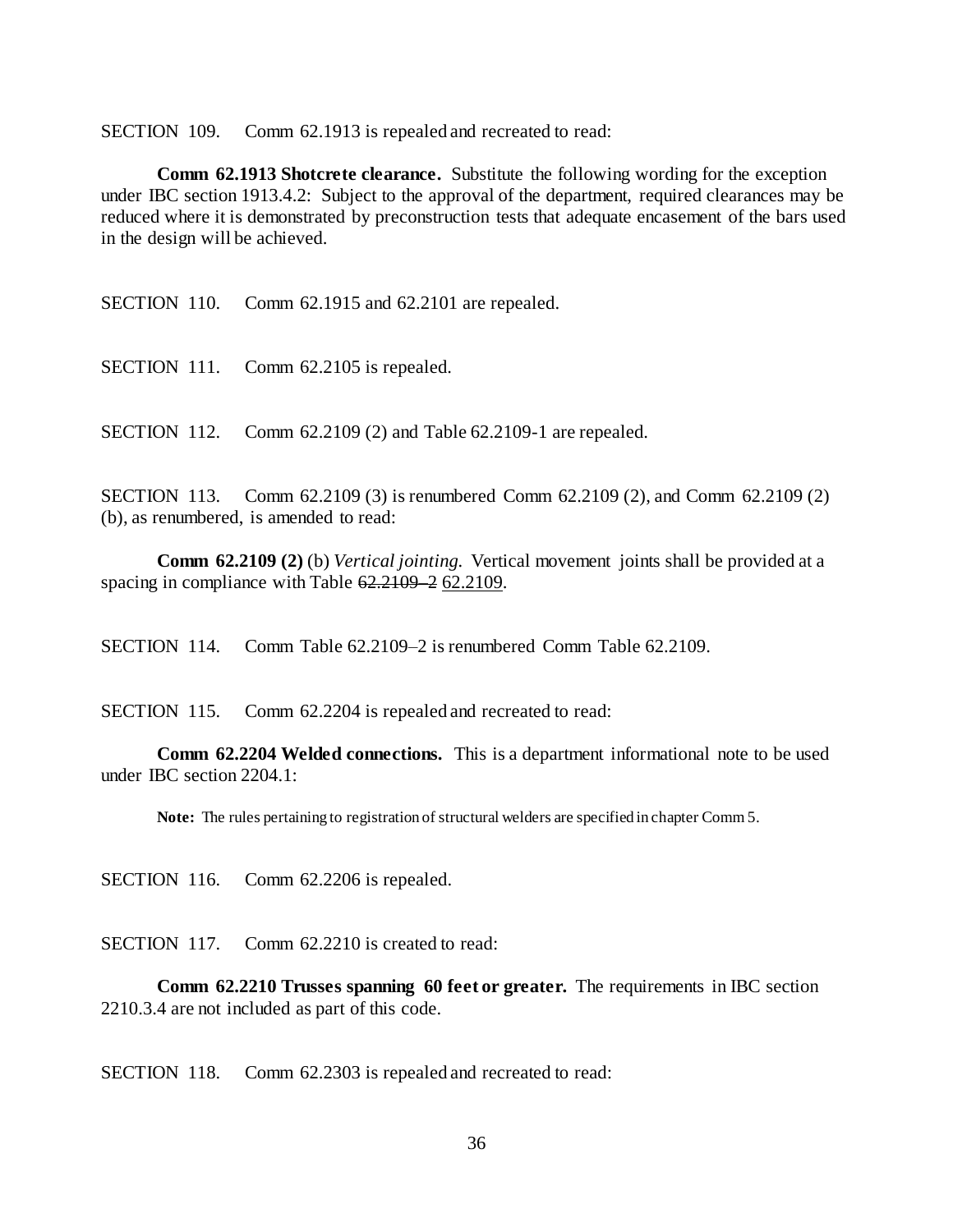**Comm 62.2303 Trusses spanning 60 feet or greater.** The requirements in IBC section 2303.4.1.3 are not included as part of this code.

SECTION 119. Comm 62.2902 (5) Note is amended to read:

**Comm 62.2902 (5) Note:** Additional location requirements for restaurant toilet rooms may be applied by the Department of Health Services.

SECTION 120. Comm 62.3001 (1) is repealed.

SECTION 121. Comm 62.3001 (2) and (3) are renumbered Comm 62.3001 (1) and (2), and Comm 62.3001 (1), as renumbered, is amended to read:

**Comm 62.3001 (1)** REFERENCED STANDARDS. Substitute the following wording for the requirements in IBC section 3001.2: Except as otherwise provided for in this code, the design, construction, installation, alteration, repair and maintenance of conveyances elevators, dumbwaiters, escalators, moving walks and their components shall comply with ch. Comm 18.

SECTION 122. Comm 62.3002 is created to read:

**Comm 62.3002 Elevator car to accommodate ambulance stretcher.** Substitute the following wording for IBC section 3002.4:

**(1)** Where passenger elevators are provided, at least one elevator shall be provided for fire department emergency access to all floors served by passenger elevators in all of the following situations:

(a) Building four or more stories above or four or more stories below grade plane.

(b) Any floor above or below the level affording fire department vehicle access, if the floor accommodates any one of the following occupancies:

1. Group I.

2. R-2.

3. Outpatient clinic and ambulatory health care facility.

**(2)** The elevator car provided for fire department emergency access shall be of such a size and configuration to accommodate an ambulance stretcher 24 inches by 84 inches with not less than 5-inch radius corners, in the horizontal, open position.

**(3)** The elevator car provided for fire department emergency access shall be identified by the international symbol for emergency medical services, star of life. The symbol may not be less than 3 inches high and shall be placed inside on both sides of the hoistway door frame.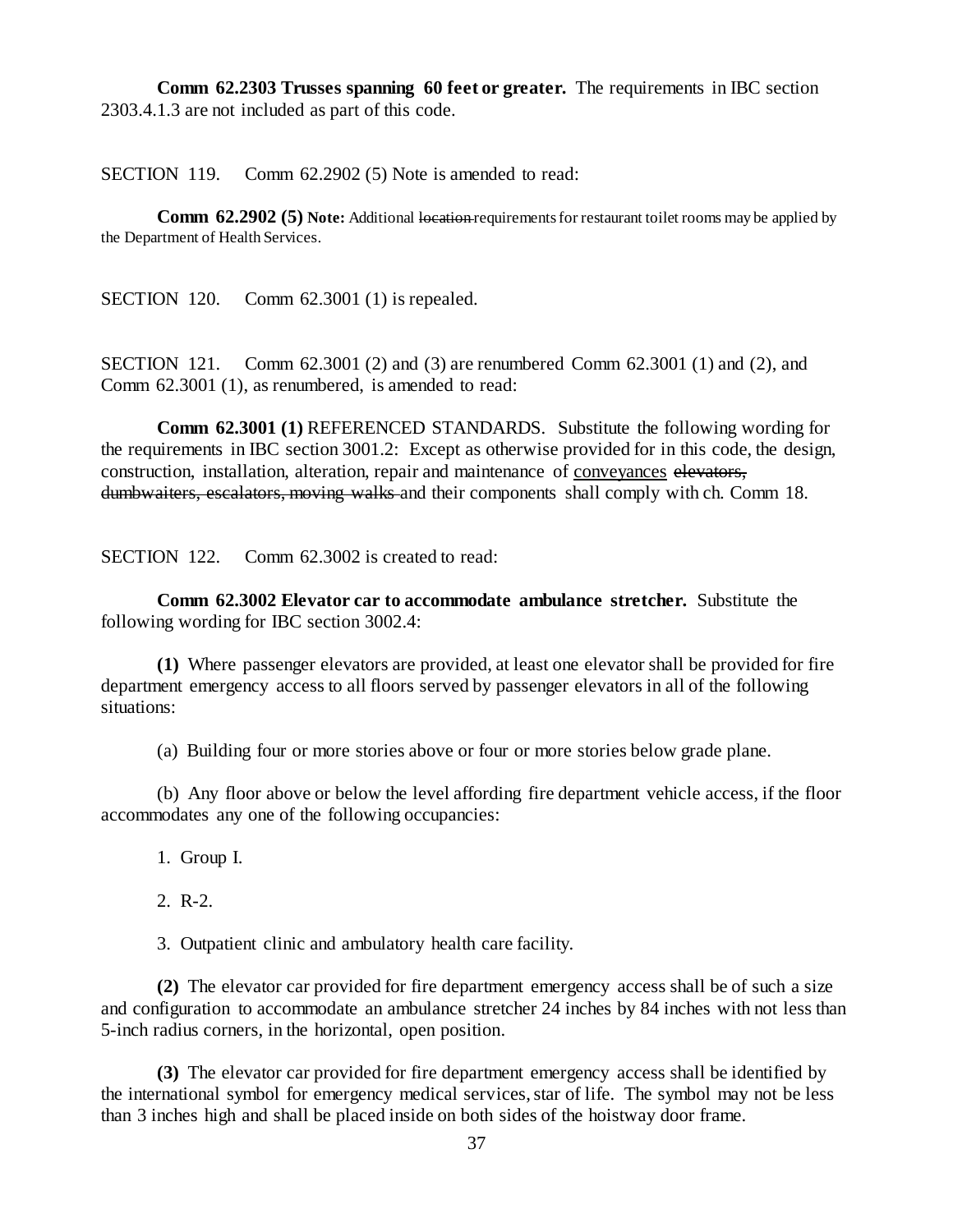SECTION 123. Comm 62.3500 (3) (a) is repealed and recreated to read:

**Comm 62.3500 (3)** (a) ASTM E 2357 – 05, Standard Test Method for Determining Air Leakage of Air Barrier Assemblies.

SECTION 124. Comm 62.3500 (3) (b) and (d) are amended to read:

**Comm 62.3500 (3)** (b) NFPA 30A – 2000 2008, Code for Motor Fuel Dispensing Facilities and Repair Garages.

(d) NFPA 750 – 1996 2010, Standard on Water Mist Fire Protection Systems.

SECTION 125. Comm 63.002 (2) is repealed and recreated to read:

**Comm 63.002 (2)** EXEMPTED BUILDINGS AND STRUCTURES. Glazed structures or glazed portions of buildings used for the production of plant life or for maintaining plant life as the primary purpose are exempt from the building thermal envelope provisions of this code, provided that glazed portions are separated from the remainder of the building by building thermal envelope assemblies complying with this chapter.

SECTION 126. Comm 63.0101 is amended to read:

**Comm 63.0101 Administration and enforcement.** The requirements in IECC sections 101, and 103 to 106 109 are not included as part of this chapter.

SECTION 127. Comm 63.0102 is renumbered Comm 63.0303 and Comm 63.0303 (intro.), as renumbered, is amended to read:

**Comm 63.0303 Materials, systems and equipment.** These are department rules in addition to the requirements in IECC section 102 303.

SECTION 128. Comm 63.0402 (intro.) and (2) are amended to read:

**Comm 63.0402 Building thermal envelope.** Substitute the following wording for the requirements and the exceptions This is a department rule in addition to the requirements in IECC section 402.5 402.4.1:

**(2)** EXCEPTION. Where other approved means to avoid condensation in unventilated framed wall, floor, roof, and ceiling cavities, and box sills are provided.

SECTION 129. Comm 63.0403 (2) is repealed and recreated to read: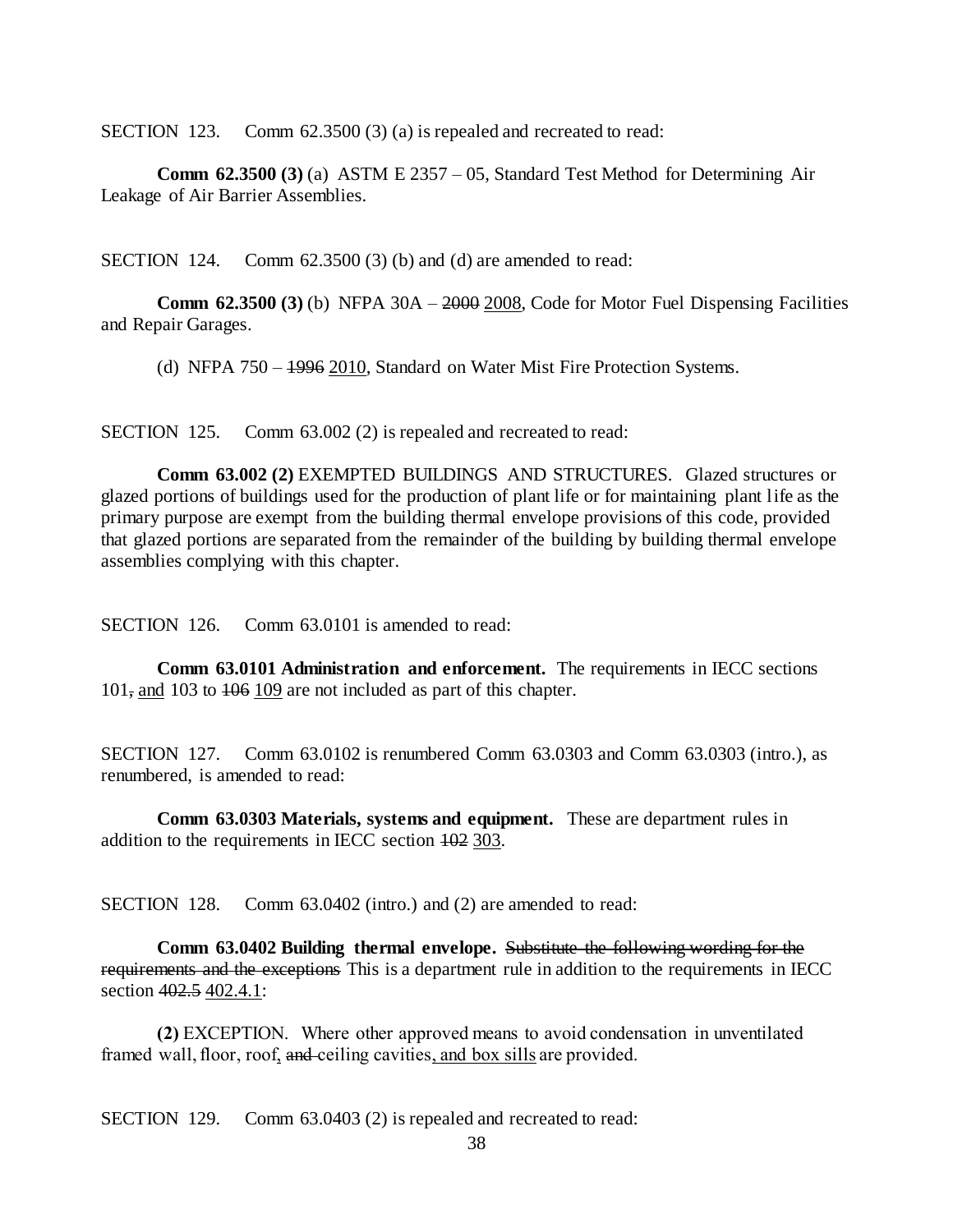**Comm 63.0403 (2) DUCTS.** Substitute the following wording for the requirements in IECC section 403.2.2: All ducts, air handlers, and filter boxes shall be sealed. Joints and seams shall comply with IMC section 603.9.

SECTION 130. Comm 63.0403 (3) is repealed.

SECTION 131. Comm 63.0501 (2) is amended to read:

**Comm 63.0501 (2)** Sections Comm 63.0503  $(7)$  (3) and  $(8)$  (4) relating to economizers.

SECTION 132. Comm 63.0502 and (title) are amended to read:

**Comm 63.0502 (title) Moisture control Air leakage.** Substitute the following wording for This is a department rule in addition to the requirements and the exceptions in IECC section 502.5 502.4:

**(1)** MOISTURE CONTROL. Except as specified in sub. (2), the building design may not create conditions of accelerated deterioration from moisture condensation. Above-grade frame walls, floors and ceilings shall be provided with an approved vapor retarder. The vapor retarder a moisture vapor permeable wrapping material, which shall be installed on the warm-in-winter side of the thermal insulation.

**(2)** EXCEPTION. Where other approved means to avoid condensation in unventilated framed wall, floor, roof, and ceiling cavities, and box sills are provided.

SECTION 133. Comm 63.0503 (3) to (6) and Tables 503.2.3 (1) and 503.2.3 (2) are repealed.

SECTION 134. Comm 63.0503 (7) to (9) are renumbered Comm 63.0503 (3) to (5) and Comm 63.0503 (5), as renumbered, is amended to read:

**Comm 63.0503 (5)** COMPLEX HVAC SYSTEMS AND EQUIPMENT. Substitute the following wording for the requirements, but not the exceptions, in IECC section 503.4.1: Each cooling system shall have economizer controls complying with sub.  $(8)$  (4). Economizers shall be capable of operating at 100 percent of outside air, even if additional mechanical cooling is required to meet the cooling load of the building.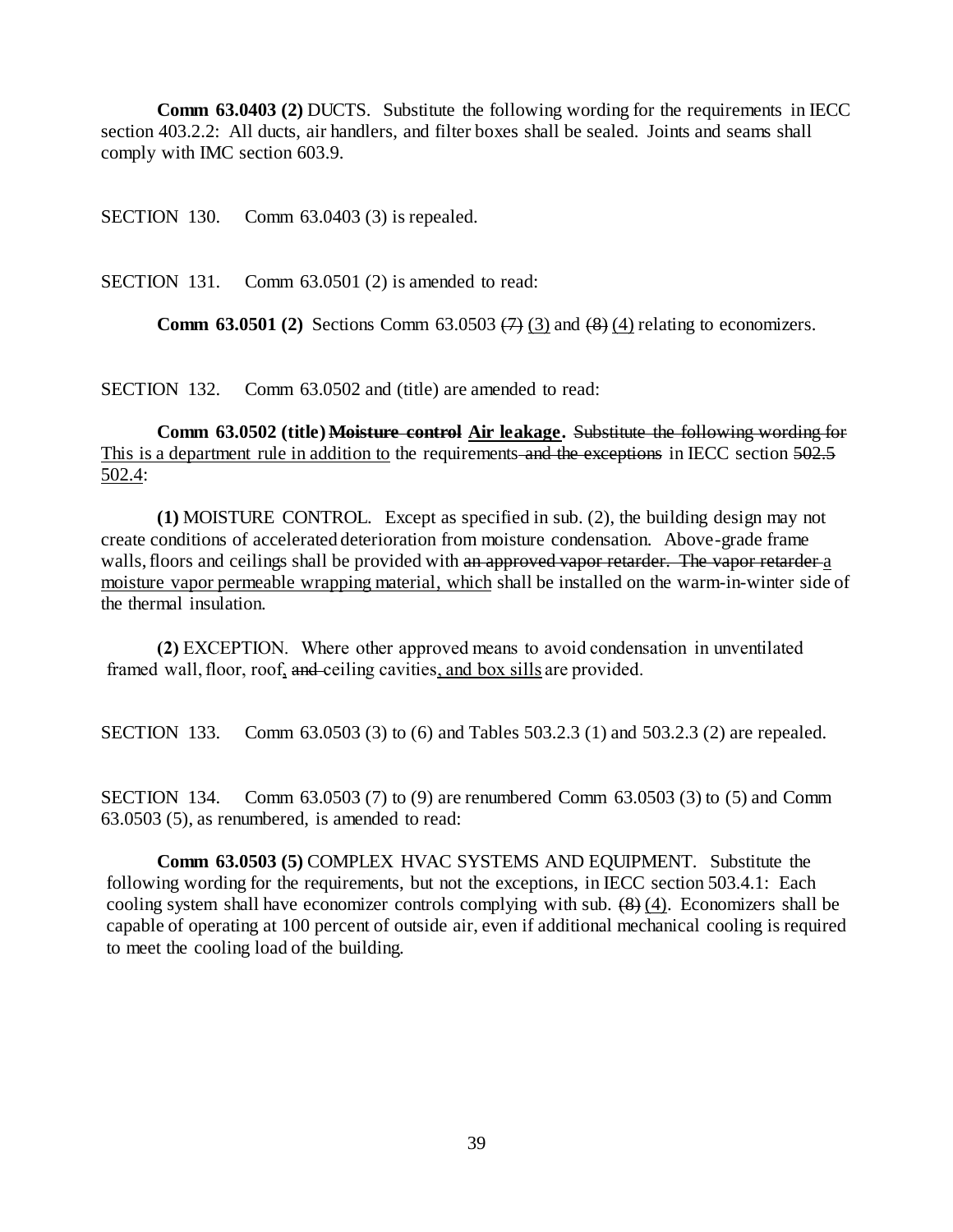| TANIL VJIVJVJ        |                                                                                                                                                                                                                                               |  |
|----------------------|-----------------------------------------------------------------------------------------------------------------------------------------------------------------------------------------------------------------------------------------------|--|
| <b>Climate Zones</b> | <b>Economizer Requirement</b>                                                                                                                                                                                                                 |  |
| $6$ and $7$          | Economizers on all split<br>cooling systems and<br>groundwater source cooling<br>systems $\geq 54,000$ Btu/h, but<br>only for package rooftop units $\geq$<br>33,000 Btu/h<br>Economizers on all other<br>cooling systems $\geq$ 33,000 Btu/h |  |

**Table 63.0503**

SECTION 136. Comm 63.0503 (6) is created to read:

**Comm 63.0503 (6)** CLIMATE ZONES 3 AND 4. Substitute the following wording for the requirements in IECC section 503.4.3.3.2.2: For climate Zones 5 through 8 as indicated in Figure 301.1 and Table 301.1, if an open-circuit cooling tower is used, then a separate heat exchanger shall be required to isolate the cooling tower from the heat pump loop, and heat loss shall be controlled by shutting down the circulation pump on the cooling tower loop and providing an automatic valve to stop the flow of fluid.

|  | SECTION 137. Comm 63.0505 (1), (2) (a) 3. and (3) are repealed.                       |
|--|---------------------------------------------------------------------------------------|
|  | <b>SECTION</b> 138. Comm 63.0505 (2) and (4) are renumbered Comm 63.0505 (1) and (2). |
|  | SECTION 139. Comm 64.0101 is repealed.                                                |
|  | <b>SECTION</b> 140. Comm $64.0102$ is renumbered Comm $64.0313$ (4).                  |

SECTION 141. Comm 64.0300 is amended to read:

**Comm 64.0300 Health care facilities.** This is a department rule in addition to the requirements in IMC chapter 3: In addition to the requirements in this code, the heating and ventilation systems for health care facilities only shall conform to the applicable provisions of the American Institute of Architects (AIA) The Facility Guidelines Institute (FGI) Guidelines for Design and Construction of Health Care Facilities.

**Note:** The Guidelines for Design and Construction of Health Care Facilities are not intended for use in the design or construction of HVAC systems for other types of institutional facilities including community-based residential facilities (CBRFs) or residential care apartment complexes (RCACs).

SECTION 142. Comm 64.0307 is created to read: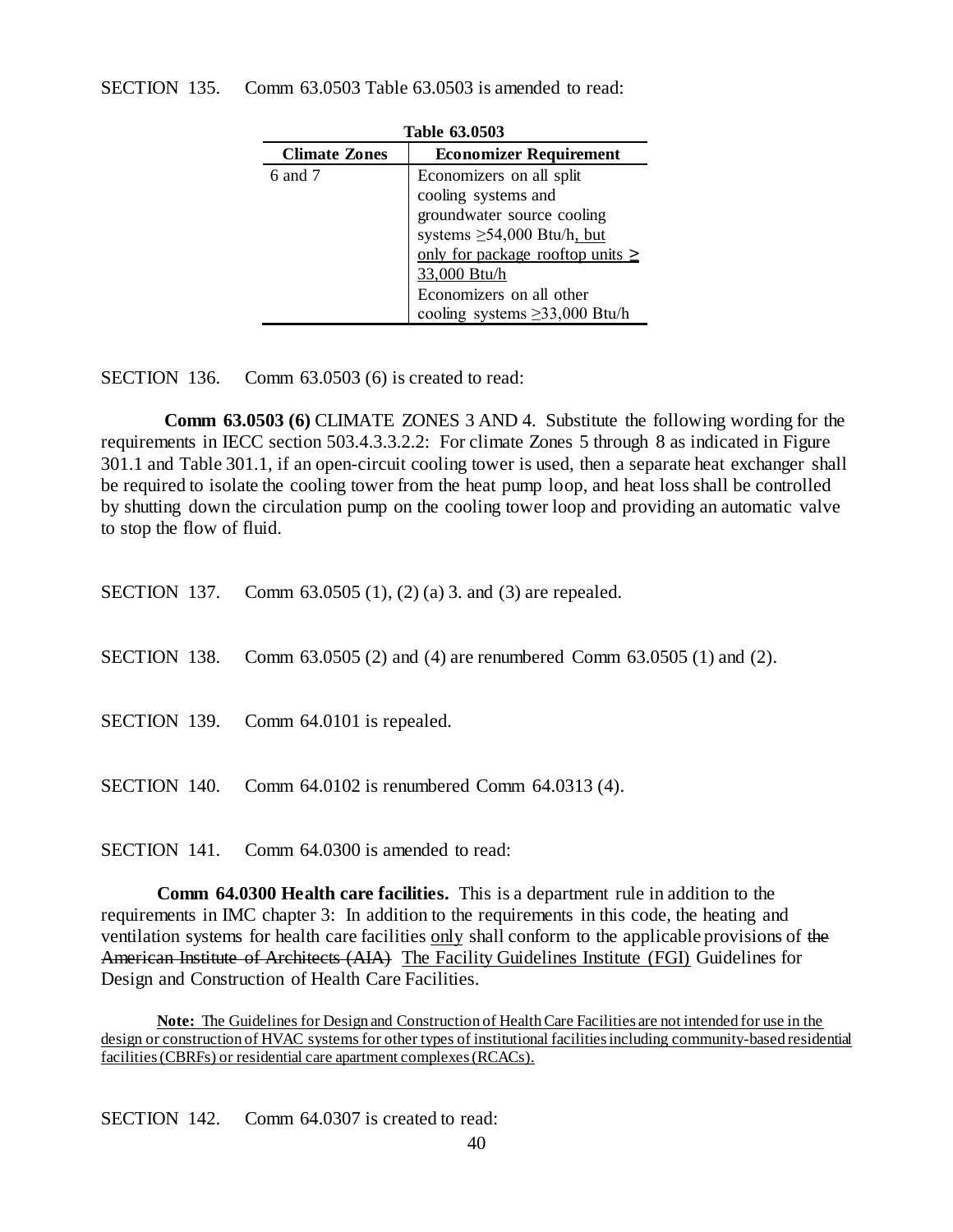**Comm 64.0307 Auxiliary and secondary drain systems.** The requirements in IMC section 307.2.3 are not included as part of this chapter.

SECTION 143. Comm 64.0401 (1) is renumbered Comm 64.0401 (1) (b) 1.

SECTION 144. Comm  $64.0401(1)$  (a) and (b) 2. and 3. are created to read:

**Comm 64.0401 (1)** (a) These are department rules in addition to the requirements in IMC section 401.2:

1. Natural ventilation shall be in accordance with s. Comm 64.0402.

2. Mechanical ventilation shall be in accordance with one of the following:

a. IMC section 403 and as modified in s. Comm 64.0403 (1) and (4).

b. Section Comm 64.0403 (2) to (6).

(b) 2. A toilet room that has only one water closet or urinal and no bathtub or shower may be provided with either natural ventilation via a window or louvered opening with at least 2 square feet of area openable directly to the outside or mechanical exhaust ventilation as specified in Table 64.0403.

3. A janitor closet that has only one service sink may be provided with either natural ventilation via a window or louvered opening with at least 2 square feet of area openable directly to the outside or mechanical exhaust ventilation as specified in Table 64.0403.

**SECTION** 145. Comm 64.0401 (4) (a) and (b) are renumbered Comm 64.0401 (4) (c) and (d) and amended to read:

**Comm 64.0401 (4)** (c) This is a department rule in addition to the requirements in IMC section 401.4.1 401.4: The lowest side of outside air intake required openings shall be located at least 12 inches vertically from the adjoining grade level, above adjoining roof surfaces, or above the bottom of an areaway.

(d) These are department exceptions in addition to the requirements in IMC section 401.4.1 401.4 and par.  $(a)$  (c):

1. The setback distances as specified in IMC section  $401.4.1$  401.4 and par.  $(a)$  (c) shall not apply to the combustion air intake of a direct vent appliance.

2. Where it can be demonstrated that an engineered system design will prevent the maximum concentration of contaminants brought in through the outside air intake from exceeding the maximum contaminant concentration obtainable by providing the separation distances in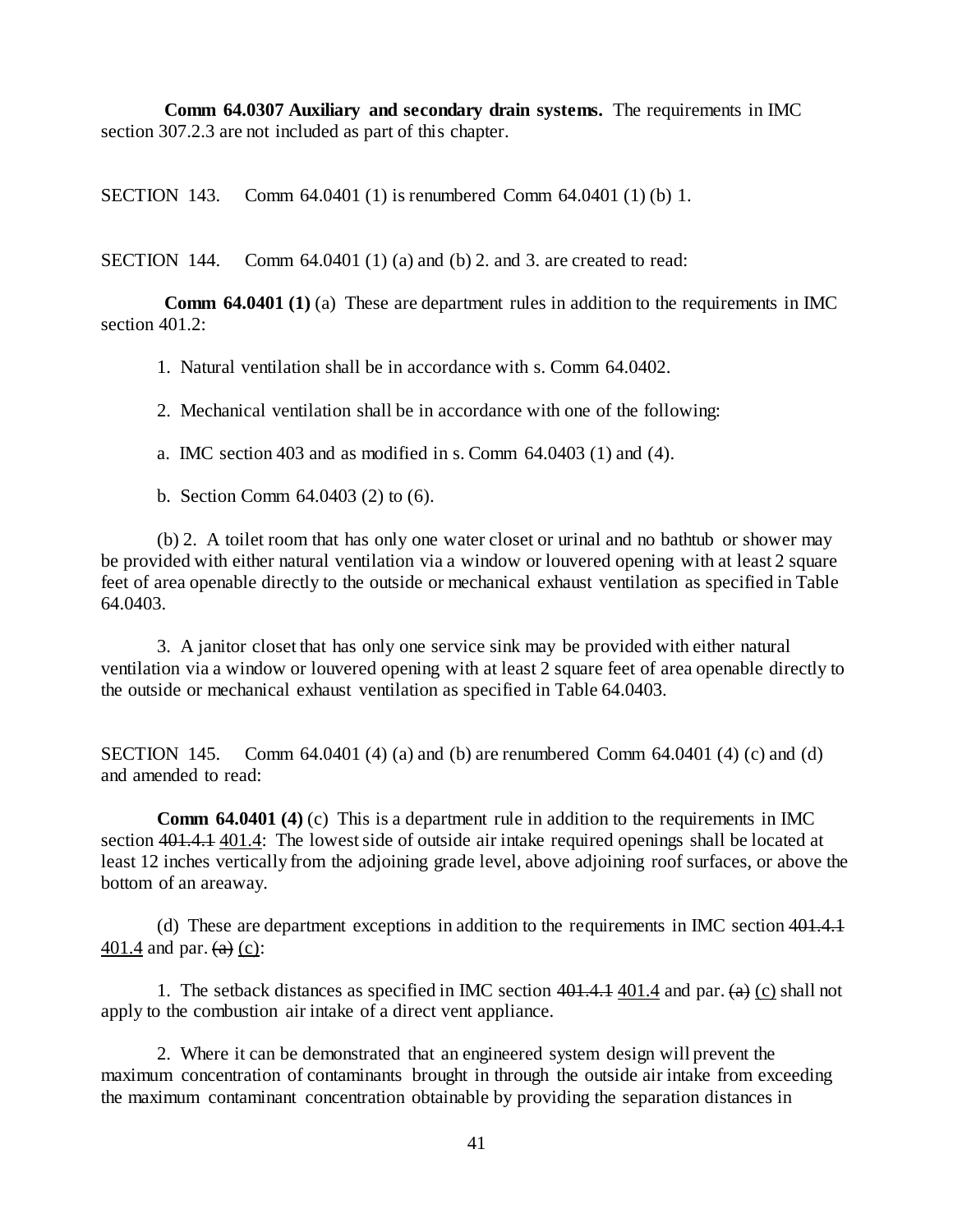accordance with IMC section  $401.4.1$  401.4 and par.  $(a)$  (c), the outdoor air intakes may be located in accordance with such engineered system design.

SECTION 146. Comm 64.0401 (4) (a) and (b) are created to read:

**Comm 64.0401 (4)** (a) Substitute the following wording for the requirements in IMC section 401.4.: Air intake openings for both mechanical and gravity outdoor intake openings shall comply with all of the following:

(b) Substitute the following wording for the requirements in IMC section 401.4. 2.: Intake openings shall be located not less than 10 feet horizontally from any hazardous or noxious contaminant source.

SECTION 147. Comm 64.0401 (5) (intro.) is amended to read:

**Comm 64.0401 (5)** EXHAUST OPENINGS. These are department rules in addition to the requirements in IMC section 401.4.2 401.6.

SECTION 148. Comm 64.0402 is repealed and recreated to read:

**Comm 64.0402 Natural ventilation.** This is a department rule in addition to the requirements in IMC section 402: The use of natural ventilation shall be permitted under either of the following:

**(1)** For any occupancy, provided a ventilation engineering analysis accounts for the number of occupants.

**(2)** As specified in Table 64.0402.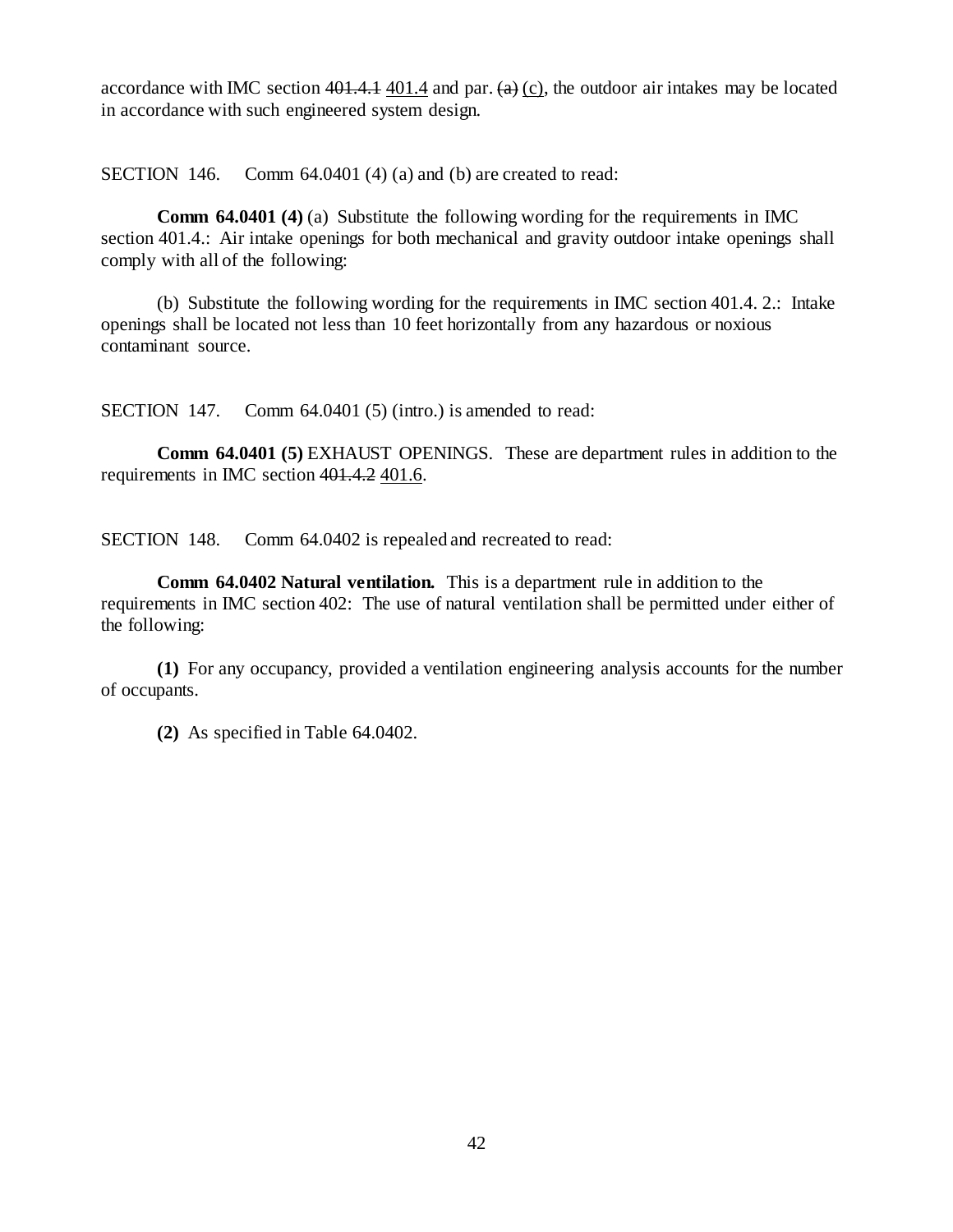## **Table 64.0402 Natural Ventilation Allowed for Specific Occupancies**

| <b>Occupancy Classification</b>      |                                      |                                     |  |
|--------------------------------------|--------------------------------------|-------------------------------------|--|
| <b>Correctional facilities</b>       | <b>Offices</b>                       | <b>Sports and amusement</b>         |  |
| Cells without plumbing features      | Conference rooms $< 100$ persons     | $Discos/dance$ floors < 100 persons |  |
| Dining halls $< 100$ persons         | Reception areas $< 100$ persons      | Bowling alleys (seating areas)      |  |
| Guard stations                       | Main entry lobbies $< 100$ persons   | $< 100$ persons                     |  |
| Day room                             |                                      | Game $arcades < 100$ persons        |  |
| Booking/waiting                      | <b>Public spaces</b>                 | Ice arenas without combustion       |  |
|                                      | Places of religious worship          | engines $< 100$ persons             |  |
| Dry cleaners, laundries              | $< 100$ persons                      | Gym, stadium, arena (play area)     |  |
| Coin-operated dry cleaners           | Courtrooms $< 100$ persons           | $< 100$ persons                     |  |
| Coin-operated laundries              | Legislative chambers $< 100$ persons | Spectator areas $< 100$ persons     |  |
| Storage, pick up                     | Libraries $< 100$ persons            | Swimming pools (pool and deck       |  |
|                                      | Museums/galleries < 100 persons      | $area$ < 100 persons                |  |
| <b>Education</b>                     |                                      | Health club/aerobics room           |  |
| Auditoriums $< 100$ persons          | <b>Dwellings units</b>               | $< 100$ persons                     |  |
| Media center                         | Garages                              | Health club/weight room             |  |
| Music/theater/dance                  | Kitchens                             | $< 100$ persons                     |  |
| Day care facilities < 20 children    | Living areas                         |                                     |  |
| (through age 4)                      |                                      | <b>Theaters</b>                     |  |
| Lecture $< 100$ persons              | Retail stores, sales floors and      | Auditoriums $< 100$ persons         |  |
| Multiuse assembly $< 100$ persons    | showroom floors                      | Lobbies $< 100$ persons             |  |
|                                      | <b>Sales</b>                         | Stages, studios < $100$ persons     |  |
| Food and beverage service            | Dressing rooms                       |                                     |  |
| Bars, cocktail lounges < 100 persons | Mall common areas                    | Transportation                      |  |
| Cafeterias, fast food < 100 persons  | Storage rooms                        | $Platforms < 100$ persons           |  |
| Dining rooms $< 100$ persons         |                                      | Waiting rooms $< 100$ persons       |  |
| Kitchens (cooking)                   | <b>Specialty shops</b>               |                                     |  |
|                                      | Pet shops (animal areas)             | Workrooms                           |  |
| Hotels, motels, resorts and          | Supermarkets                         | Meat processing                     |  |
| dormitories                          | Car Washes                           | Pharmacy (prep. area)               |  |
| Multipurpose assembly $< 100$        | Enclosed parking garages 850 S.F. or | Photo studios                       |  |
| persons                              | less in area and storing 5 or        | Copy, printing rooms                |  |
| Bedroom/living room                  | fewer vehicles                       |                                     |  |
| Conference/meeting $< 100$ persons   |                                      |                                     |  |
| Dormitory sleeping areas             |                                      |                                     |  |
| Gambling casinos $< 100$ persons     |                                      |                                     |  |
| Lobbies/prefunction                  |                                      |                                     |  |

SECTION 149. Comm 64.0403 (2) to (5) are renumbered Comm 64.0403 (1) to (4) and Comm 64.0403 (2) and (4), as renumbered, are amended to read:

**Comm 64.0403 (2)** RECIRCULATION PROHIBITED. Substitute the following wording for exception 3 in IMC section 403.2.1: Where indicated mechanical exhaust is required by footnote b in IMC Table 403.3 or footnote c in Table 64.0403, recirculation of air from such spaces is prohibited. All air supplied to such spaces shall be exhausted, including any air in excess of that required by IMC Table 403.3 or Table 64.0403.

**(4)** TRANSFER AIR. Substitute the following wording for the requirements in IMC section 403.2.2: Except where recirculation from such spaces is prohibited by IMC Table 403.3 or Table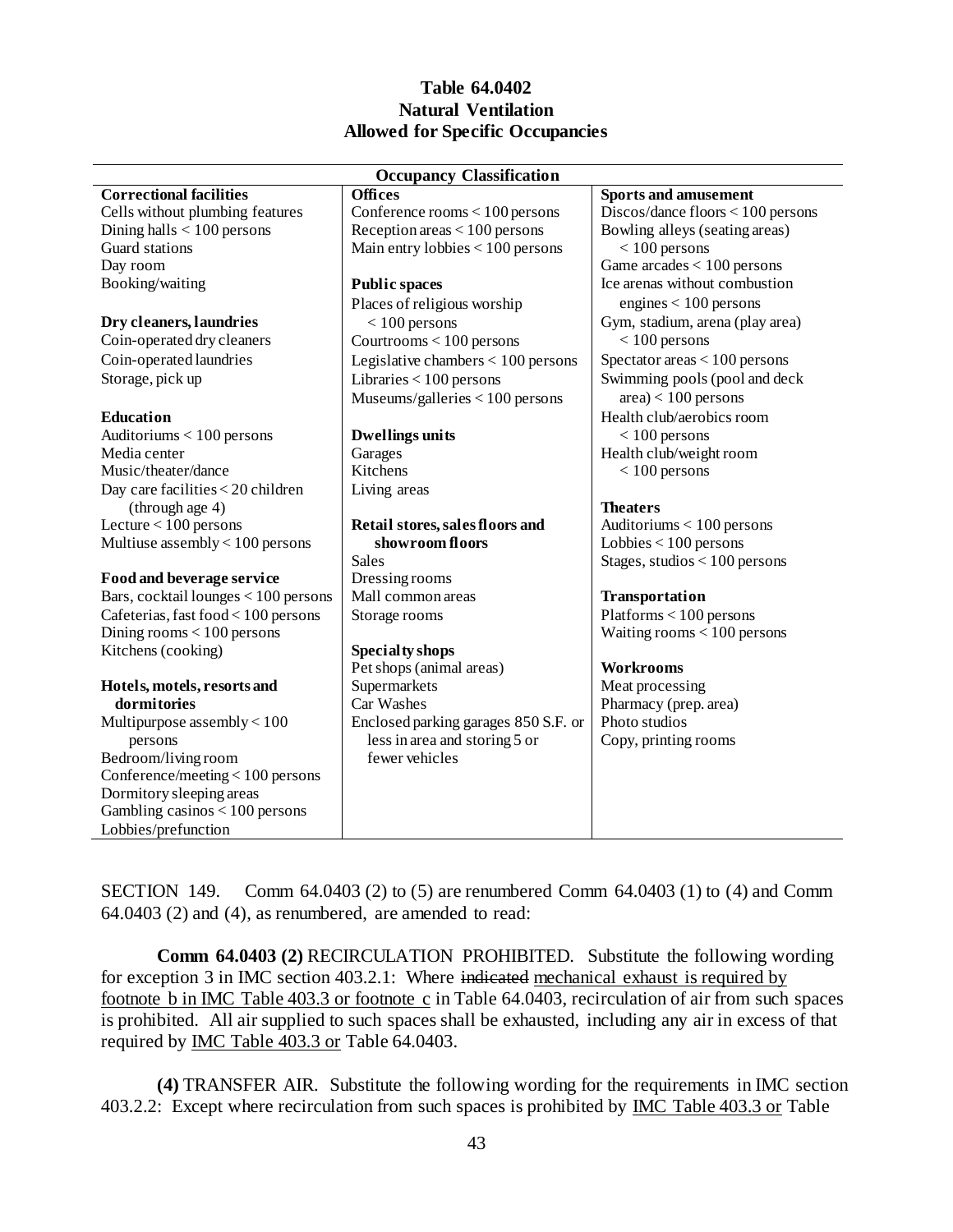64.0403, air transferred from occupied spaces is not prohibited from serving as makeup air for required exhaust systems in such spaces as kitchens, baths, toilet rooms, elevators and smoking lounges. The amount of transfer air and exhaust air shall be sufficient to provide the flow rates as specified in IMC sections section 403.3 and 403.3.1 and sub. (5). The required outdoor air rates specified in IMC Table 403.3 or Table 64.0403 shall be introduced directly into such spaces or into the occupied spaces from which air is transferred or a combination of both.

SECTION 150. Comm 64.0403 (6) (c) 4. is repealed.

SECTION 151. Comm 64.0403 (6) is renumbered Comm 64.0403 (5) and Comm 64.0403 (5) (title), (intro.) and (a) 1., as renumbered, are amended to read:

**Comm 64.0403 (5)** (title) VENTILATION RATE MECHANICAL VENTILATION ALTERNATIVE. Substitute the following working for This is a department alternative to the requirements and exception in IMC section 403.3:

(a) 1. Except as provided in sub.  $(2)$  (1) (a) and s. Comm 64.0300, a mechanical ventilation system shall be designed to have the capacity to supply a minimum outdoor airflow rate of 7.5 cfm per person as determined in accordance with Table Comm 64.0403 based on the occupancy of the space and the occupant load or other parameters stated therein. A mechanical ventilation system shall be designed to have the capacity to exhaust air as specified in Table Comm 64.0403 except as provided in par. (c).

SECTION 152. Comm 64.0403 (7) is repealed.

SECTION 153. Comm 64.0403 (8) is renumbered Comm 64.0403 (6) (d) and Comm 64.0403 (6) (d) 1., 2. a. and 2. d., as renumbered, are amended to read:

**Comm 64.0403 (6)** (d) 1. This is a department alternative to the requirements in IMC section 403.3.2: Where multiple spaces having different ventilation rate requirements are served by a common ventilation system, the minimum amount of outdoor airflow supplied by the ventilation system shall equal the total outdoor airflow required for each space if each space is provided with minimum air changes in accordance with this subsection paragraph.

2. a. Except as provided in subd. 4. 2. d., an air change rate of 6 air changes per hour shall be provided in each space.

d. Air change rate of less than 6 air changes per hour is permitted where mechanical cooling is provided to maintain an interior design temperature of  $78^{\circ}$ F or lower. The air change rate may not be less than the minimum air changes rate per hour specified in Table 64.0403. b. Air changes are not required to be provided for spaces required to be mechanically exhausted.

SECTION 154. Comm 64.0403 (9) is repealed.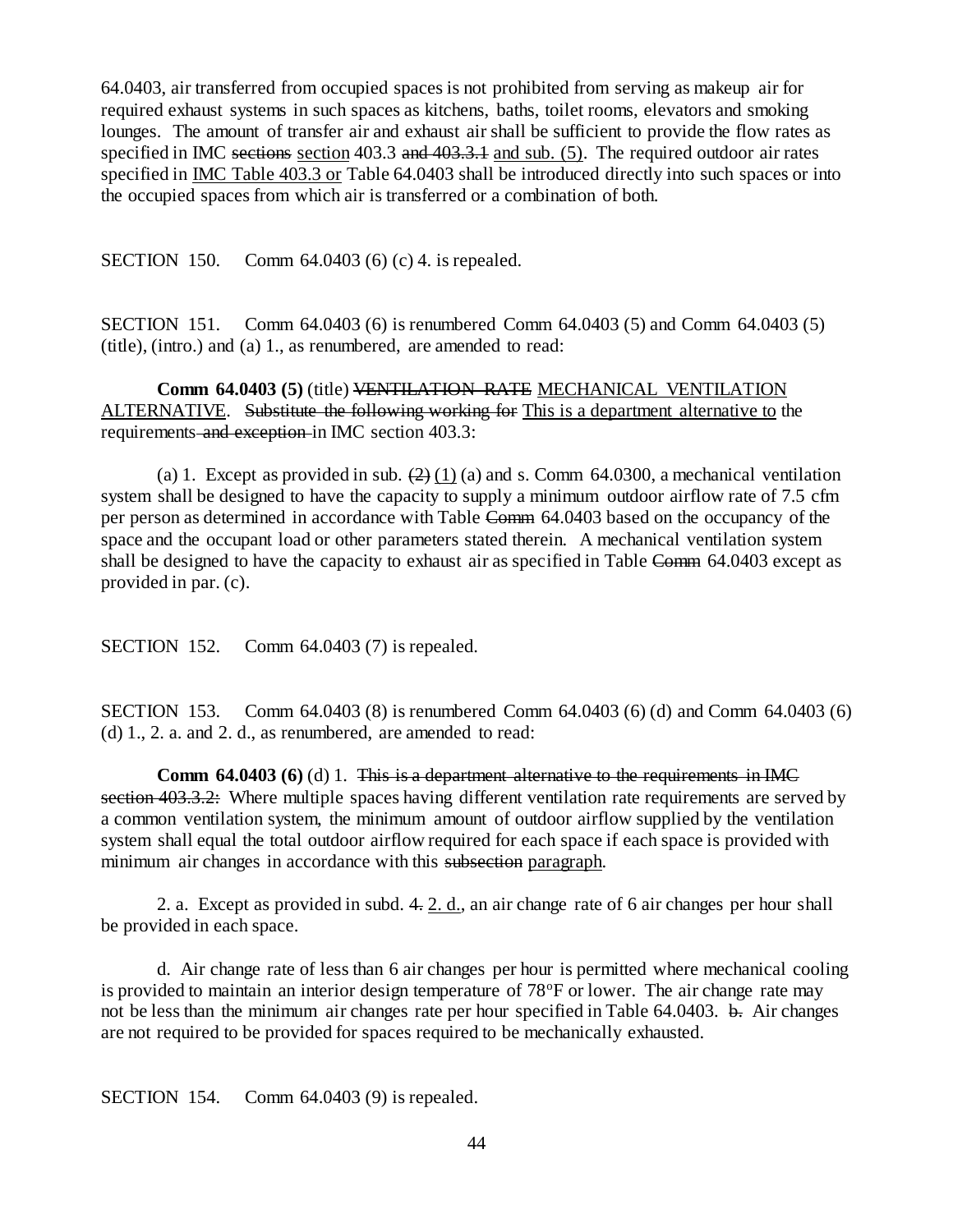## SECTION 155. Comm Table 64.0403 is repealed and recreated to read:

| <b>Occupancy Classification</b>     | <b>Estimated Maximum</b><br><b>Occupant Load</b><br>(persons per $1,000$ sq. ft.) $^{\rm a}$ | Exhaust b<br>(cfm/net sq. ft.<br>floor area unless<br>noted otherwise) |  |
|-------------------------------------|----------------------------------------------------------------------------------------------|------------------------------------------------------------------------|--|
| <b>Correctional facilities</b>      |                                                                                              |                                                                        |  |
| Cells                               |                                                                                              |                                                                        |  |
| without plumbing features           | 25                                                                                           | <b>NR</b>                                                              |  |
| with plumbing features              | 25                                                                                           | 1.0                                                                    |  |
| Dining halls                        | 100                                                                                          | NR                                                                     |  |
| (see food and beverage service)     |                                                                                              |                                                                        |  |
| Guard stations                      | 15                                                                                           | NR.                                                                    |  |
| Day room                            | 30                                                                                           | NR                                                                     |  |
| Booking/waiting                     | 50                                                                                           | NR                                                                     |  |
|                                     |                                                                                              |                                                                        |  |
| Dry cleaners, laundries             |                                                                                              |                                                                        |  |
| Coin-operated dry cleaner           | 20                                                                                           | <b>NR</b>                                                              |  |
| Coin-operated laundries             | 20                                                                                           | <b>NR</b>                                                              |  |
| Commercial dry cleaner              | 30                                                                                           | 2.0                                                                    |  |
| Commercial laundry                  | 10                                                                                           | 2.0                                                                    |  |
| Storage, pick up                    | 10                                                                                           | NR                                                                     |  |
| Education                           |                                                                                              |                                                                        |  |
| Auditoriums                         | 150                                                                                          | NR.                                                                    |  |
| Corridors (see public spaces)       | NA                                                                                           | <b>NR</b>                                                              |  |
| Media center                        | 25                                                                                           | <b>NR</b>                                                              |  |
| Sports locker rooms <sup>c</sup>    | <b>NA</b>                                                                                    | 0.5                                                                    |  |
| Music/theater/dance                 | 35                                                                                           | NR.                                                                    |  |
| Day care facilities (through age 4) | 30                                                                                           | <b>NR</b>                                                              |  |
| Classrooms (ages 5-8)               | 25                                                                                           | NR                                                                     |  |
| Classrooms (ages 9 plus)            | 35                                                                                           | <b>NR</b>                                                              |  |
| Lecture classroom                   | 65                                                                                           | <b>NR</b>                                                              |  |
| Lecture hall (fixed seats)          | 150                                                                                          | <b>NR</b>                                                              |  |
| Art classroom                       | 20                                                                                           | <b>NR</b>                                                              |  |
| Science laboratories                | 25                                                                                           | NR                                                                     |  |
| Wood/metal shops                    | 20                                                                                           | <b>NR</b>                                                              |  |
| Computer lab                        | 35                                                                                           | NR                                                                     |  |
| Multiuse assembly                   | 100                                                                                          | NR.                                                                    |  |
| Locker/dressing rooms <sup>c</sup>  | NA                                                                                           | 0.5                                                                    |  |
|                                     |                                                                                              |                                                                        |  |
| Food and beverage service           |                                                                                              |                                                                        |  |
| Bars, cocktail lounges              | 100                                                                                          | <b>NR</b>                                                              |  |
| Cafeterias, fast food               | 100                                                                                          | NR                                                                     |  |
| Dining rooms                        | 70                                                                                           | NR                                                                     |  |
| Kitchens (cooking) <sup>d, e</sup>  | 20                                                                                           | NR                                                                     |  |
|                                     |                                                                                              |                                                                        |  |

## **Table 64.0403 Mechanical Ventilation Requirements**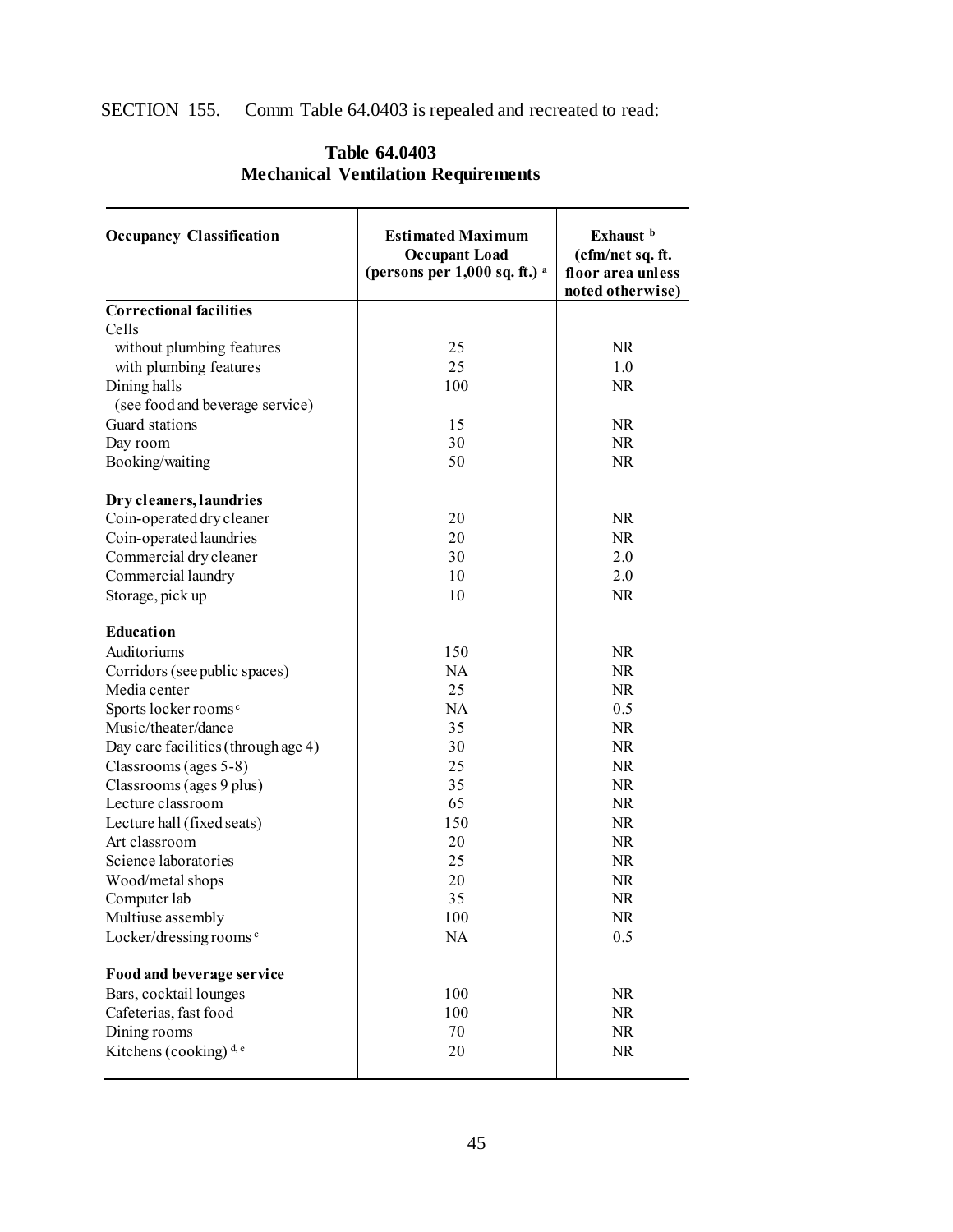## **Table 64.0403 - continued Mechanical Ventilation Requirements**

| Hospitals, nursing and convalescent     |                            |                                     |
|-----------------------------------------|----------------------------|-------------------------------------|
| homes $k$                               |                            |                                     |
| Autopsy rooms                           | NA                         | 0.5                                 |
| Medical procedure rooms                 | 20                         | <b>NR</b>                           |
| Operating rooms                         | 20                         | NR.                                 |
| Patient rooms                           | 10                         | <b>NR</b>                           |
| Physical therapy                        | 20                         | NR.                                 |
| Recovery and ICU                        | 20                         | <b>NR</b>                           |
| Hotels, motels, resorts and             |                            |                                     |
| dormitories                             |                            |                                     |
| Multipurpose, assembly                  | 120                        | <b>NR</b>                           |
| Bathrooms/toilet-private                | <b>NA</b>                  | 50 cfm intermittent                 |
|                                         |                            | or 20 cfm                           |
|                                         |                            | continuous per                      |
|                                         |                            | room <sup>g</sup>                   |
| Bedroom/living room                     | footnote f                 | <b>NR</b>                           |
| Conference/meeting                      | 50                         | <b>NR</b>                           |
| Dormitory sleeping areas                | 20                         | <b>NR</b>                           |
| Gambling casinos                        | 120                        | 2.0                                 |
| Lobbies/prefunction                     | 30                         | NR.                                 |
| <b>Offices</b>                          |                            |                                     |
| Conference rooms                        | 50                         | <b>NR</b>                           |
| Office spaces                           | 5                          | <b>NR</b>                           |
| Reception areas                         | 30                         | <b>NR</b>                           |
| Telephone/data entry                    | 60                         | <b>NR</b>                           |
| Main entry lobbies                      | 10                         | <b>NR</b>                           |
| Private dwellings, single and multiple  |                            |                                     |
| Garages, common for multiple units c    | <b>NA</b>                  | 0.5                                 |
| Garages, separate for each dwelling     | <b>NA</b>                  | $100 \text{ cfm}$                   |
|                                         |                            | vehicle                             |
| Kitchens <sup>d</sup>                   | <b>NA</b>                  | $100 \text{ cfm}$                   |
|                                         |                            | intermittent or 20                  |
|                                         |                            | cfm continuous                      |
| Living areas                            | 2 people for first bedroom | NR.                                 |
|                                         | plus one person for each   |                                     |
|                                         | additional bedroom         |                                     |
| Toilet rooms and bathrooms <sup>d</sup> | NA                         | 50 cfm intermittent                 |
|                                         |                            | or 20 cfm                           |
|                                         |                            | continuous per<br>room <sup>g</sup> |
|                                         |                            |                                     |
|                                         |                            |                                     |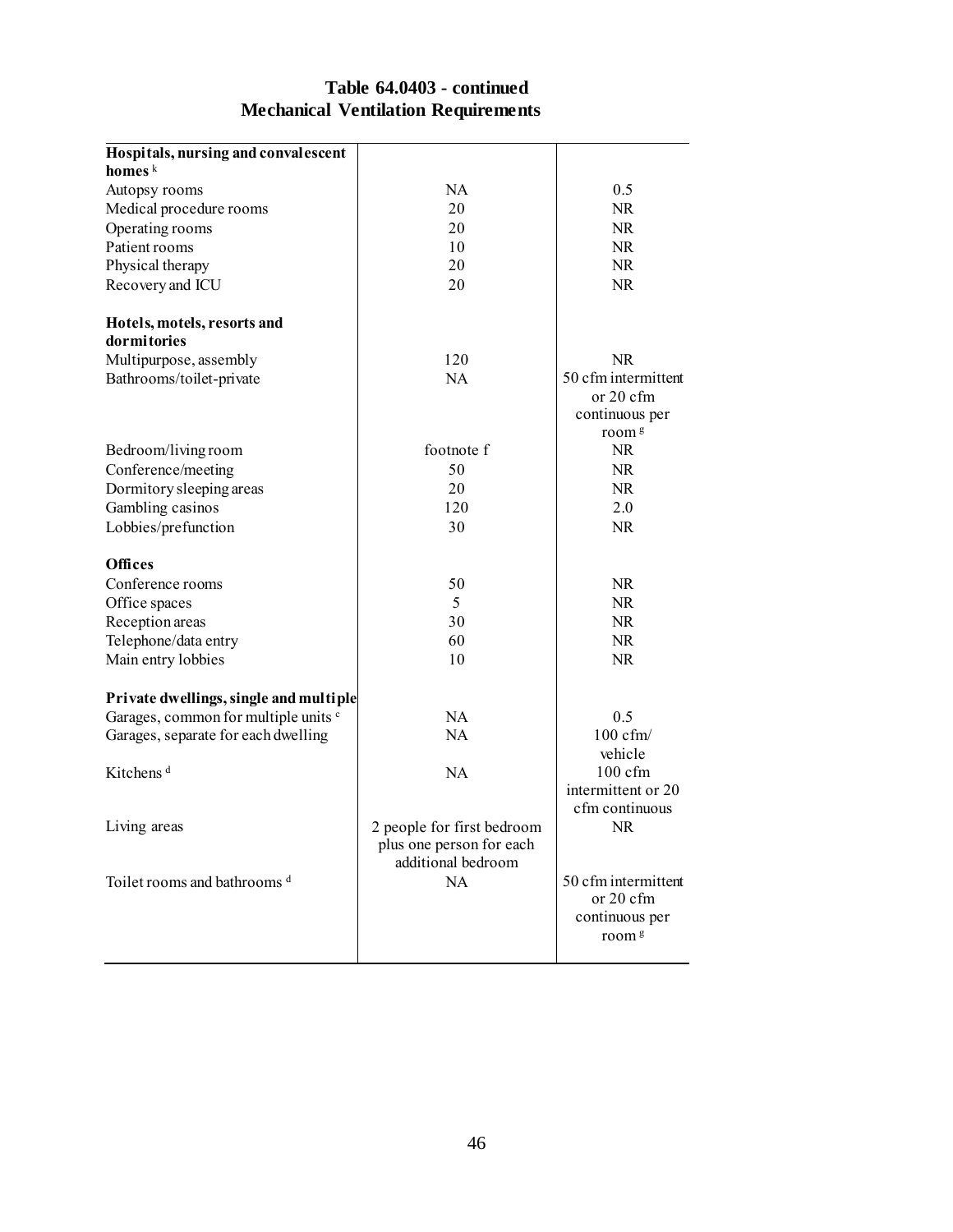## **Table 64.0403 - continued Mechanical Ventilation Requirements**

| <b>Public spaces</b>                                        |            |                     |
|-------------------------------------------------------------|------------|---------------------|
| Corridors                                                   | <b>NA</b>  | NR                  |
| Elevator car                                                | NA         | NR                  |
| Shower room                                                 | NA         | 2.0                 |
| Toilet rooms – public $\circ$                               | NA         | 75 cfm for each     |
|                                                             |            | water closet or     |
|                                                             |            | urinal <sup>g</sup> |
| Places of religious worship                                 | 120        | <b>NR</b>           |
| Courtrooms                                                  | 70         | <b>NR</b>           |
| Legislative chambers                                        | 50         | <b>NR</b>           |
| Libraries                                                   | 10         | NR                  |
| Museums (children)                                          | 40         | NR                  |
| Museums/galleries                                           | 40         | NR                  |
| Retail stores, sales floors and                             |            |                     |
| showroom floors                                             |            |                     |
| Sales (except as below)                                     | 15         | <b>NR</b>           |
| Dressing rooms                                              | 1 per room | <b>NR</b>           |
| Mall common areas                                           | 40         | NR                  |
| Shipping and receiving                                      | <b>NA</b>  | NR                  |
| Storage rooms                                               | <b>NA</b>  | NR                  |
| Warehouses (see storage)                                    | NA         | NR                  |
| <b>Specialty shops</b>                                      |            |                     |
| Automotive motor-fuel dispensing                            | NA         | 0.5                 |
| stations                                                    |            |                     |
| Barber                                                      | 25         | <b>NR</b>           |
| Beauty and nail salons h                                    | 25         | 0.5                 |
| Embalming room                                              | <b>NA</b>  | 0.5                 |
| Pet shops (animal areas)                                    | 10         | NR                  |
| Supermarkets                                                | 8          | NR                  |
| <b>Sports and amusement</b>                                 |            |                     |
| Disco/dance floors                                          | 100        | NR                  |
| Bowling alleys (seating areas)                              | 70         | NR                  |
| Game arcades                                                | 70         | NR                  |
| Ice arenas without combustion engines                       | 5          | NR.                 |
| Gym, stadium, arena (play area)                             | 30         | NR                  |
| Spectator areas                                             | 150        | NR                  |
| Swimming pools (pool and deck area)                         | NA         | 2 cfm/sq. ft. pool  |
|                                                             |            | area                |
| Health club/aerobics room                                   | 40         | NR                  |
| Health club/weight room                                     | 10         | NR                  |
| <b>Storage</b>                                              |            |                     |
| Repair garages, enclosed parking<br>garages <sup>i, c</sup> | NA         | 0.5                 |
| Warehouses                                                  | NA         | NR                  |
|                                                             |            |                     |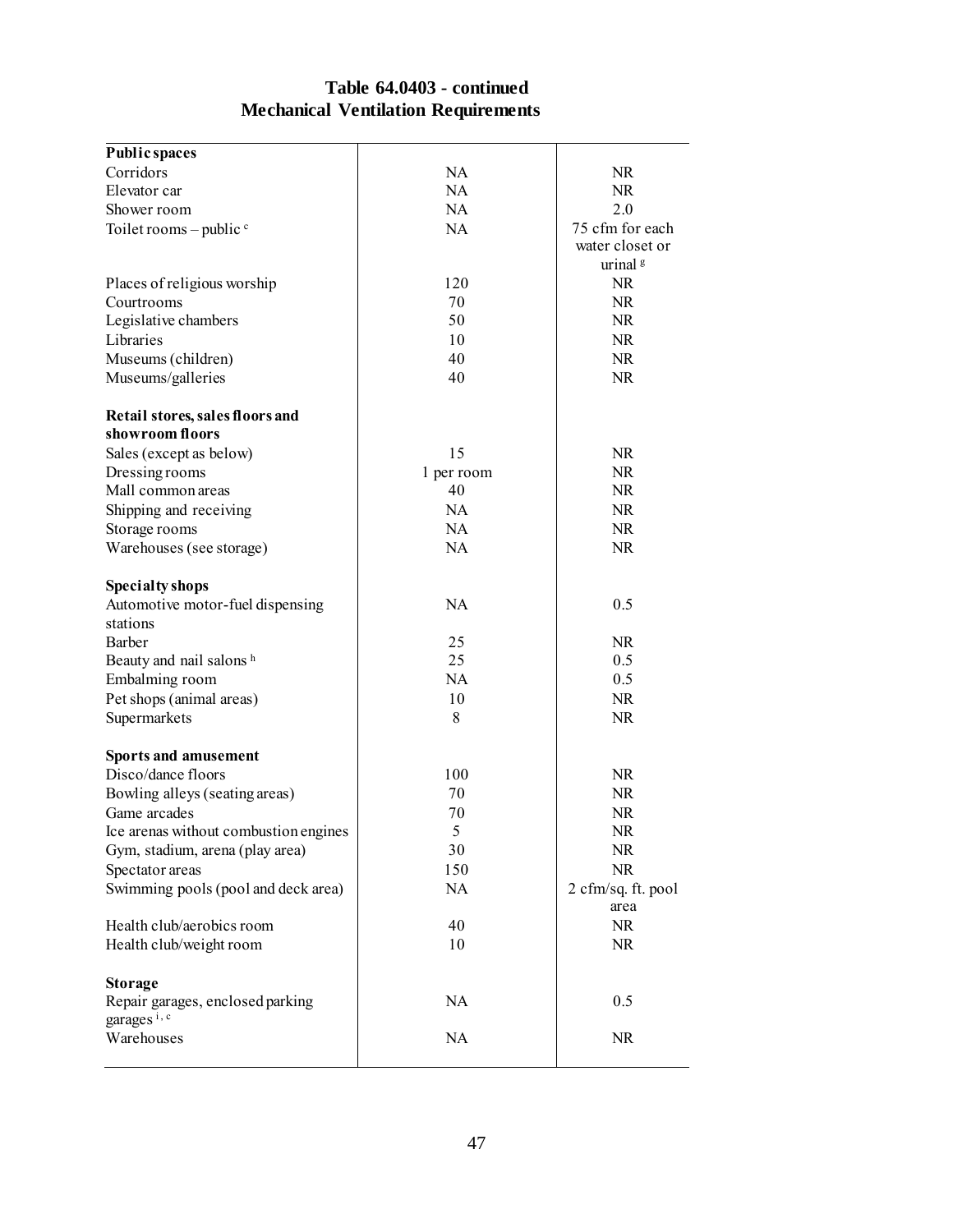## **Table 64.0403 - continued Mechanical Ventilation Requirements**

| <b>Theaters</b>               |     |            |
|-------------------------------|-----|------------|
| Auditoriums (see education)   | 150 | NR.        |
| Lobbies                       | 150 | NR.        |
| Stages, studios               | 70  | NR.        |
| Ticket booths                 | 60  | NR.        |
| Transportation                |     |            |
| Platforms                     | 100 | NR.        |
| Transportation waiting        | 100 | <b>NR</b>  |
| <b>Workrooms</b>              |     |            |
| Bank vault/safe deposit       | 5   | NR.        |
| Darkrooms                     | 5   | footnote j |
| Copy, printing rooms          | 13  | footnote j |
| Meat processing               | 10  | NR.        |
| Pharmacy (prep. area)         | 20  | NR.        |
| Photo studios                 | 10  | NR.        |
| Computer (without processing) | 25  | NR.        |

NA = not applicable; NR = none required; cfm = cubic feet per minute; TF = toilet fixtures (water closets and urinals);  $A/C = air$ conditioning

a Based upon net floor area.

b The ventilation rate is based upon cubic feet per minute per square foot of the floor area being ventilated.

- c Mechanical exhaust is required and the recirculation of air from these spaces that would otherwise be allowed by IMC section 403.2.1 is prohibited.
- d Outdoor air shall be provided at the rate of 1.0 cfm/net sq. ft. floor area. Transfer air is permitted in accordance with IMC section 403.2.2.
- e The sum of the outdoor and transfer air from adjacent spaces shall be sufficient to provide an exhaust rate of not less than 1.5 cfm/sf.

f The minimum mechanical ventilation rate is 15 cfm/room of outside air.

g Natural ventilation may be allowed under this section.

- h The classification of a salon depends on the types of services provided; salons that routinely provide chemical processing of hair to produce texture or color changes, or manicures or other services with a similar need for air-borne contaminant and odor control.
- i Enclosed parking garages are parking garages with less than 30% open areas in the total wall area enclosing the garage. Ventilation systems in enclosed parking garages shall comply with IMC section 404. A mechanical ventilation system shall not be required in garages having a floor area of 850 square feet or less and used for the storage of 5 or fewer motorized vehicles.
- j Refer to IMC chapter 5 for exhaust requirements based upon the chemicals used.

k See Comm 64.0300.

#### SECTION 156. Comm 64.0407 is created to read:

**Comm 64.0407 Chemical and septic toilets.** This is a department rule in addition to the requirements in IMC section 400: Chemical or septic toilets and composting privies are prohibited in spaces under negative pressure. Toilet rooms with chemical or septic toilets shall be provided with natural ventilation via a window, louver or skylight with at least 2 square feet of area openable directly to the outside. The opening shall be provided with a screen to limit the passage of insects and vermin.

SECTION 157. Comm 64.0501 is renumbered Comm 64.0501 (2).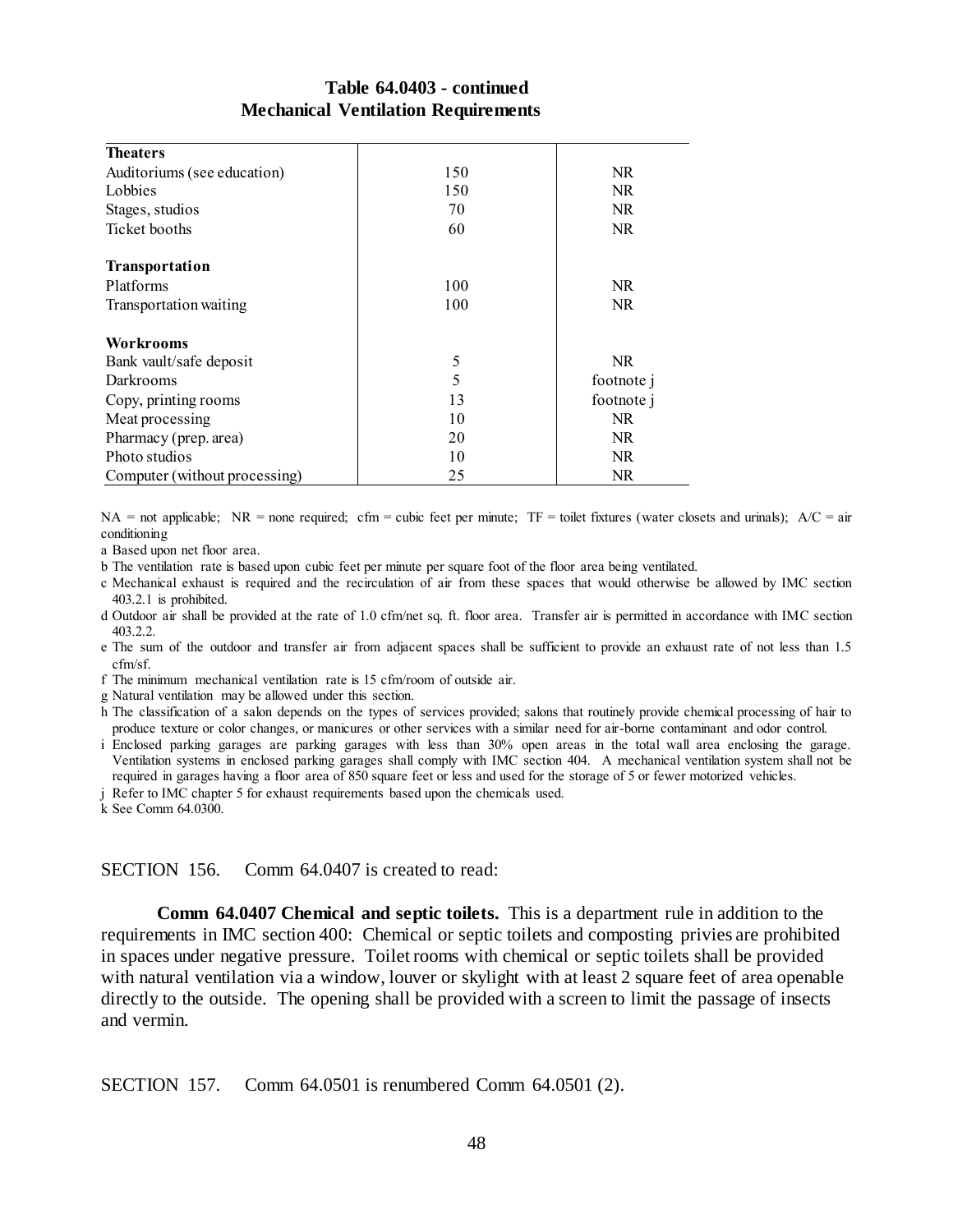SECTION 158. Comm 64.0501 (1) is created to read:

**Comm 64.0501 (1)** Substitute the following wording for the requirements in IMC section 501.1: This chapter shall govern the design, construction and installation of mechanical exhaust systems, including exhaust systems serving clothes dryers and cooking appliances; environmental air exhaust systems; hazardous exhaust systems; dust, stock and refuse conveyor systems; subslab soil exhaust systems; smoke control systems; energy recovery ventilation systems and other systems specified in IMC Section 502.

SECTION 159. Comm 64.0506 (2) (bm) is renumbered Comm 64.0506 (2) (c) and amended to read:

**Comm 64.0506 (2)** (c) The requirements of IMC section 506.3.3.1 506.3.2.5 are not included as part of this chapter.

SECTION 160. Comm 64.0514 is amended to read:

**Comm 64.0514 Energy recovery ventilation systems.** This is a department exception to the requirements prohibitions in IMC section 514.2: An engineered energy recovery ventilation system design may be used in the systems specified in IMC section 514.2 provided that corrosion, cross-contamination and fouling are addressed by the engineered system.

SECTION 161. Comm 64.0601 and 64.0602 are amended to read:

**Comm 64.0601 General.** Substitute the following wording for the requirements in IMC section 601.2 Exception 1: Use of a corridor as a source of makeup air for exhaust systems in rooms that open directly onto such corridors shall be permitted provided that each such corridor is directly supplied with outdoor air at a rate greater than the rate of makeup air taken from the corridor.

**Comm 64.0602 Plenums.** Substitute the following wording for the requirements, but not the exceptions, in IMC section 602.2.1: Except as required by Sections 602.2.1.1 through 602.2.1.5, materials within plenums shall be noncombustible or shall have a flame spread index of not more than 25 and a smoke-developed index of not more than 50 when tested in accordance with ASTM E 84, or CAN/ULC S102.2 or UL 723.

SECTION 162. Comm 64.0702 and 64.0710 are repealed.

SECTION 163. Comm 64.0801 (3) is repealed.

SECTION 164. Comm 64.0918 (2) is repealed.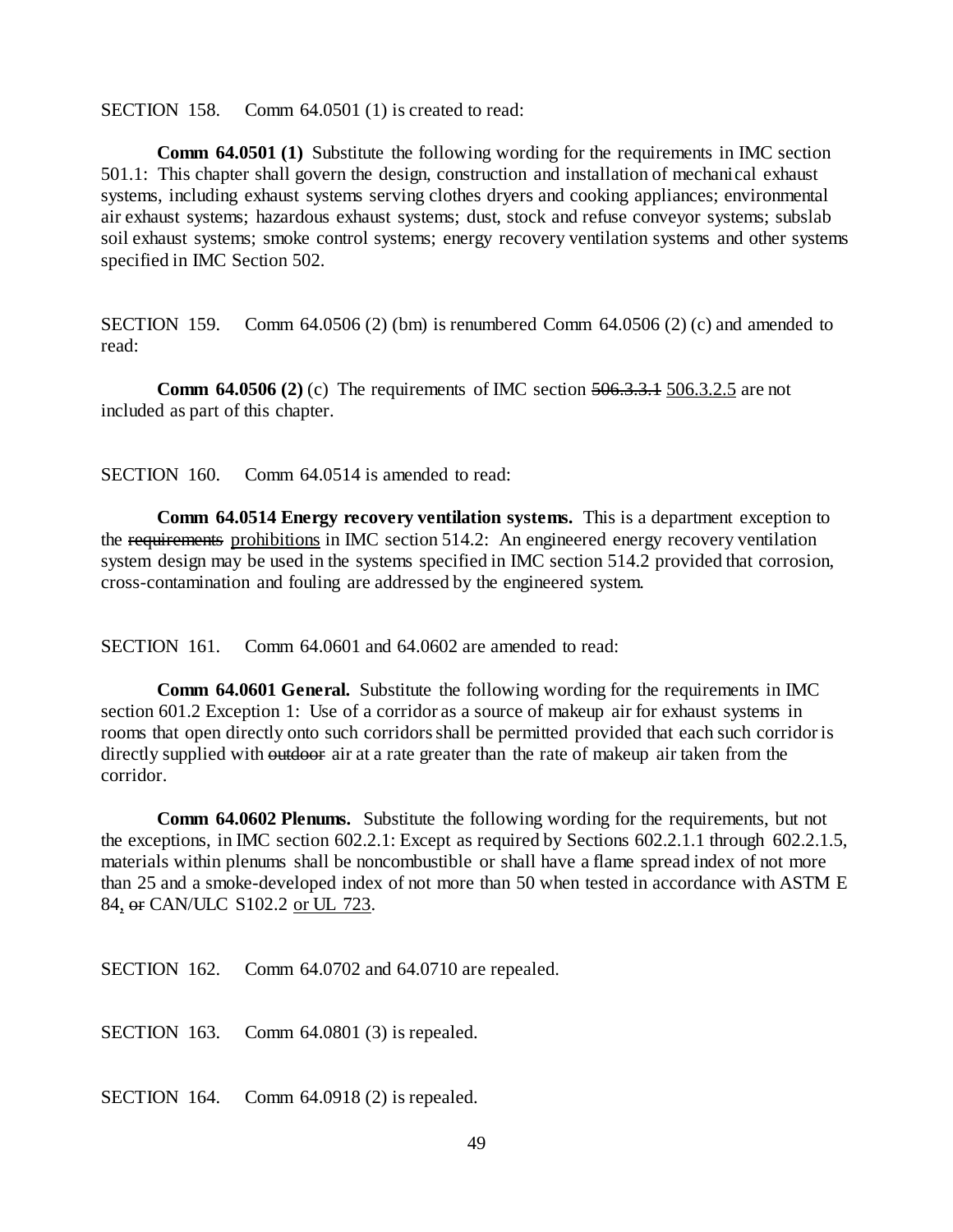SECTION 165. Comm 64.0918 (3) is renumbered Comm 64.0918 (2).

SECTION 166. Comm 64.1500 (2) (a) and Note are amended to read:

**Comm 64.1500 (2)** (a) AIA FGI Guidelines for Design and Construction of Health Care Facilities, 2006 2010.

**Note:** AIA FGI guidelines may be purchased from the American Institute of Architects, Order Department, 9 Jay Gould Court, P.O. Box 753, Waldorf, MD 20601 The Facility Guidelines Institute, 1919 McKinney Avenue, Dallas, TX 75201.

SECTION 167. Comm 65.0303 (2) is amended to read:

**Comm 65.0303 (2)** PROHIBITED LOCATIONS. The requirements exceptions 3. and 4. in IFGC section 303.3 exceptions 3. and 4. are not included as part of this chapter code.

SECTION 168. Comm 65.0610 is repealed.

SECTION 169. Comm 65.0630 (1) is repealed.

SECTION 170. Comm 65.0630 (2) is renumbered Comm 65.0630 and Comm 65.0630 (intro), as renumbered, is amended to read:

**Comm 65.0630 Infrared radiant heaters.** These are This is a department rules rule in addition to the requirements in IFGC section 630.1: Unvented infrared radiant heaters may be used only in the following occupancies:

SECTION 171. Comm 66.0100 Note [2] is created to read:

**Comm 66.0100 Note** [2]: Section 101.126, Stats., requires the owner of a building to provide a separate room or designated space within or adjacent to the building for the separation, temporary storage and collection of recyclable materials that are likely to be generated by the building occupants, if there is an increase in the size of the building by 50% or more or an alteration of 50% or more of the existing area of a building that is 10,000 square feet or more in area. See Appendix B for guidelines for recommended designated areas.

SECTION 172. Comm 66.0104 is created to read:

**Comm 66.0104 Used materials and equipment.** Substitute the following wording for the requirements in IEBC section 104.9.1: The use of used materials that meet the requirements of this code for new materials is permitted. Used equipment and devices shall be permitted to be reused subject to approval.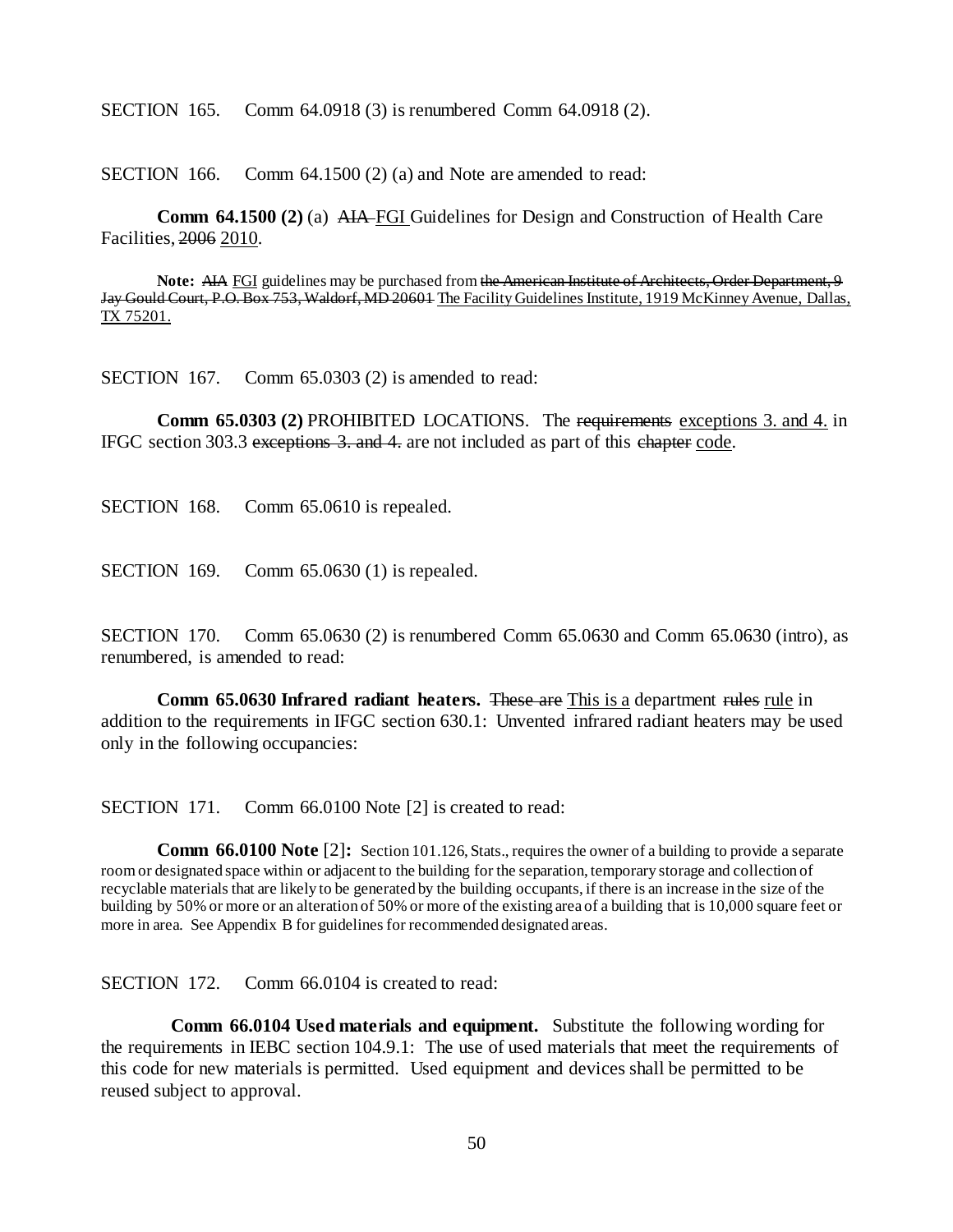SECTION 173. Comm 66.0202 (2) is amended to read:

**Comm 66.0202 (2)** SUBSTITUTIONS. (a) Substitute the following definition for the corresponding definition in IEBC section 202: "Historic building" means a "qualified historic building" as defined under s. Comm  $62.0202 (2) (e) 101.121 (2) (c)$ , Stats.

**Note:** Section 101.121 (2) (c) of the Statutes reads as follows: "Qualified historic building" means a historic building which:

1. Is listed on, or has been nominated by the state historical society for listing on, the national register of historic places in Wisconsin or the state register of historic places;

2. Is included in a district which is listed on, or has been nominated by the state historical society for listing on, the national register of historic places in Wisconsin or the state register of historic places, and has been determined by the state historical society to contribute to the historic significance of the district;

2m. Is determined by the state historical society to be eligible for listing on the national register of historic places in Wisconsin or the state register of historic places;

3. Is listed on a certified local register of historic property; or

4. Is included in a district which is listed on a certified local register of historic property, and has been determined by the city, village, town or county to contribute to the historic significance of the district.

(b) Substitute the following definition for the corresponding definition in IEBC section 202: "Unsafe" means buildings, structures or equipment that are unsanitary, or that are deficient due to inadequate means of egress facilities, inadequate light and ventilation, or that constitute a fire hazard, or in which the structure or individual structural members meet the definition of "dangerous," or that are otherwise dangerous to human life or the public welfare, or that involve illegal or improper occupancy or inadequate maintenance shall be deemed unsafe.

SECTION 174. Comm 66.0503 is created to read:

**Comm 66.0503 Smoke alarms**. These are department rules in addition to the requirements in IEBC section 503:

**(1)** No smoke alarm, including an alarm that exists on [the effective date of this rule … LEGISLATIVE REFERENCE BUREAU TO INSERT DATE] may remain in service for more than that specified by the manufacturer.

**(2)** The replacement of a smoke alarm that uses a battery as its primary power source shall be a new smoke alarm that complies with UL 217 and either of the following:

(a) The alarm is hardwired in accordance with IBC section 907.2.11.4 and has backup power in accordance with that section.

(b) The alarm uses, as its primary power source, a non-replaceable, non-removable battery that is capable of powering the alarm for at least 10 years.

SECTION 175. Comm 66.0509 Note is created to read:

**Comm 66.0509 Note:** See the Wisconsin Uniform Plumbing Code, chapters Comm 82 to 87, for plumbing and water conservation provisions.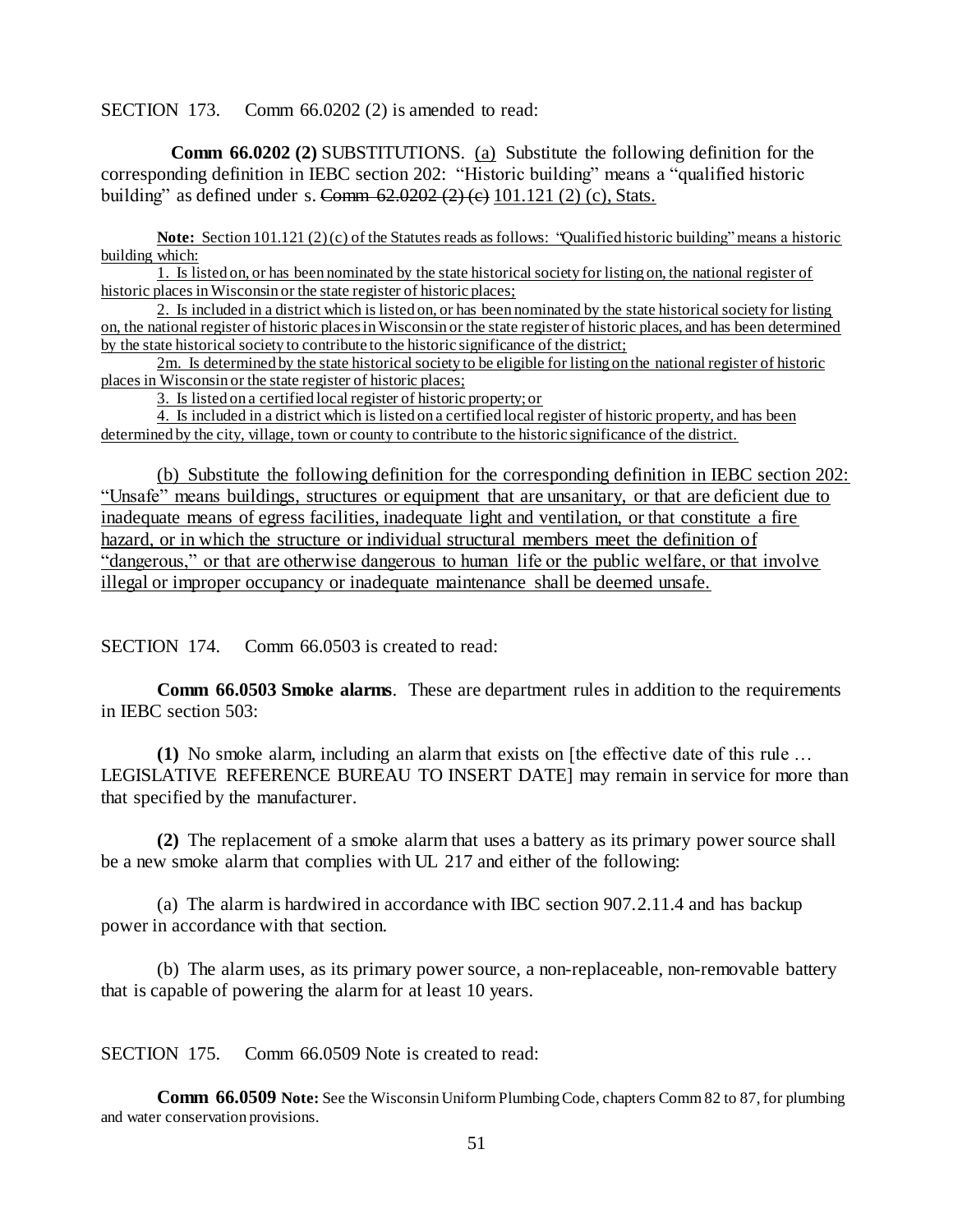SECTION 176. Comm 66.0602 is amended to read:

**Comm 66.0602 Building elements and materials. (1)** MATERIALS AND METHODS. Substitute the following wording for the requirements in IEBC section 602.3 602.4: All new work shall comply with materials and methods requirements in the ICC EC, IBC, IECC, IFGC, IMC, and IPC, as applicable, that specify material standards, detail of installation and connection, joints, penetrations, and continuity of any element, component, or system in the building.

**(2)** INTERNATIONAL FUEL GAS CODE. The requirements in IEBC section 603.3.1 602.4.1 are not included as part of this code.

SECTION 177. Comm 66.0607 (2) (e) to (h) are created to read:

**Comm 66.0607 (2)** (e) Reroofing for roofs where neither the sheathing nor the insulation is exposed.

(f) Replacement of existing doors that separate conditioned space from the exterior shall not require the installation of a vestibule or revolving door, provided, however, that an existing vestibule that separates a conditioned space from the exterior shall not be removed.

(g) Alterations that replace less than 50 percent of the luminaires in a space, provided that such alterations do not increase the installed interior lighting power.

(h) Alterations that replace only the bulb and ballast within the existing luminaires in a space provided that the alteration does not increase the installed interior lighting power.

SECTION 178. Comm 66.0607 (3) is created to read:

**Comm 66.0607 (3)** REROOFING**.** This is a department rule in addition to the requirements in IEBC section 607: Roofs without insulation in the cavity and where the sheathing or insulation is exposed during reroofing shall be insulated either above or below the sheathing.

SECTION 179. Comm 66.0701 is renumbered Comm 66.0704 and amended to read:

**Comm 66.0704 Compliance Automatic sprinkler systems.** This is a department exception to the requirement in IEBC section  $701.3$  704.2: The installation or extension of an automatic sprinkler system may exclude the protection of combustible concealed spaces that are not accessible in existing buildings.

SECTION 180. Comm 66.0901 (1) is amended to read:

**Comm 66.0901 (1)** CHANGE IN OCCUPANCY WITH NO OCCUPANCY CLASSIFICATION. Substitute the following wording for the requirements in IEBC section 901.2: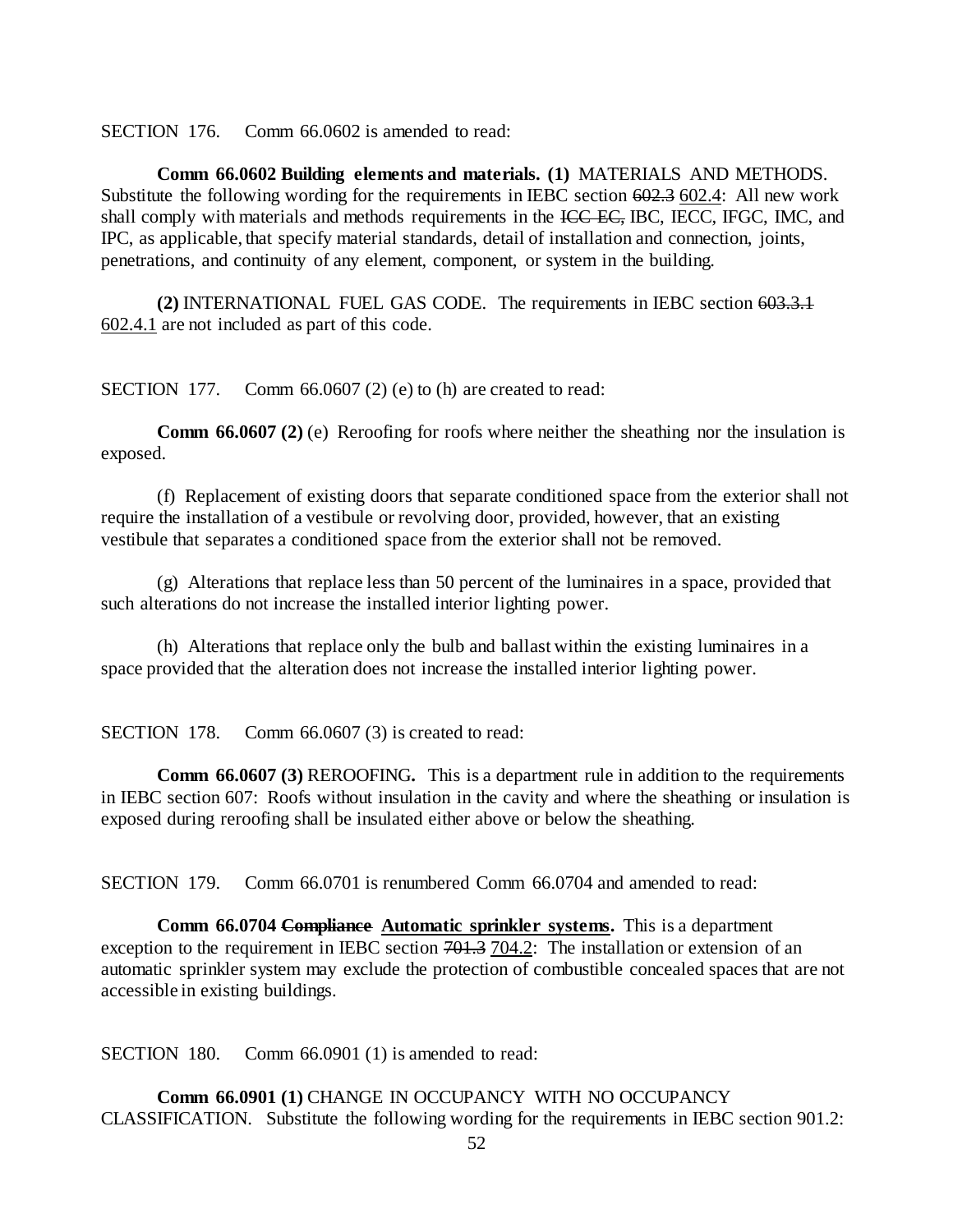A change in occupancy, as defined in IEBC section 202, with no change of occupancy classification shall may not be made to any structure which that will subject the structure to any special provisions of the applicable international codes this code, including the provisions of IEBC sections 902 through 911, without the approval of the code official.

SECTION 181. Comm 66.0910 is renumbered Comm 66.0912.

SECTION 182. Comm 66.1101 is renumbered Comm 66.1105.

SECTION 183. Comm 66.1301 (title) is amended to read:

#### **Comm 66.1301 (title) Compliance with other codes Applicability.**

SECTION 184. Comm 66.1301 (3) is created to read:

**Comm 66.1301 (3)** Substitute the following wording for the requirements in IEBC section 1301.2.5: All portions of the buildings proposed for change of occupancy shall conform to the accessibility provisions of the IBC chapter 11.

SECTION 185. Comm 66.1400 is created to read:

**Comm 66.1400 Construction safeguards**. The requirements in IEBC chapter 14 are not included as part of this code.

SECTION 186. Comm 82.40 (3) (e) 1. Note [2] is created to read:

**Comm 82.40 (3)** (e) 1. **Note** [2]**:** See section Comm 21.095 of the Dwelling Code and section Comm 62.0903 (10) of the Commercial Building Code as to fire protection provisions for multipurpose piping systems.

SECTION 187. Comm 82.40 (3) (e) 2. b. to 2. d. are repealed.

SECTION 188. Comm 82.40 (3) (e) 2. a. is renumbered Comm 82.40 (3) (e) 2.